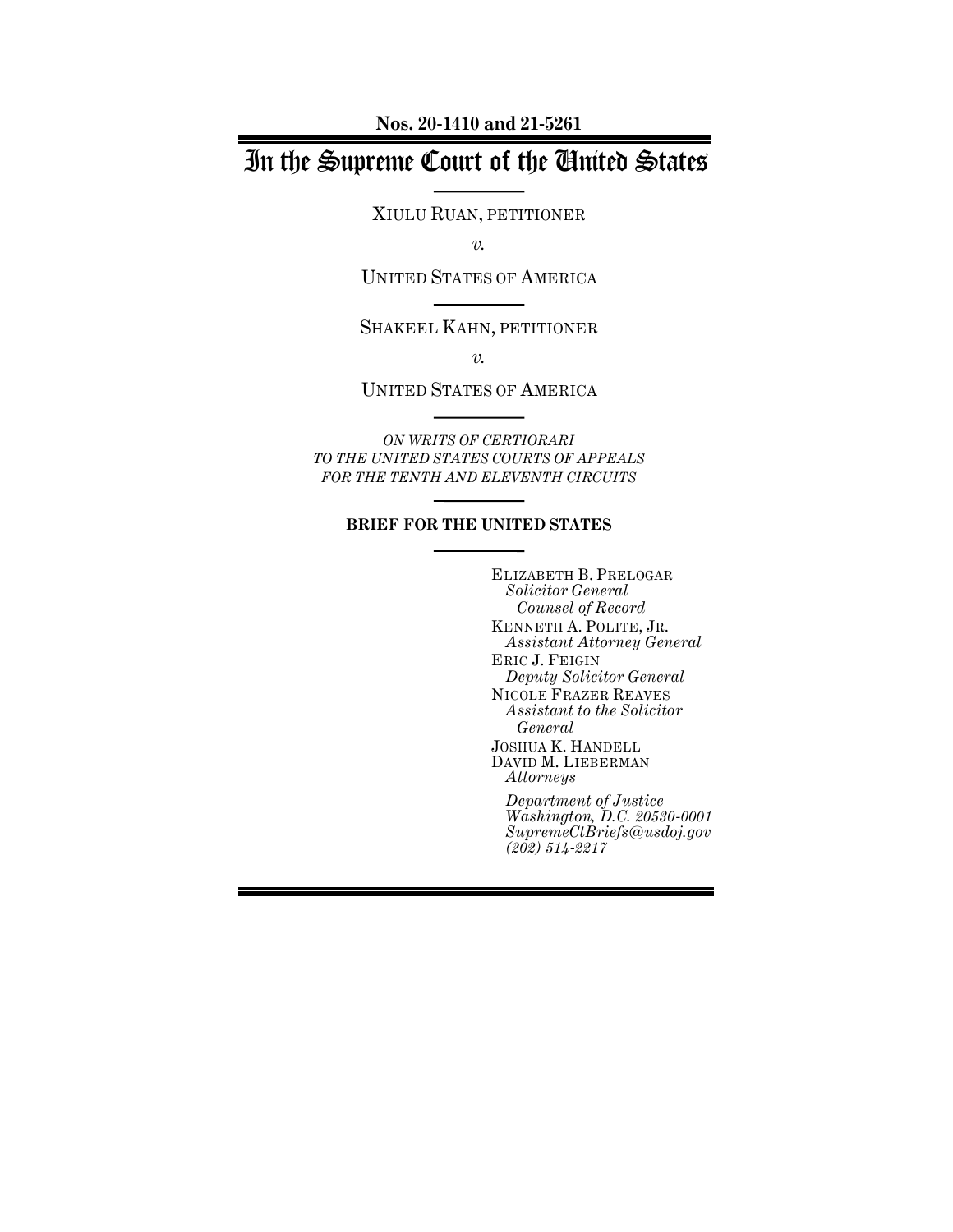## **QUESTION PRESENTED**

Whether a physician is entitled to avoid conviction for unlawful drug distribution under 21 U.S.C. 841(a), based solely on his unreasonable subjective views about drug prescription, where he fails to make an objectively "honest effort," *United States* v. *Moore*, 423 U.S. 122, 142 n.20 (1975) (citation omitted), to conform his conduct to the terms of a federal registration limiting him to prescriptions "issued for a legitimate medical purpose by an individual practitioner acting in the usual course of his professional practice," 21 C.F.R. 1306.04(a).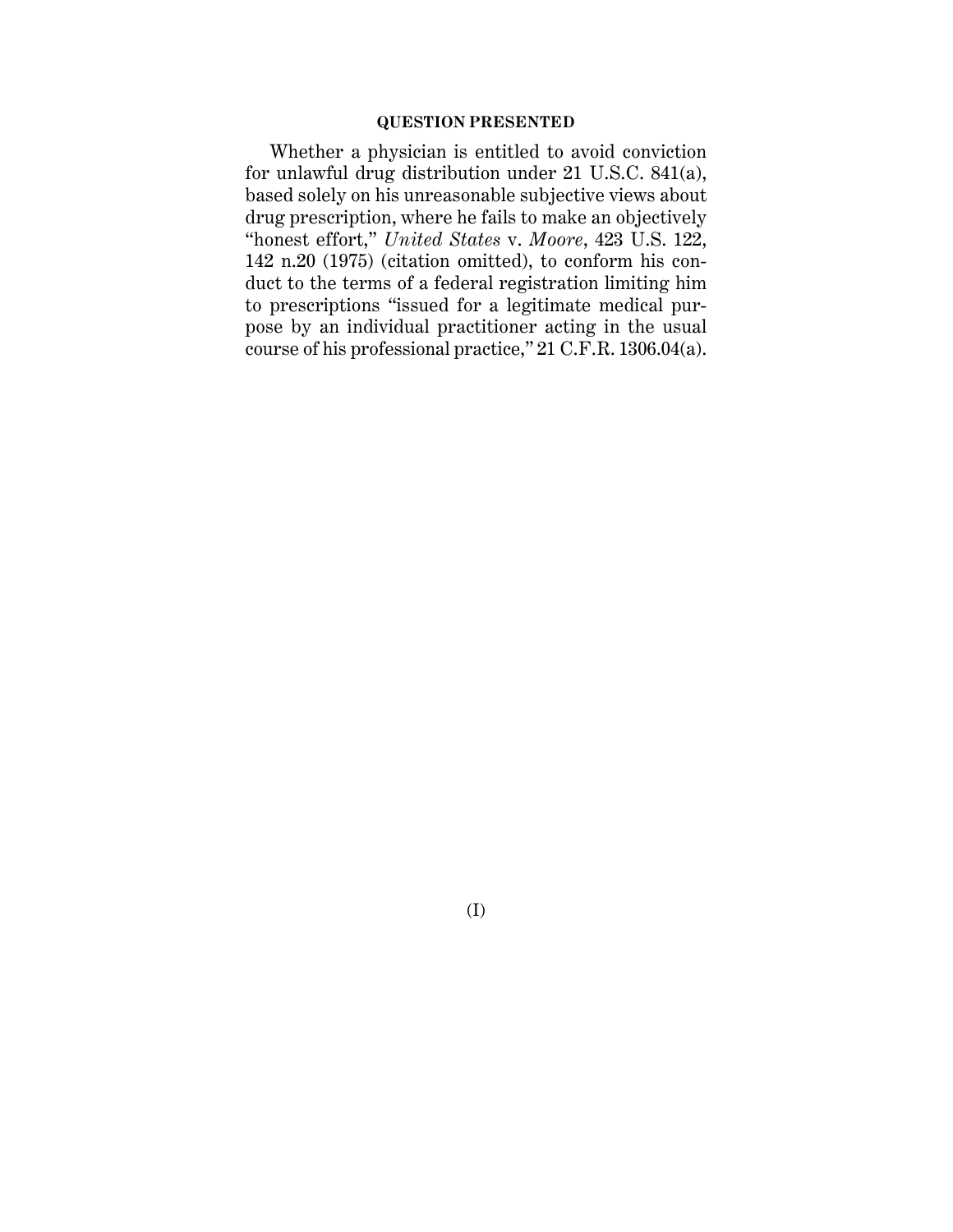## **TABLE OF CONTENTS**

| Dispensing drugs without any objectively<br>Ι.    |
|---------------------------------------------------|
| reasonable effort to actually practice medicine   |
|                                                   |
| A. A registration to prescribe drugs under the    |
| CSA is limited to prescriptions for a legitimate  |
| medical purpose in the usual course of a          |
|                                                   |
| B. The wholly subjective views of a physician who |
| has not reasonably tried to practice medicine     |
| as conventionally understood do not preclude      |
|                                                   |
| The CSA prohibits a physician from self-<br>1.    |
| defining the scope of his medical practice 24     |
| This Court has recognized that a physician<br>2.  |
| can violate Section 841(a) when he fails to       |
| make an "honest effort" to rely in "good          |
|                                                   |
| Congress designed the CSA to allow for<br>3.      |
| the prosecution of doctors who elevate            |
| their own views of acceptable medicine            |
| above the medical community's31                   |
| C. Petitioners' arguments for a solely subjective |
| definition of lawful prescribing practices under  |
|                                                   |
|                                                   |

(III)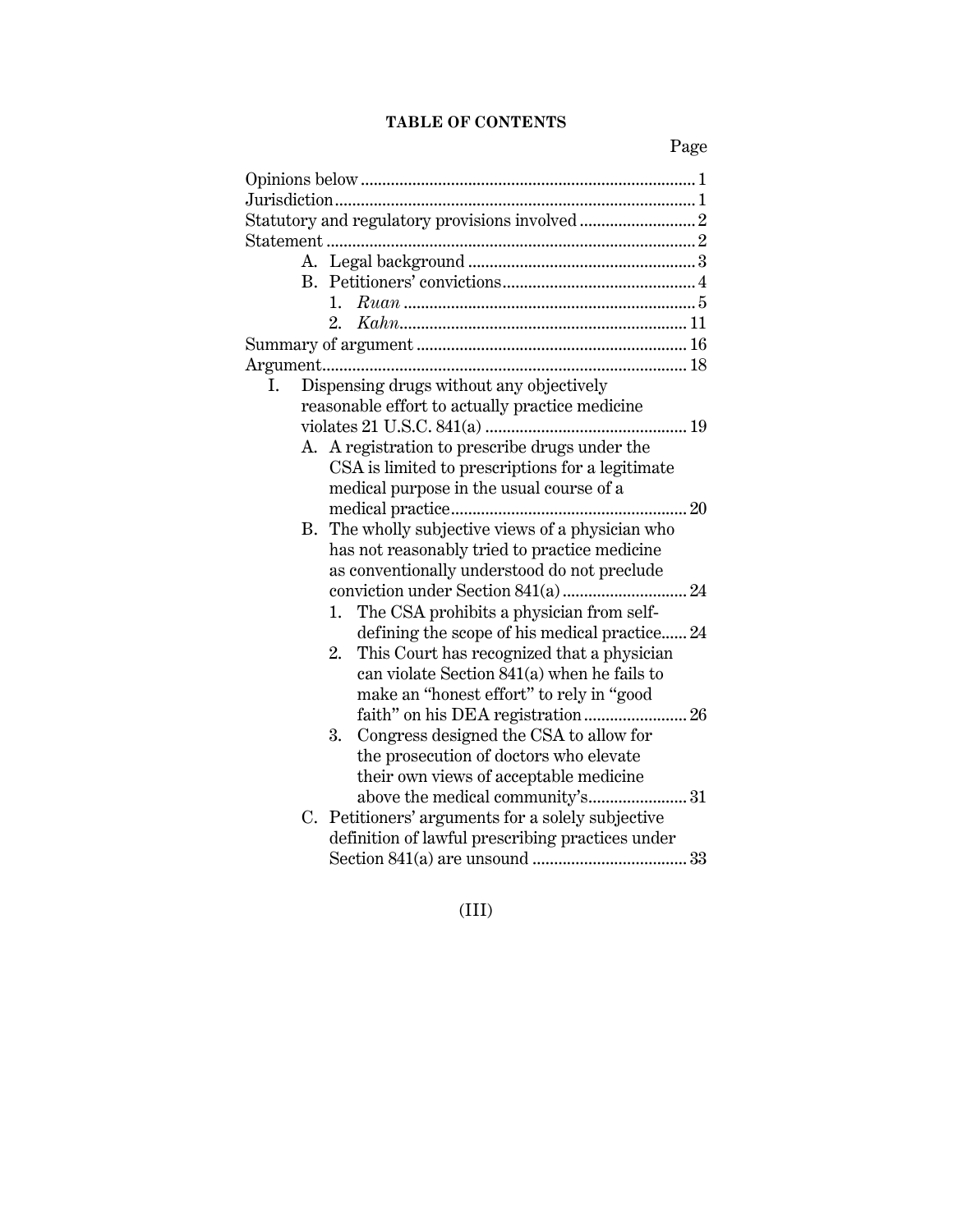| Table of Contents-Continued:                        | Page |
|-----------------------------------------------------|------|
| Petitioners' construction of Section<br>$1_{\cdot}$ |      |
| 841(a) is textually foreclosed and                  |      |
|                                                     |      |
| The terms of the regulatory standard do<br>2.       |      |
| not invite self-definition of medicine  36          |      |
| The regulatory standard does not contain<br>3.      |      |
| an independent wholly subjective                    |      |
|                                                     |      |
| The legal standard for physician<br>4.              |      |
| prosecutions under Section 841(a)                   |      |
|                                                     |      |
| Reference to the usual course of<br>5.              |      |
| professional practice respects the                  |      |
| tradition of state medical regulation  40           |      |
| Petitioners' practical concerns are<br>6.           |      |
|                                                     |      |
|                                                     |      |
| A. The juries in petitioners' cases were            |      |
| sufficiently instructed on the requirements         |      |
|                                                     |      |
|                                                     |      |
|                                                     |      |
| Appendix — Statutory and regulatory provisions 1a   |      |

## **TABLE OF AUTHORITIES**

## Cases:

| Bain v. Colbert Cnty. Nw. Ala. Health Care          |  |
|-----------------------------------------------------|--|
|                                                     |  |
|                                                     |  |
|                                                     |  |
| Cheek v. United States, 498 U.S. 192 (1991)  25, 34 |  |
| Elonis v. United States, 575 U.S. 723 (2015) 34     |  |
| Garnett v. Coyle, 33 P.3d 114 (Wyo. 2001)  42       |  |
|                                                     |  |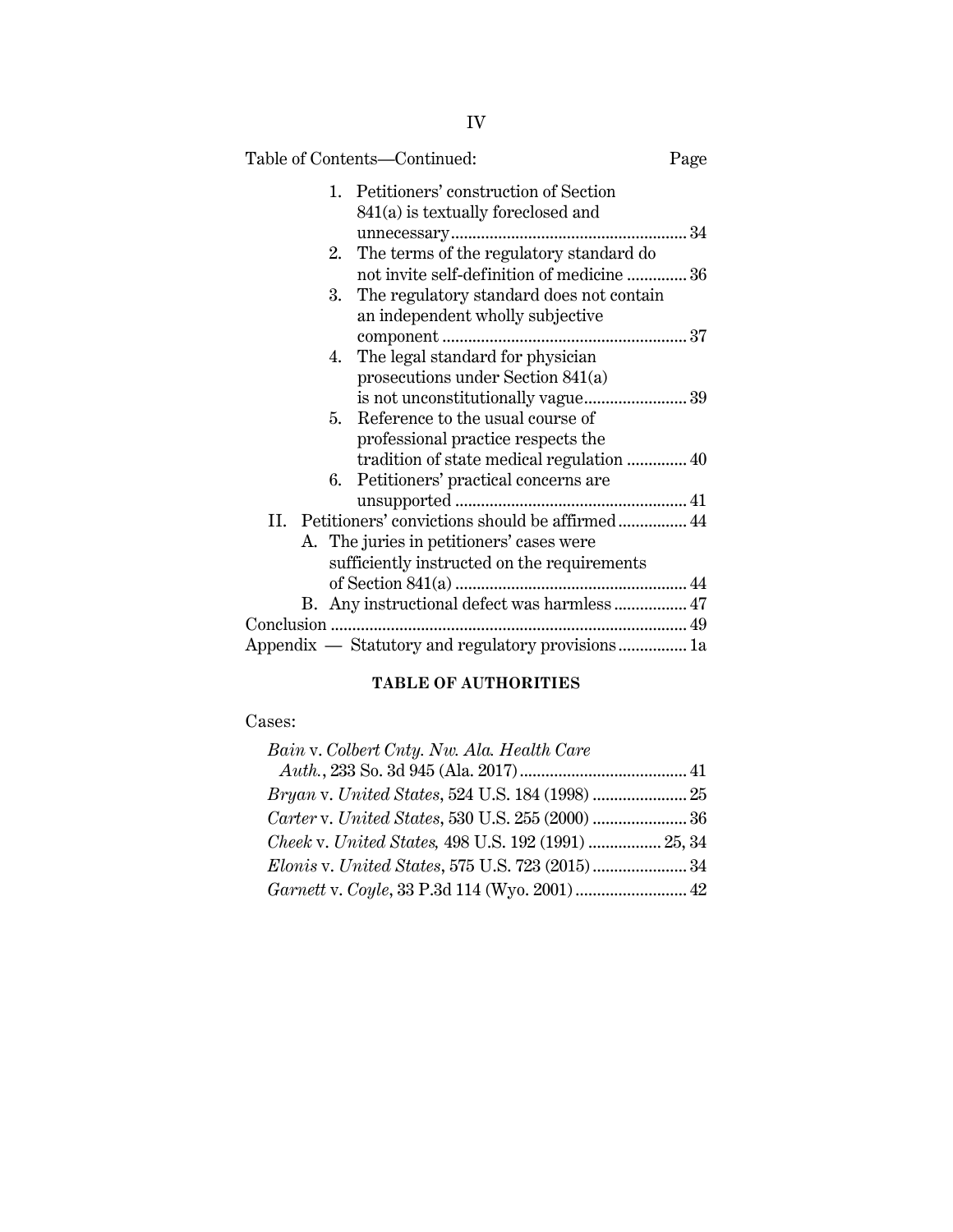| Cases—Continued:                                                                                                       | Page |
|------------------------------------------------------------------------------------------------------------------------|------|
| Global-Tech Appliances, Inc. v. SEB S. A.,                                                                             |      |
|                                                                                                                        |      |
| Jin Fuey Moy v. United States,<br>254 U.S. 189 (1920), overruled in part on<br>other grounds by Funk v. United States, |      |
| <i>Linder v. United States, 268 U.S. 5 (1925) </i> 32                                                                  |      |
| Liparota v. United States, 471 U.S. 419 (1985) 34                                                                      |      |
| Rehaif v. United States, 139 S. Ct. 2191 (2019) 34                                                                     |      |
| Seisinger v. Siebel, 203 P.3d 483 (Ariz. 2009) 42                                                                      |      |
| United States v. Behrman, 258 U.S. 280 (1922) 32                                                                       |      |
| United States v. Davis, 139 S. Ct. 2319 (2019)  39                                                                     |      |
| United States v. Lane, 474 U.S. 438 (1986) 47                                                                          |      |
| United States v. Lovern,                                                                                               |      |
|                                                                                                                        |      |
| United States v. Moore, 423 U.S. 122 (1975)  passim                                                                    |      |
| United States v. Nelson,                                                                                               |      |
|                                                                                                                        |      |
| United States v. Williams, 553 U.S. 285 (2008)  39                                                                     |      |
| United States v. Yermian, 468 U.S. 63 (1984) 16, 24                                                                    |      |
|                                                                                                                        |      |
| Village of Hoffman Estates v. The Flipside, Hoffman                                                                    |      |
|                                                                                                                        |      |
|                                                                                                                        |      |
|                                                                                                                        |      |

Statutes, regulations, and rule:

| Comprehensive Drug Abuse Prevention and Control |  |
|-------------------------------------------------|--|
| Act of 1970, Pub. L. No. 91-513,                |  |
|                                                 |  |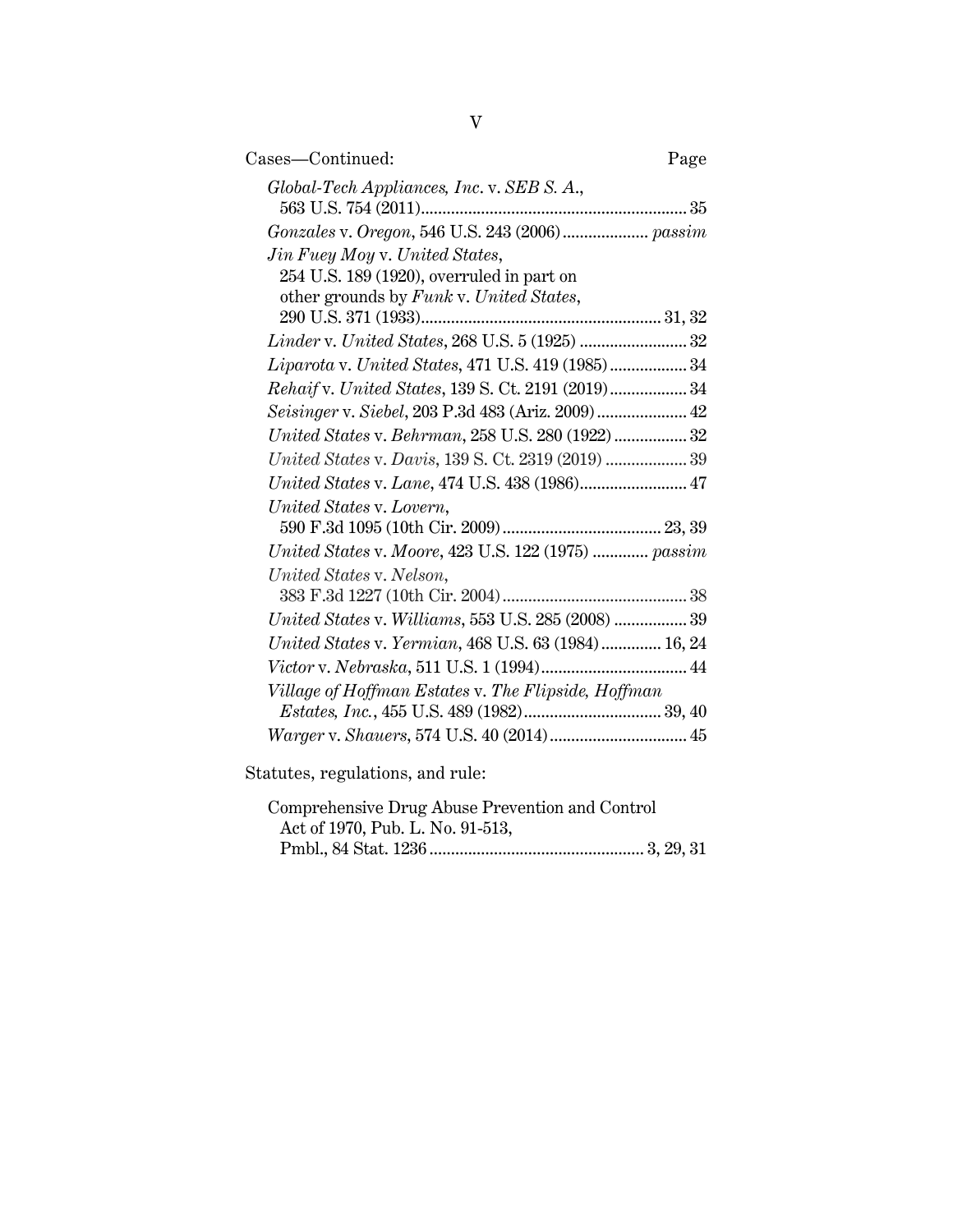| Statutes, regulations, and rule-Continued:<br>Page |  |
|----------------------------------------------------|--|
| Controlled Substances Act,                         |  |
| Pub. L. No. 91-513, Tit. II, 84 Stat. 1242         |  |
|                                                    |  |
|                                                    |  |
|                                                    |  |
|                                                    |  |
|                                                    |  |
|                                                    |  |
|                                                    |  |
|                                                    |  |
|                                                    |  |
|                                                    |  |
|                                                    |  |
|                                                    |  |
|                                                    |  |
|                                                    |  |
|                                                    |  |
|                                                    |  |
|                                                    |  |
|                                                    |  |
|                                                    |  |
|                                                    |  |
|                                                    |  |
|                                                    |  |
|                                                    |  |
|                                                    |  |
|                                                    |  |
|                                                    |  |
|                                                    |  |
|                                                    |  |
|                                                    |  |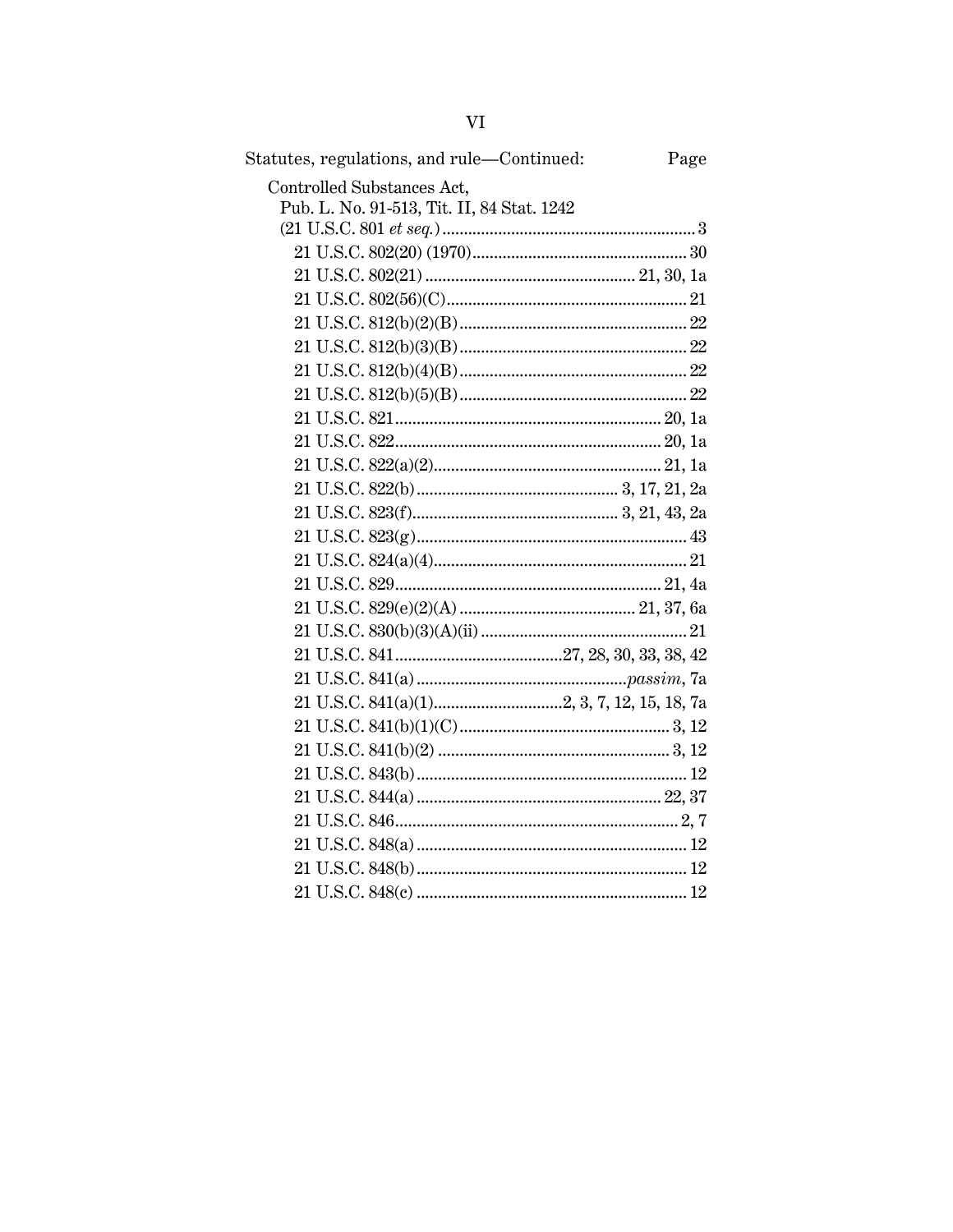| Statutes, regulations, and rule—Continued:       | Page |
|--------------------------------------------------|------|
|                                                  |      |
| Harrison Act of 1914, ch. 1, 38 Stat. 785 29, 31 |      |
|                                                  |      |
|                                                  |      |
|                                                  |      |
|                                                  |      |
|                                                  |      |
|                                                  |      |
|                                                  |      |
|                                                  |      |
|                                                  |      |
|                                                  |      |
|                                                  |      |
|                                                  |      |
| Ala. Admin. Code r. (Supp. June 30, 2020):       |      |
|                                                  |      |
|                                                  |      |
| Ariz. Rev. Stat. Ann. (2020):                    |      |
|                                                  |      |
|                                                  |      |
|                                                  |      |
| Wyo. Stat. Ann. (2021):                          |      |
|                                                  |      |
|                                                  |      |
|                                                  |      |
|                                                  |      |
|                                                  |      |

# **VII**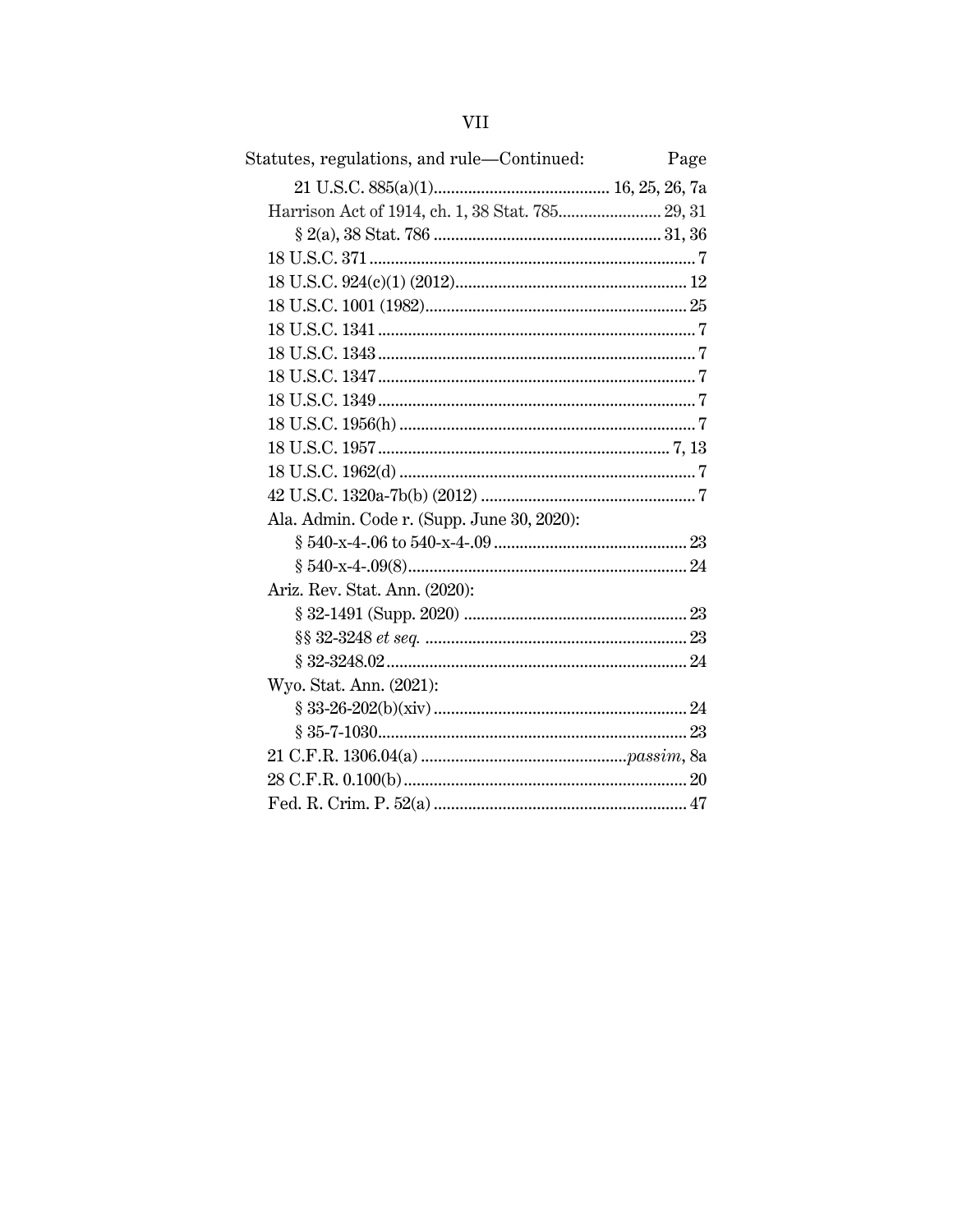VIII

| Miscellaneous:                                     | Page |
|----------------------------------------------------|------|
| Ala, Bd. of Med. Exam'rs & Med. Licensure          |      |
| Comm'n, Prescribing Issues (2022),                 |      |
|                                                    |      |
| Ariz. Dep't of Health Servs., 2018 Arizona Opioid  |      |
| Prescribing Guidelines (updated Dec. 2019),        |      |
|                                                    |      |
| Ctrs. for Disease Control & Prevention,            |      |
| U.S. Dep't of Health & Human Servs.,               |      |
| CDC Guideline for Prescribing Opioids for          |      |
| Chronic Pain, https://go.usa.gov/xtgGC             |      |
|                                                    |      |
| Deborah Dowell et al., CDC Guideline for           |      |
| Prescribing Opioids for Chronic Pain —             |      |
| United States, 2016, 65 Morbidity & Mortality      |      |
| Weekly Report, No. 1 (Mar. 18, 2016),              |      |
|                                                    |      |
|                                                    |      |
| Nat'l Inst. on Drug Abuse, Nat'l Insts. of Health, |      |
| Opioid Overdose Crisis (Mar. 11, 2021),            |      |
|                                                    |      |
| The American Heritage Dictionary of the            |      |
|                                                    |      |
| Webster's Third New International Dictionary       |      |
|                                                    |      |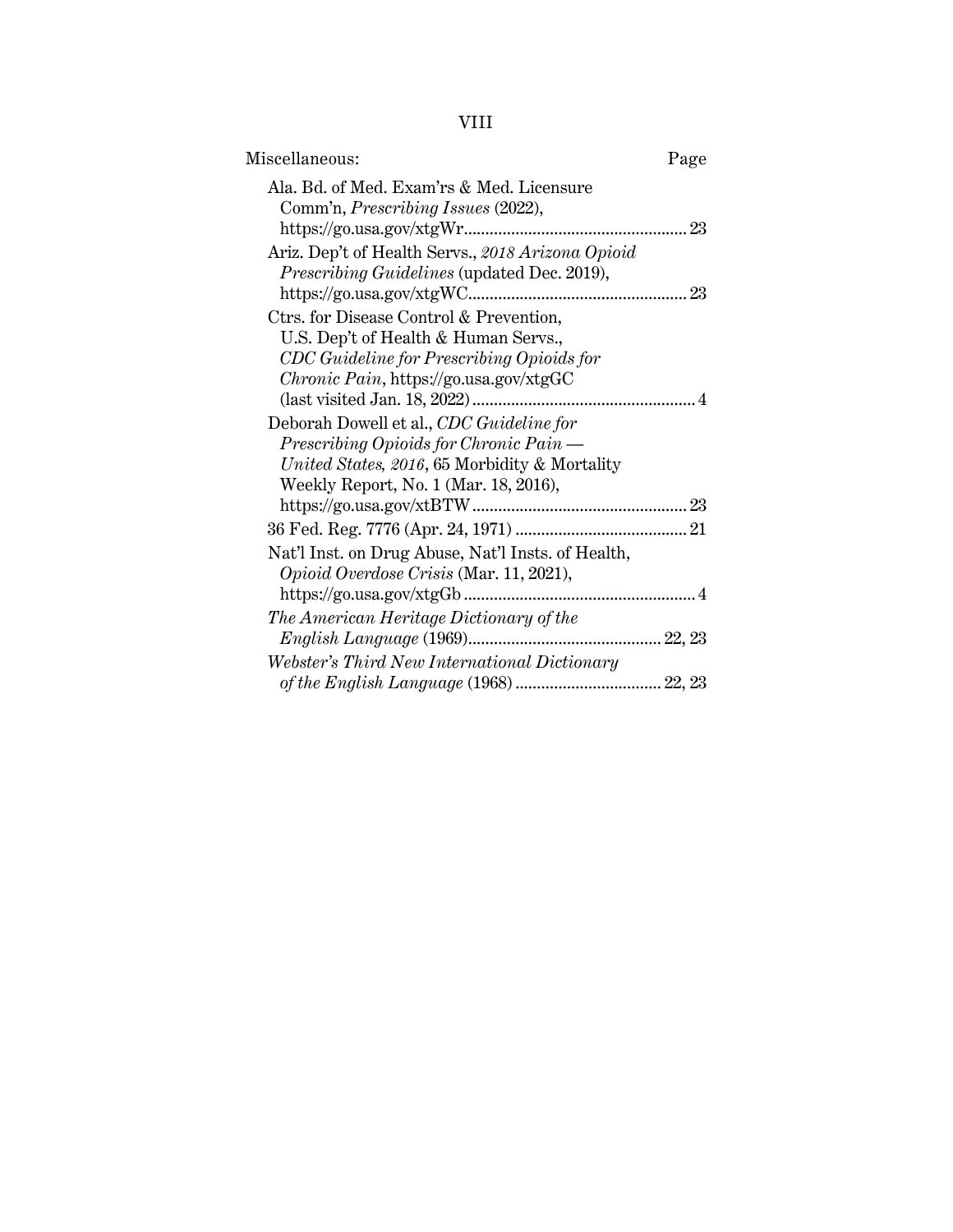## In the Supreme Court of the United States

No. 20-1410

XIULU RUAN, PETITIONER

*v.*

UNITED STATES OF AMERICA

### No. 21-5261

## SHAKEEL KAHN, PETITIONER

*v.*

#### UNITED STATES OF AMERICA

*ON WRITS OF CERTIORARI TO THE UNITED STATES COURTS OF APPEALS FOR THE TENTH AND ELEVENTH CIRCUITS* 

#### **BRIEF FOR THE UNITED STATES**

#### **OPINIONS BELOW**

The opinion of the court of appeals in *Ruan* v. *United States*, No. 20-1410 (*Ruan* Pet. App. 1a-128a) is reported at 966 F.3d 1101. The opinion of the court of appeals in *Kahn* v. *United States*, No. 21-5261 (*Kahn* Pet. App. A1-A40) is reported at 989 F.3d 806.

#### **JURISDICTION**

The judgment of the court of appeals in *Ruan* was entered on July 10, 2020. A petition for rehearing was denied on November 4, 2020 (*Ruan* Pet. App. 129a). The petition for a writ of certiorari was filed on April 5, 2021 (Monday) and granted on November 5, 2021. The

(1)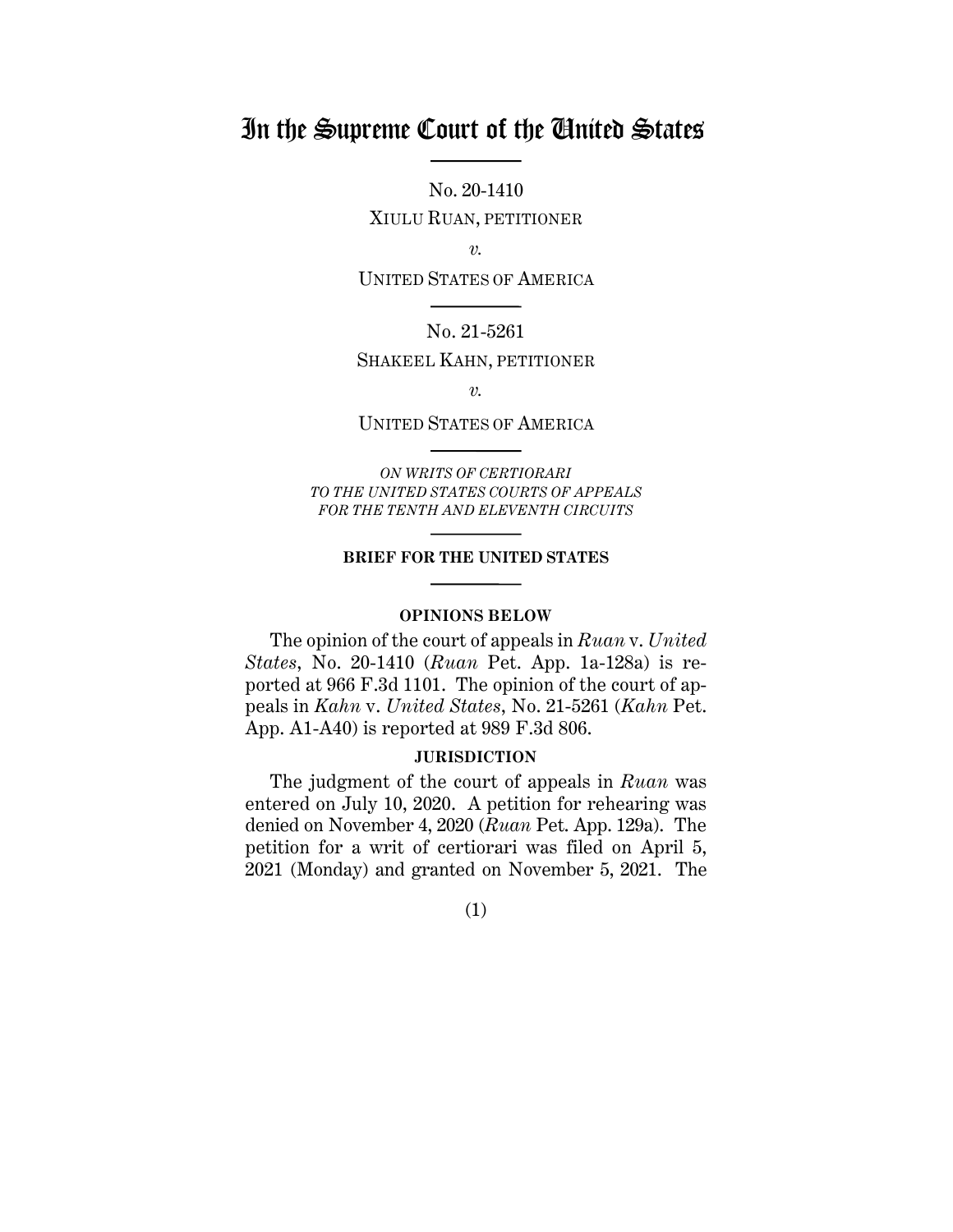judgment of the court of appeals in *Kahn* was entered on February 25, 2021. The petition for a writ of certiorari was filed on July 26, 2021 (Monday) and granted on November 5, 2021. The jurisdiction of this Court rests on 28 U.S.C. 1254(1).

#### **STATUTORY AND REGULATORY PROVISIONS INVOLVED**

Pertinent statutory and regulatory provisions are reprinted in an appendix to this brief. App., *infra*, 1a-10a.

#### **STATEMENT**

Following a jury trial in the United States District Court for the Southern District of Alabama, petitioner Ruan was convicted on three counts of conspiring to unlawfully distribute controlled substances, in violation of 21 U.S.C. 841(a)(1) and 846; five counts of unlawfully distributing a controlled substance, in violation of 21 U.S.C. 841(a)(1); and additional offenses. *Ruan* J.A. 248-249. He was sentenced to 252 months of imprisonment, to be followed by four years of supervised release. *Id*. at 251-252. The court of appeals vacated one of Ruan's two convictions for conspiring to accept kickbacks in relation to a federal healthcare program, affirmed his remaining convictions, and remanded to the district court for resentencing. *Ruan* Pet. App. 38a, 128a. While Ruan's petition for a writ of certiorari was pending before this Court, the district court entered an amended judgment, again sentencing Ruan to 252 months of imprisonment, to be followed by four years of supervised release. *Ruan* J.A. 262-263.

Following a jury trial in the United States District Court for the District of Wyoming, petitioner Kahn was convicted on one count of conspiring to dispense and distribute controlled substances resulting in death, in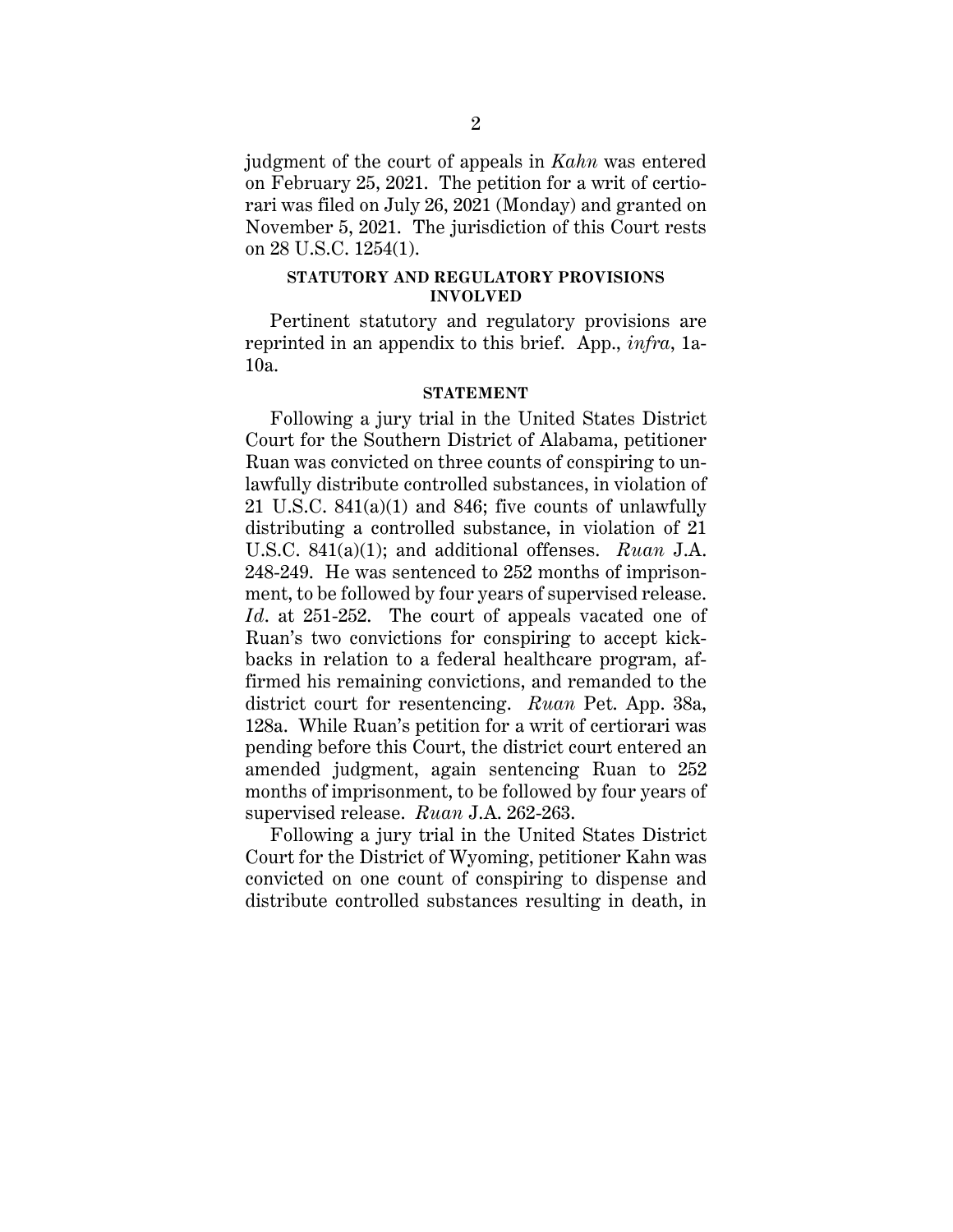violation of 21 U.S.C. 841(a)(1), (b)(1)(C), and (b)(2); eight counts of unlawfully dispensing a controlled substance, in violation of 21 U.S.C.  $841(a)(1)$  and  $(b)(1)(C)$ ; three counts of possessing a controlled substance with intent to distribute, in violation of 21 U.S.C. 841(a)(1) and (b)(1)(C); and additional offenses. *Kahn* Pet. App. A41-A42. He was sentenced to 300 months of imprisonment, to be followed by five years of supervised release. *Id*. at A44-A45. The court of appeals affirmed. *Id*. at A1-A40.

## **A. Legal Background**

Congress enacted the Controlled Substances Act (CSA or Act), Pub. L. No. 91-513, Tit. II, 84 Stat. 1242 (21 U.S.C. 801 *et seq.*), to strengthen controls over substances that are susceptible to abuse. See Comprehensive Drug Abuse Prevention and Control Act of 1970 (1970 Act), Pub. L. No. 91-513, Pmbl., 84 Stat. 1236. A central feature of the CSA is 21 U.S.C. 841(a)'s prohibition against the knowing or intentional distribution of controlled substances "[e]xcept as authorized by" the Act.

The CSA's exceptions to the prohibition against drug distribution include an exception for physicians who are "registered by" the federal Drug Enforcement Administration (DEA) and who prescribe controlled substances only "to the extent authorized by their registration and in conformity with the other provisions" of the Act. 21 U.S.C. 822(b); see 21 U.S.C. 823(f). A federal regulation limits the scope of the authorization by specifying that a "prescription for a controlled substance \* \* \* must be issued for a legitimate medical purpose by an individual practitioner acting in the usual course of his professional practice." 21 C.F.R. 1306.04(a). "An order purporting to be a prescription issued not in the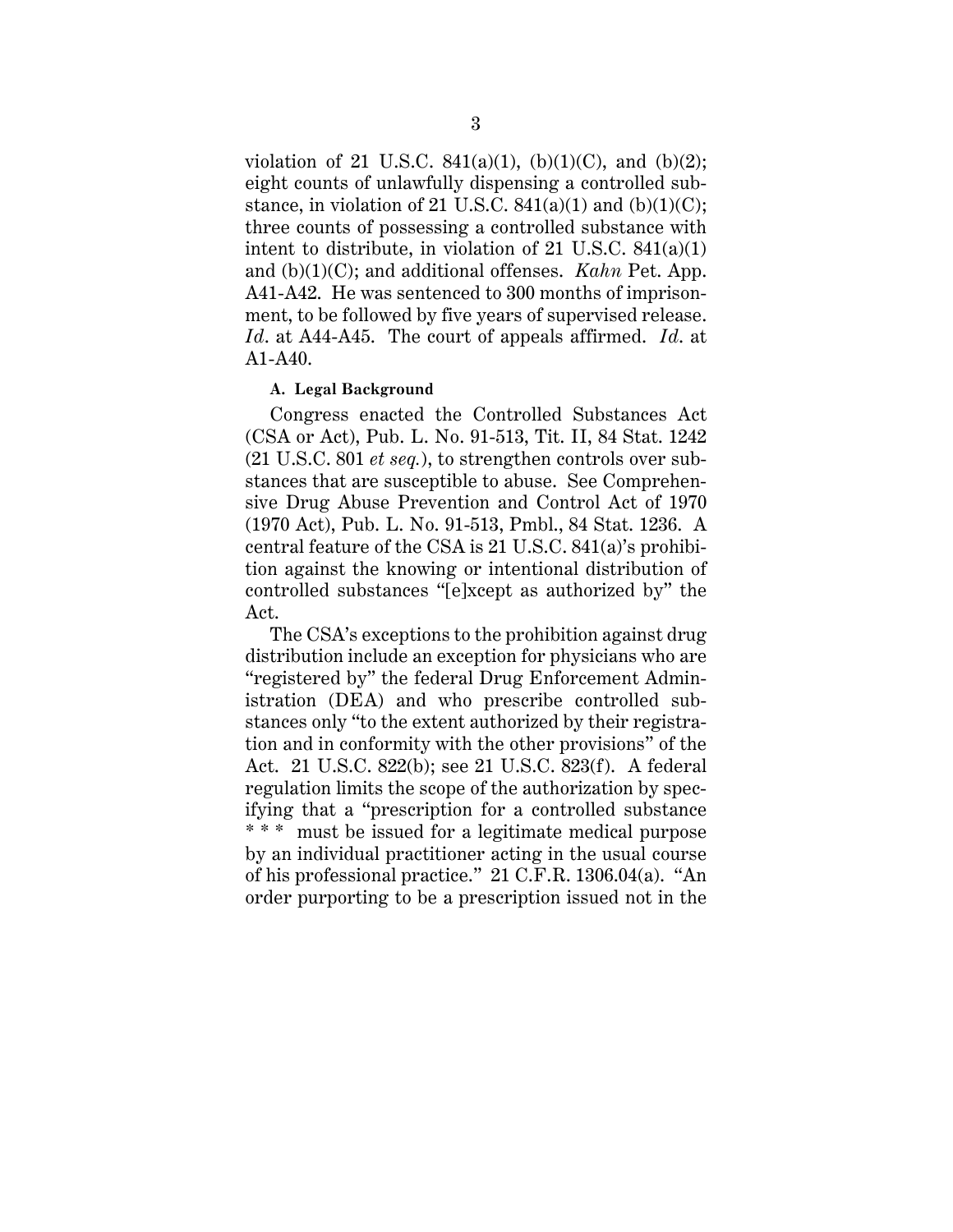usual course of professional treatment" is deemed "not a prescription," and the "person issuing it[] shall be subject to the penalties provided for violations of the provisions of law relating to controlled substances." *Ibid*.

Shortly after the Act was passed, this Court confirmed in *United States* v. *Moore*, 423 U.S. 122 (1975), "that registered physicians can be prosecuted under § 841 when their activities fall outside the usual course of professional practice." *Id.* at 124. And in *Moore*, the Court upheld the conviction of a physician based on evidence about his deficient prescription practices—which included cursory or nonexistent physical exams, ignoring test results, inadequate precautions against diversion or misuse of drugs, and profitseeking behavior—where the jury found that the physician had not made an " 'honest effort' to prescribe for detoxification in compliance with an accepted standard of medical practice." *Id.* at 142-143 & n.20 (citation omitted).

#### **B. Petitioners' Convictions**

The past two decades have seen a massive nationwide crisis in the abuse of prescription opioids. Deaths from prescription opioid overdoses average more than 40 per day, with a total of more than 165,000 such deaths since 1999. Ctrs. for Disease Control & Prevention, U.S. Dep't of Health & Human Servs., *CDC Guideline for Prescribing Opioids for Chronic Pain* 1. Prescription opioids are abused for non-medical purposes by 4.3 million Americans each month. *Ibid.* The "total 'economic burden' of prescription opioid misuse alone in the United States is \$78.5 billion a year, including the costs of healthcare, lost productivity, addiction treatment, and criminal justice involvement." Nat'l Inst. on Drug Abuse, Nat'l Insts. of Health, *Opioid Overdose Crisis* 1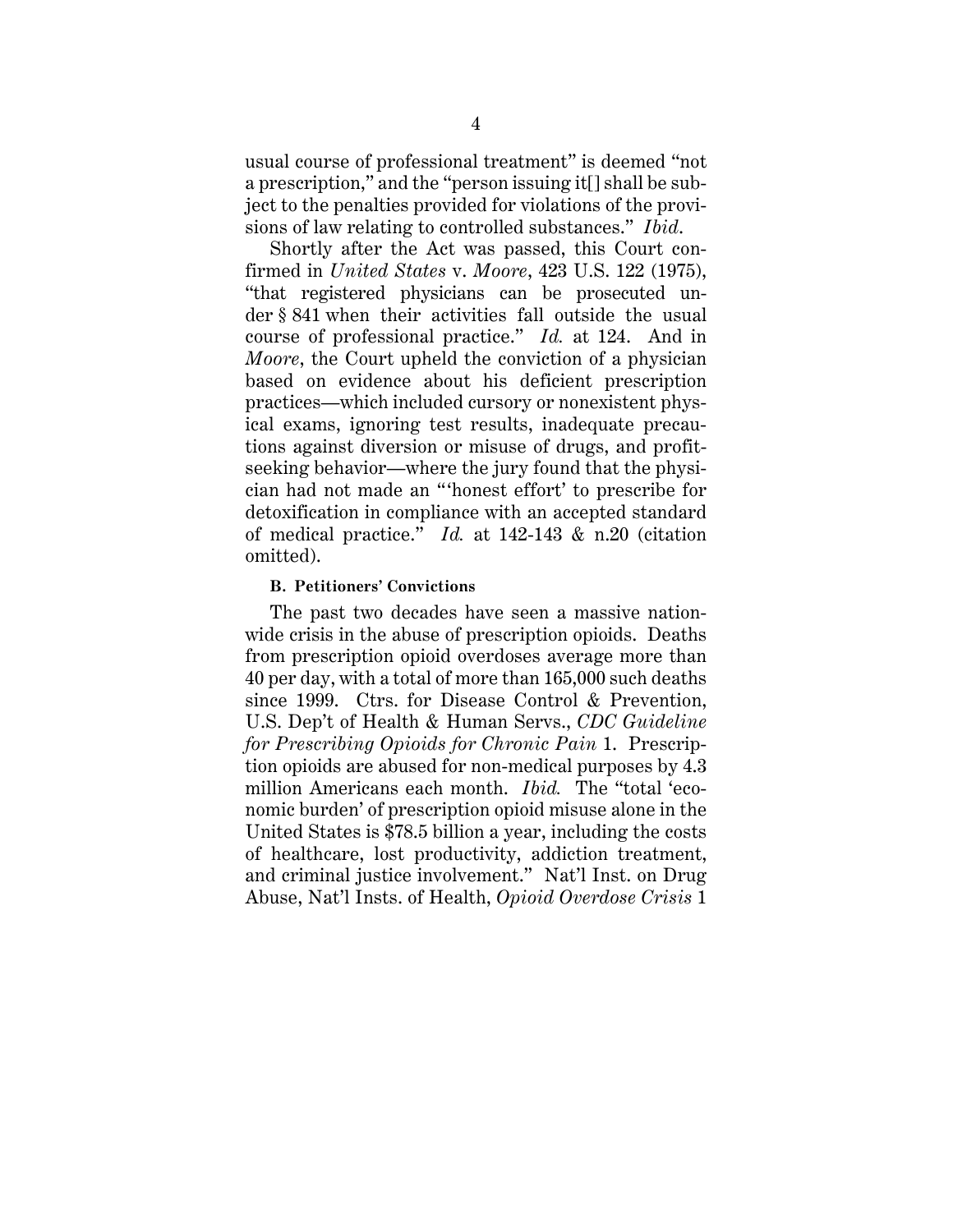(Mar. 11, 2021). Petitioners Ruan and Kahn not only contributed to that crisis, but sought to profit from it, using their medical registrations as a cover for drug trafficking on a massive scale, abdicating their medical judgment, and plying desperate drug users with highly addictive—and potentially lethal—drugs in order to line their own pockets.

#### *1. Ruan*

 a. Ruan and his business partner, John Patrick Couch, were DEA-registered physicians who engaged in a long-running scheme of issuing prescriptions that "tracked financial incentives" rather than "patients' medical needs." *Ruan* Pet. App. 9a. They operated through a jointly owned medical clinic in Mobile, Alabama, and a connected pharmacy whose sole business was dispensing drugs prescribed at the clinic. *Id*. at 5a-6a. Between January 2011 and May 2015, the clinic issued nearly 300,000 controlled-substance prescriptions, the majority of which were for drugs on CSA Schedule II—"the most powerful and dangerous drugs that can be lawfully prescribed." *Id.* at 7a; see *Ruan* J.A. 153- 170.

 Their prescriptions repeatedly included the extremely dangerous "Holy Trinity" of drugs—opioids, benzodiazepines (such as Xanax, and Valium), and carisoprodol (a muscle relaxant marketed as Soma)—whose combination has little medical use but high demand among drug abusers. *Ruan* Pet. App. 7a; see *id.* at 7a-8a, 43a, 127a; see also *Ruan* J.A. 109-113, 119-120, 133-134. Ruan "often" signed prescriptions without seeing patients and failed to provide patients with warnings before prescribing dangerous opioids. *Ruan* Pet. App. 23a-24a; see *Ruan* J.A. 184-188, 193-194, 196-198. Many records at the clinic "contained numerous errors,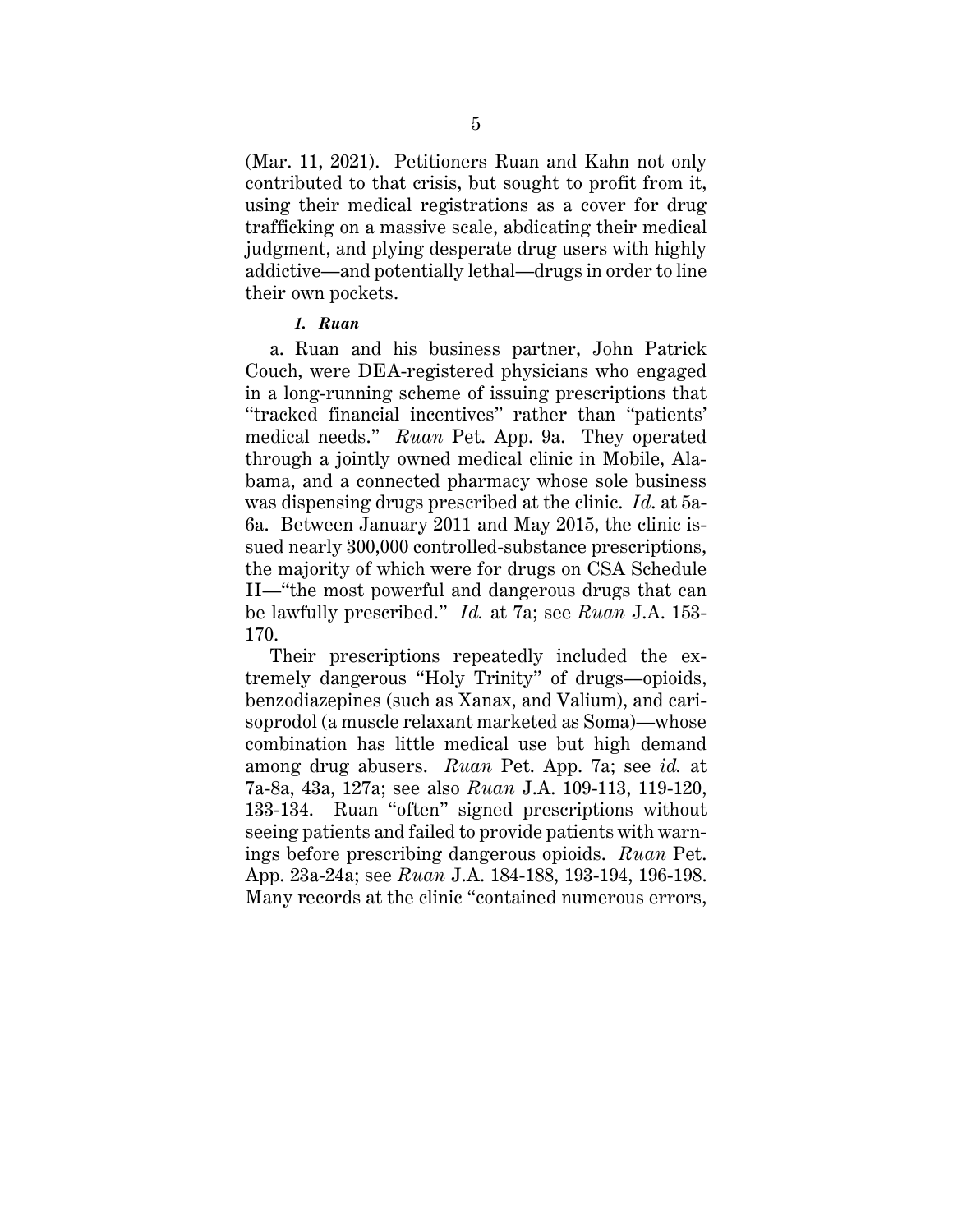including not listing all prescriptions written" and listing "exams and tests" that "did not occur." *Ruan* Pet. App. 24a. Nurse practitioners, who did not have DEA registrations to prescribe controlled substances, routinely wrote drug prescriptions, filling out prescription pads that Ruan pre-signed. *Ruan* J.A. 185-188; see *id.* at 197-199; 2/8/17 *Ruan* Tr. 69; see also *Ruan* Pet. App. 20a-23a, 30a-31a, 119a-120a (Ruan's knowledge that Couch did the same).

Ruan "often prescribed medications based solely on what was in stock" at the pharmacy. *Ruan* Pet. App. 17a; see *Ruan* J.A. 202. He and Couch also focused on their own financial incentives, rather than patient needs, in prescribing transmucosal immediate-release fentanyl (TIRF) drugs, which are approved by the Federal Drug Administration only for "breakthrough pain in adult cancer patients who are already receiving and who are tolerant to around-the-clock opioid therapy." *Ruan* Pet. App. 8a-10a. Ruan and Couch prescribed more than 475,000 doses of TIRF drugs to over 1000 patients, and over half of the patients receiving the largest amounts did not have cancer diagnoses. *Id.* at 9a & n.3. Ruan and Couch were among the top prescribers of TIRFs nationwide, "often surpass[ing] the next highest prescriber by more than double." *Id.* at 9a. And they sought to profit from that status not only through direct drug sales from their pharmacy, but in other ways as well.

 Between November 2013 and January 2014, Ruan and Couch purchased more than \$1.3 million of stock in Galena Biopharma, which manufactured the TIRF drug "Abstral." *Ruan* Pet. App. 8a-10a. During that period, Ruan increased his Abstral prescriptions a hundredfold, from 25,600 micrograms in September 2013 to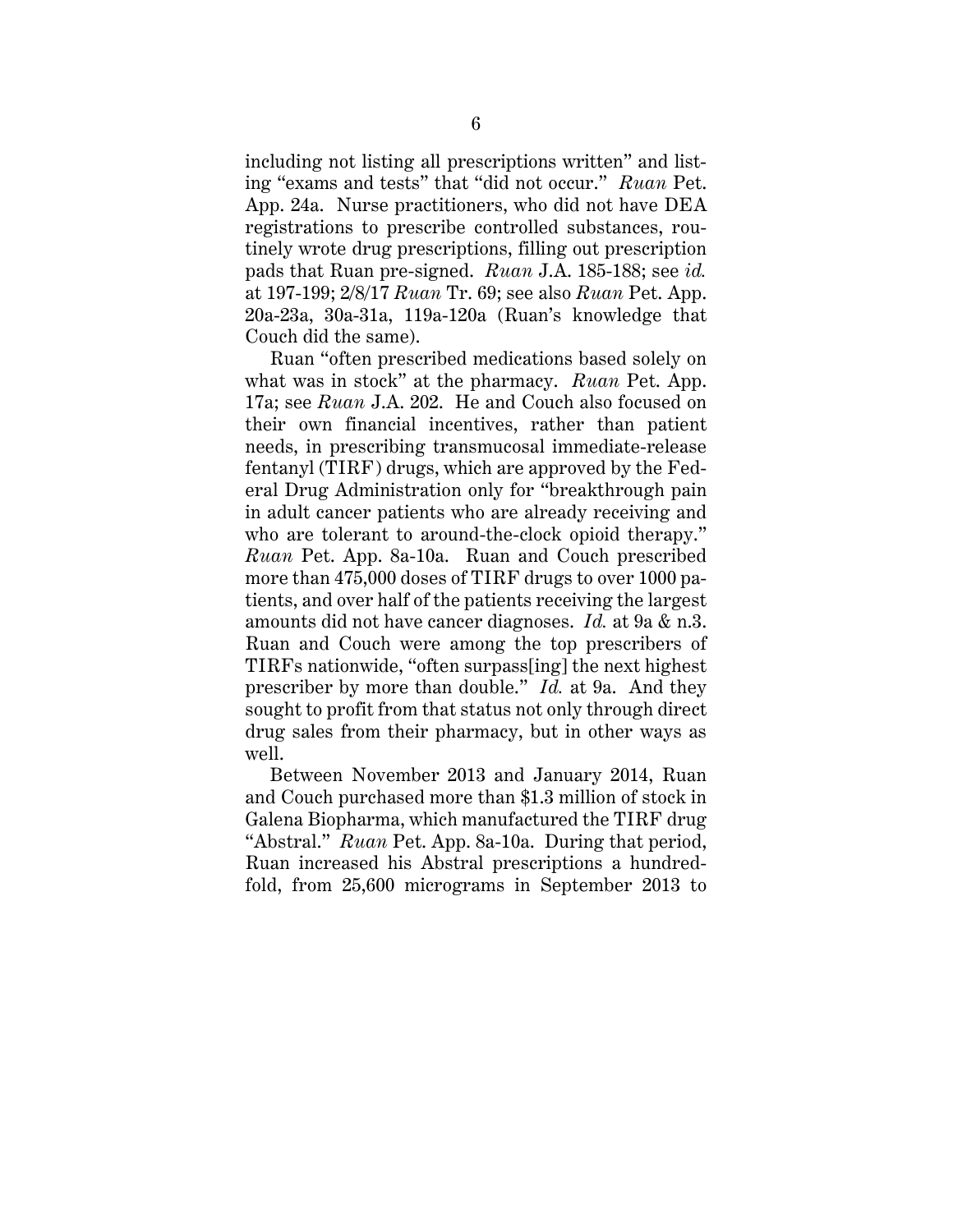more than 2.6 million micrograms in March 2014. *Id.* at 10a-11a. And the clinic overall "account[ed] for 30% of the total prescriptions for Abstral" in the United States. *Id.* at 12a; see *Ruan* J.A. 243. Ruan and Couch were also financially motivated to prescribe the TIRF drug "Subsys," manufactured by Insys Therapeutics, which paid them to participate in a sham "speaker program" that was designed to "influence how many prescriptions [they] wr[o]te," rather than actually reach potential new prescribers. *Ruan* Pet. App. 13a. Following their participation in the program, Ruan and Couch became top-ten nationwide prescribers of Subsys, which made them "whales" for Insys. *Ibid*.; see *Ruan* J.A. 165-170, 190-191, 242.

b. In 2016, a federal grand jury returned an indictment charging Ruan with three counts of conspiring to unlawfully distribute controlled substances, in violation of 21 U.S.C. 841(a)(1) and 846; five counts of unlawfully distributing a controlled substance, in violation of 21 U.S.C. 841(a)(1); one count of conspiring to commit healthcare fraud, in violation of 18 U.S.C. 1347 and 1349; two counts of conspiring to receive kickbacks in relation to a federal healthcare program, in violation of 18 U.S.C. 371 and 42 U.S.C. 1320a-7b(b) (2012); one count of conspiring to commit mail and wire fraud, in violation of 18 U.S.C. 1341, 1343, and 1349; one count of conspiring to launder the proceeds of illegal activity, in violation of 18 U.S.C. 1956(h); two counts of laundering the proceeds of illegal activity, in violation of 18 U.S.C. 1957; and one count of conspiring to commit racketeering, in violation of 18 U.S.C. 1962(d). *Ruan* J.A. 46-81.

Ruan proceeded to a joint trial with Couch, who had been charged with similar offenses. *Ruan* J.A. 46-81. The government's trial evidence included testimony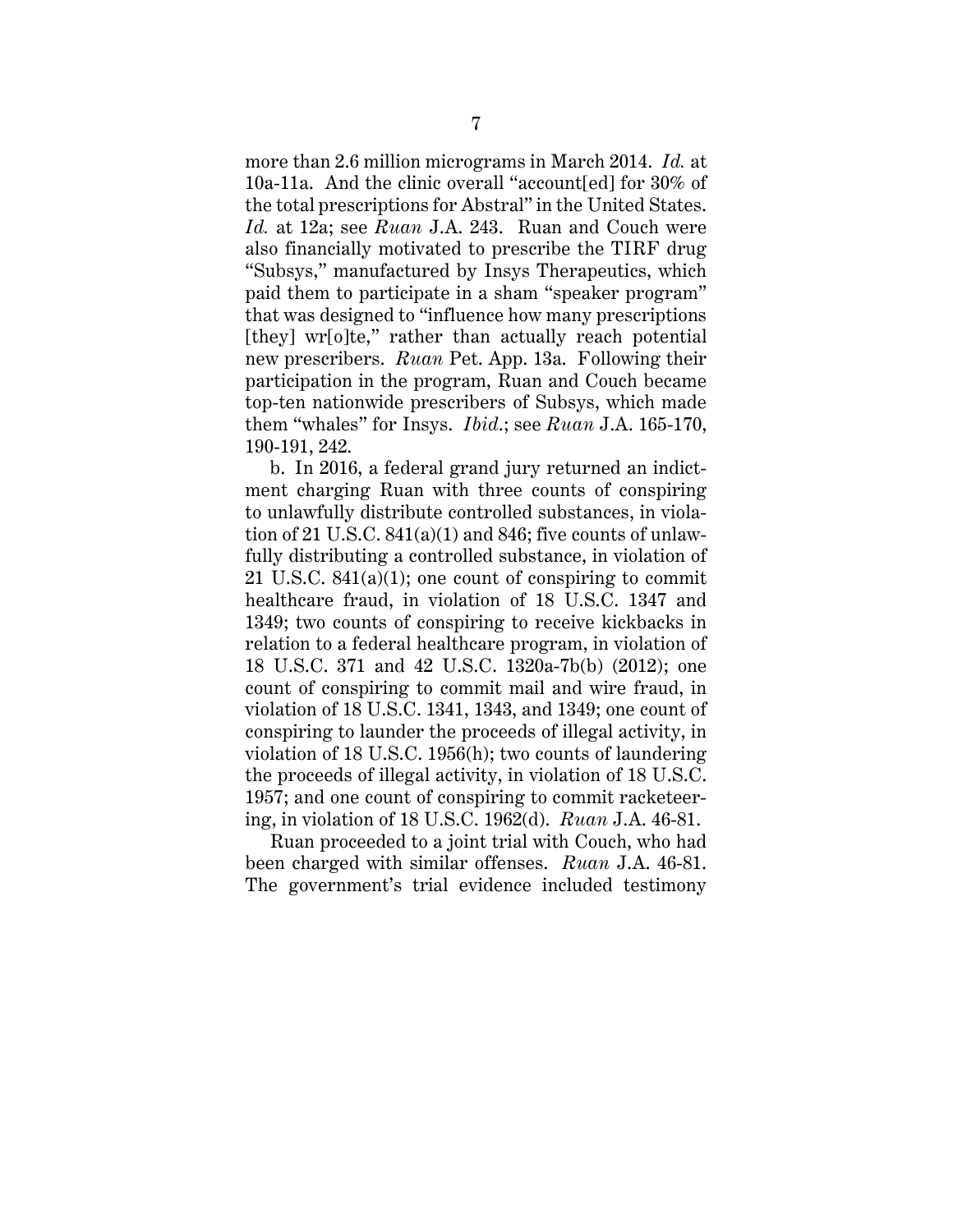from the clinic's nurse practitioners and other staff, 15 patients and family members, and three medical experts, as well as documentary evidence including the clinic's own records. *Ruan* Pet. App. 4a-30a. That evidence showed "that Ruan and Couch treated approximately three dozen" patients "outside the usual course of professional practice or prescribed them medications for no legitimate medical purpose." *Id.* at 24a. It demonstrated that Ruan, in particular, prescribed opioids to individuals who "display[ed] red flags for diversion and abuse"; rapidly increased opioid dosages in a manner unnecessary for pain control; and failed to refer patients for other treatments that would have been more appropriate. *Id.* at 25a; see *id.* at 16a-17a, 22a-25a, 39a-40a, 43a-48a; *Ruan* J.A. 105-142, 146-152, 171-172. And it established that prescribing a drug for profit, rather than patient need, is outside the course of professional practice. 2/15/17 *Ruan* Tr. 174; see 2/6/17 *Ruan* Tr. 198.

At the close of trial, Ruan proposed the following jury instruction:

If a physician dispenses or distributes a Controlled Substance in good faith while medically treating a patient, then the physician has dispensed or distributed that Controlled Substance for a legitimate medical purpose and within the usual course of professional practice, and you must return a not guilty verdict for the applicable count. Good faith in this context means good intentions and the honest exercise of professional judgment as to the patient's needs. It means that the Defendant acted in accordance with what he reasonably believed to be proper medical practice. If you find that a Defendant acted in good faith in dispensing or distributing a Controlled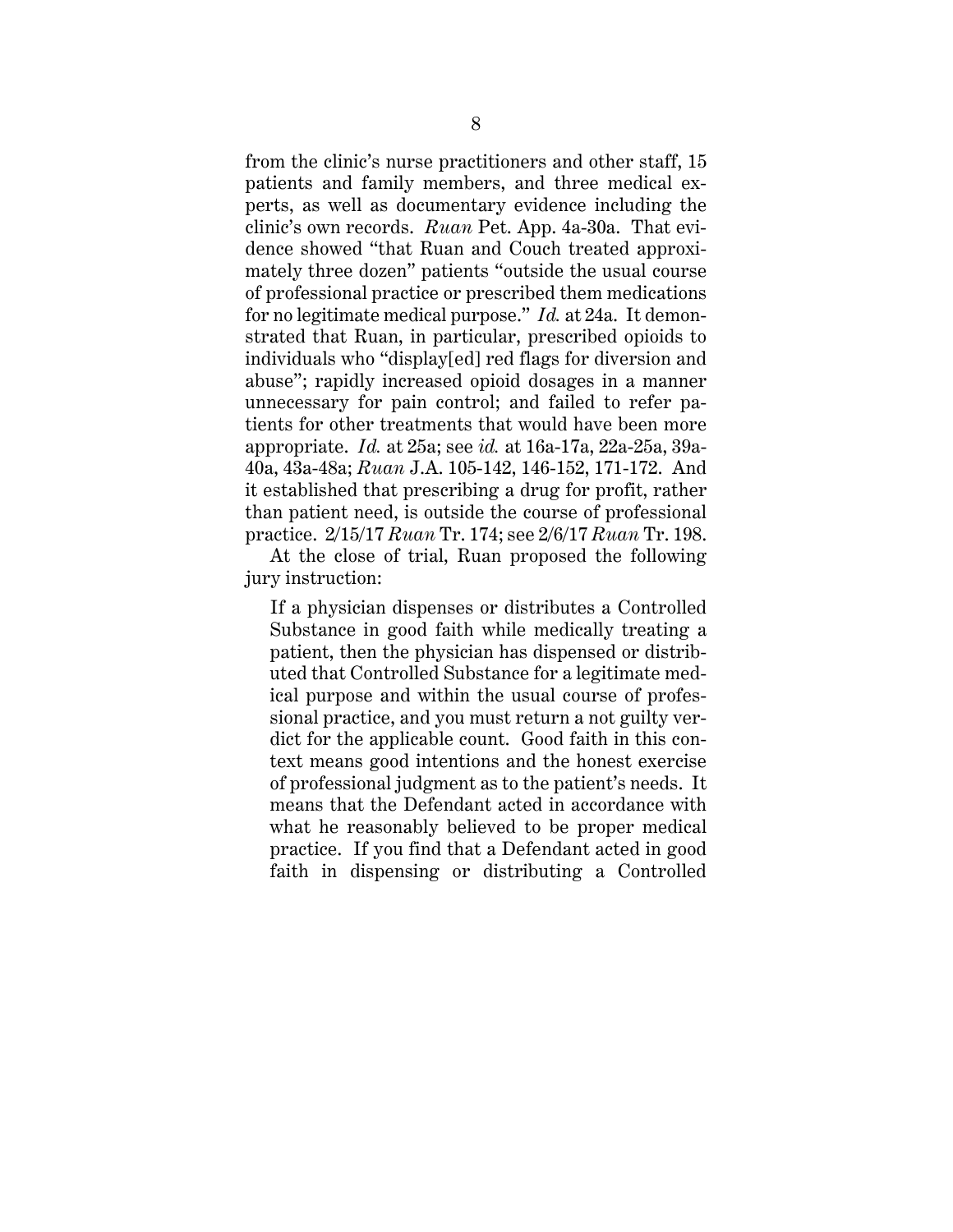Substance, as charged in the indictment, then you must return a not guilty verdict.

#### *Ruan* J.A. 102.

Ruan also urged the district court to instruct the jury that "the Government must prove, beyond a reasonable doubt, that the physician's decisions to distribute or dispense a Controlled Substance were inconsistent with any accepted method of treating a pain patient—that the physician, in fact, operated as a drug pusher." *Ruan*  J.A. 103. The court declined to give Ruan's proposed instructions, finding his "subjective view of what is the usual course of professional practice," as well as his specific "'drug pusher'" language, to be improper. *Ruan*  Pet. App. 104a, 134a.

The district court did, however, instruct the jury on the issue of good faith. After instructing the jury that, "[f]or a controlled substance to be lawfully dispensed by a prescription," the physician must have prescribed the substance "both within the usual course of professional practice and for a legitimate medical purpose," the court provided the following instruction:

A controlled substance is prescribed by a physician in the usual course of a professional practice and, therefore, lawfully if the substance is prescribed by him in good faith as part of his medical treatment of a patient in accordance with the standard of medical practice generally recognized and accepted in the United States. The defendants in this case maintain at all times they acted in good faith and in accordance with the standard of medical practice generally recognized and accepted in the United States in treating patients.

*Ruan* Pet. App. 139a.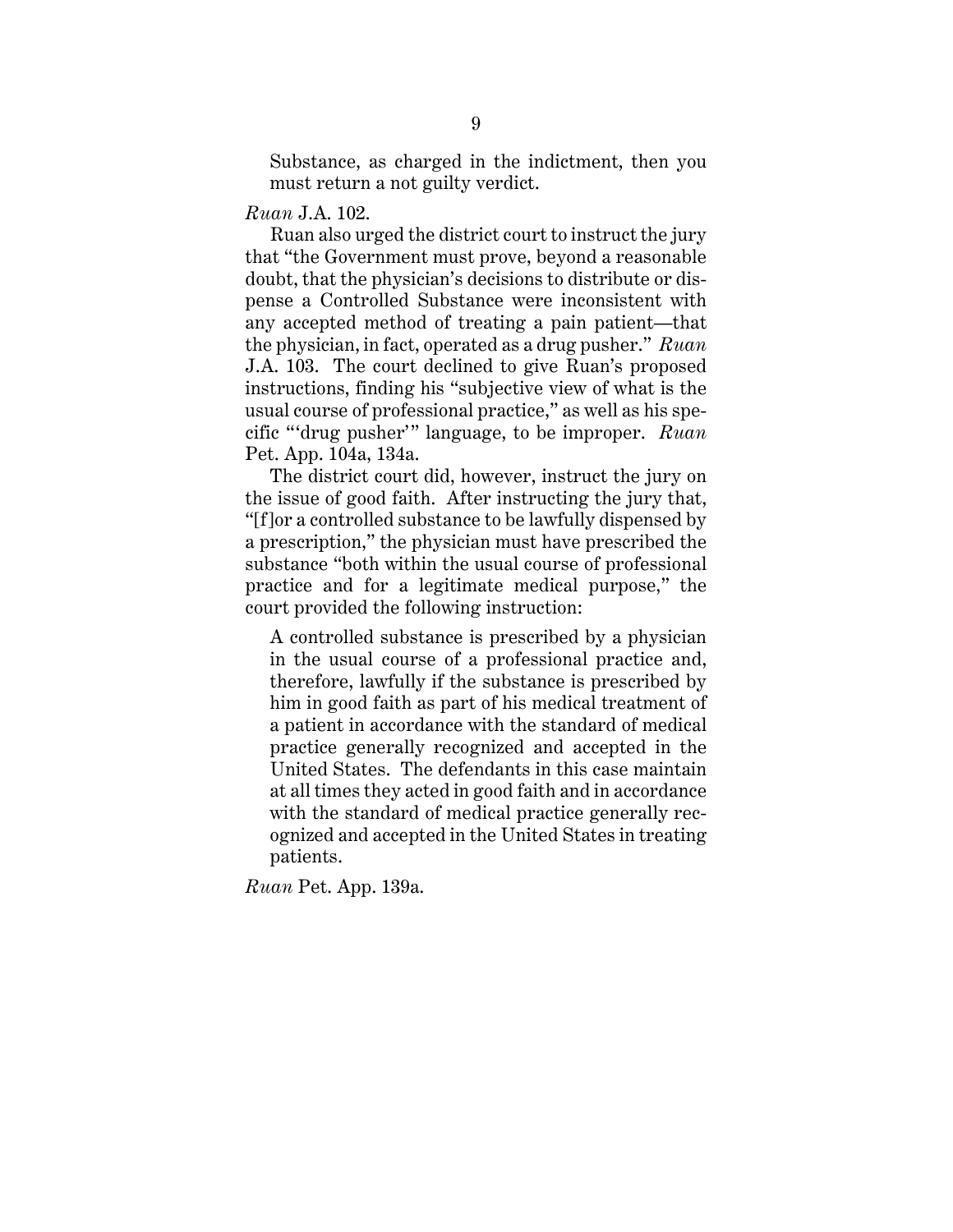The jury found Ruan guilty on all charged counts. *Ruan* J.A. 248-249.

c. The court of appeals largely affirmed, reversing only Ruan's conviction on one count of conspiring to receive unlawful kickbacks. *Ruan* Pet. App. 1a-128a.

The court of appeals rejected the contention that the district court had abused its discretion in declining to issue Ruan's particular proposed "good faith" jury instruction. *Ruan* Pet. App. 105a-107a. Relying on this Court's decision in *Moore*, the court of appeals agreed with the district court that the proposed instruction incorrectly stated the law because the question "[w]hether a defendant acts in the usual course of his professional practice must be evaluated based on an objective standard, not a subjective standard." *Id*. at 105a (citation omitted; brackets in original); see *id.* at 106a. The court of appeals emphasized that Ruan's proposed instruction would have allowed a physician to escape conviction "as long as [he] subjectively believes that he is meeting a patient's medical needs by prescribing a controlled substance, \* \* \* no matter how far outside the bounds of professional medical practice his conduct falls." *Id*. at 106a.

The court of appeals also found that the rejection of Ruan's preferred instruction did not "seriously impair [his] ability to present an effective defense" because the district court provided a good-faith instruction linked to the "standards of medical practice generally recognized and accepted in the United States." *Ruan* Pet. App. 107a. And the court of appeals reasoned that the proposed "'drug pusher'" instruction was "an incorrect statement of the law" under this Court's decision in *Moore*, which had "described the physician-defendant in that case as a 'large-scale [drug] pusher,'" but "held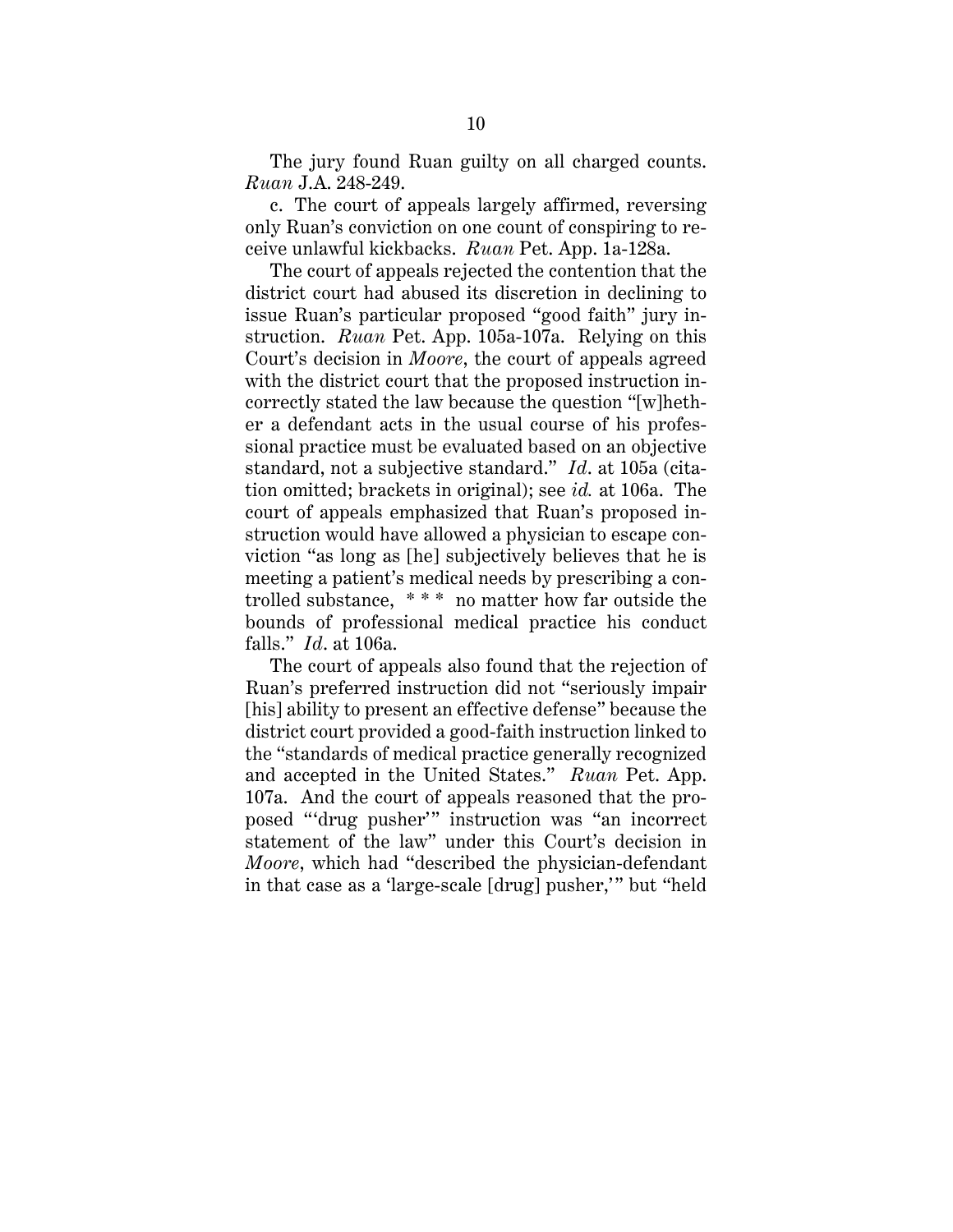that a physician violates the [CSA] if his conduct 'falls outside the usual course of professional practice.'" *Id.* at 108a (quoting *Moore*, 423 U.S. at 124, 143) (brackets altered).

#### *2. Kahn*

a. Petitioner Kahn was a DEA-registered physician with an advertised specialty in pain management who regularly sold prescriptions for cash, including prescriptions for the potentially toxic "Holy Trinity." *Kahn* Pet. App. A3-A4; see, *e.g.*, *Kahn* J.A. 327-328, 333, 338-339, 425-427. He routinely performed only a perfunctory examination or no examination before issuing prescriptions for highly addictive drugs. See, *e.g.*, *Kahn* J.A. 213, 384- 392, 409-413; 5/2/19 *Kahn* Tr. 135-140. He also falsified notes in medical charts—indicating that he had seen patients in person, completed assessments, made referrals, and collected urine samples—when in reality he had taken none of those measures. *Kahn* J.A. 450-475.

Kahn priced his services based on the number of pills he prescribed—the more pills, the more he charged for an office visit. *Kahn* Pet. App. A4; *Kahn* J.A. 138-139. His fees "closely tracked the 'street price' of the pills," which Kahn "often discussed with patients." *Kahn* Pet. App. A4. If a patient could not afford to pay as much as Kahn requested, Kahn prescribed fewer pills or refused to write a prescription at all. *Ibid.* Although Kahn generally operated his practice on a "cash-only" basis, he occasionally accepted firearms and other personal property as payment. *Ibid.*

At times, Kahn's brother, employed as an office manager, met patients in parking lots to exchange prescriptions written by Kahn for cash. *Kahn* Pet. App. A2-A3, A5; see *Kahn* J.A. 467-468. And after a few years, Kahn began requiring his patients to sign a "drug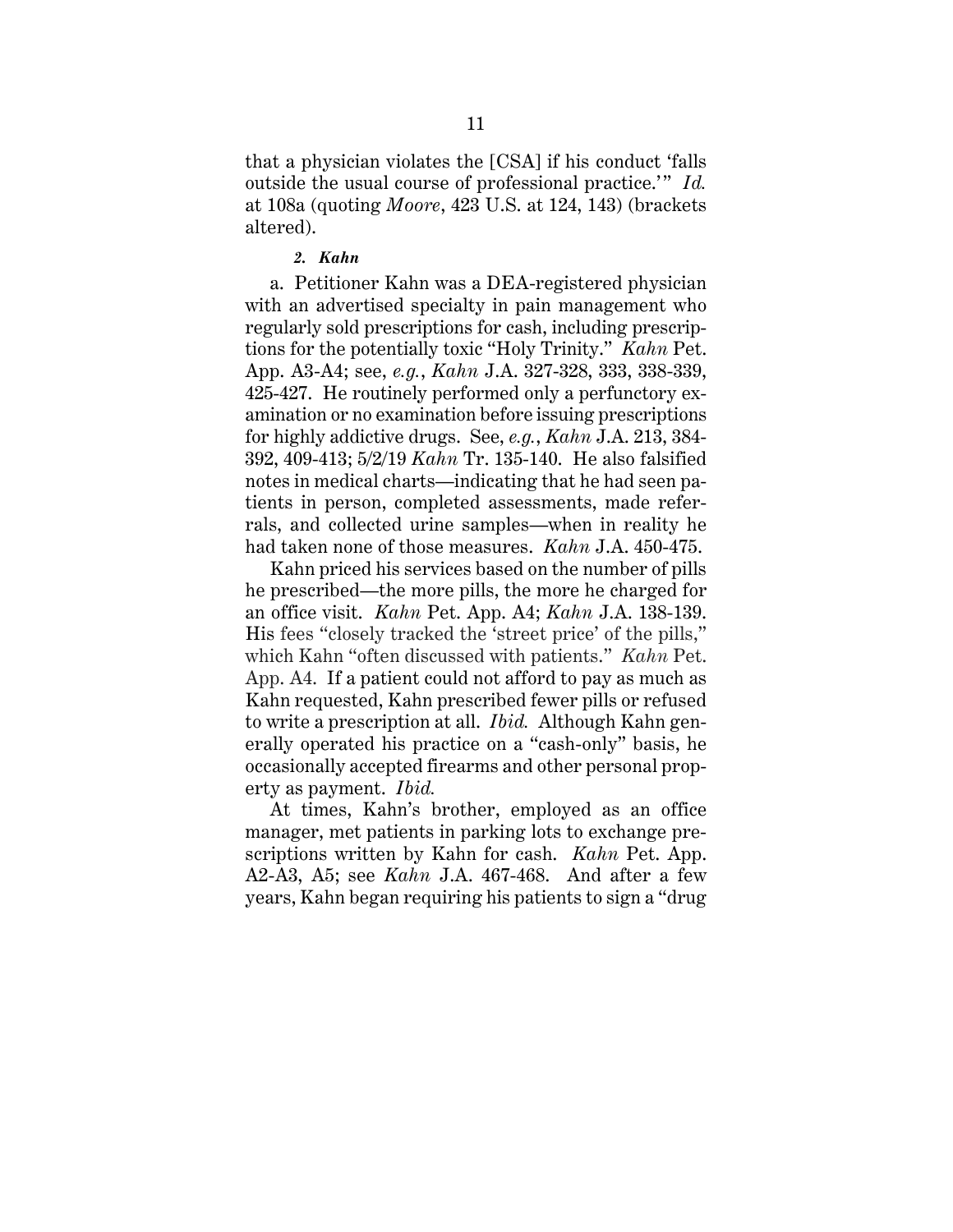addiction statement" proclaiming that Kahn was not a "drug dealer," that the patient was not an "addict[]," and that the patient would be liable to Kahn for \$100,000 in the event that a civil or criminal action was brought against Kahn related to that patient's treatment. *Kahn* Pet. App. A4-A5.

After the pharmacies near his original Arizona location started refusing to fill prescriptions that Kahn had signed, he opened a second office in Wyoming. *Kahn* Pet. App. A5. Kahn invited some of his Arizona patients to travel to Wyoming, where they could more easily obtain drugs, and some did so. *Ibid*.; *Kahn* J.A. 125-126, 390-397, 413-416. In 2015, Kahn wrote high-dose prescriptions for the "Holy Trinity" of drugs for a young woman who paid him \$1250. *Kahn* J.A. 326-336, 417- 428. She filled the prescriptions and died of an oxycodone overdose two days later. *Id.* at 428.

b. In 2018, a federal grand jury returned an indictment against Kahn and co-conspirators, charging Kahn with one count of conspiring to unlawfully dispense and distribute controlled substances resulting in death, in violation of 21 U.S.C.  $841(a)(1)$ , (b)(1)(C), and (b)(2); one count of possessing a firearm in furtherance of a federal drug trafficking crime, in violation of 18 U.S.C. 924(c)(1) (2012); eight counts of unlawfully dispensing a controlled substance, in violation of 21 U.S.C. 841(a)(1) and  $(b)(1)(C)$ ; three counts of unlawfully possessing a controlled substance with intent to distribute, in violation of 21 U.S.C.  $841(a)(1)$  and  $(b)(1)(C)$ ; five counts of unlawfully using a communications facility in connection with a controlled-substance offense, in violation of 21 U.S.C. 843(b); one count of engaging in a continuing criminal enterprise, in violation of 21 U.S.C. 848(a), (b), and (c); and two counts of laundering the proceeds of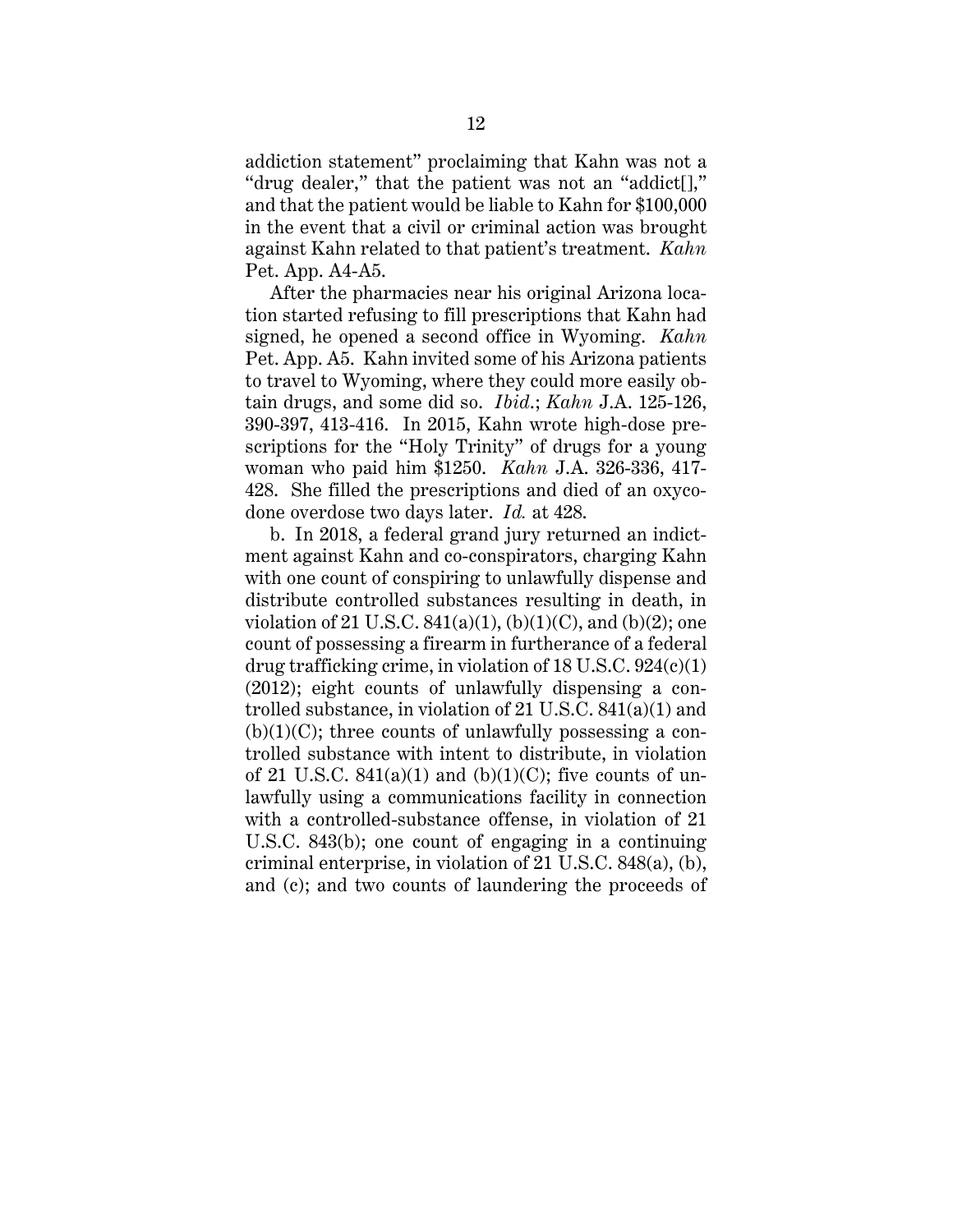illegal activity, in violation of 18 U.S.C. 1957. *Kahn* J.A. 44-64.

Kahn went to trial, where the evidence against him included his own records, as well as testimony from 22 patients and multiple expert witnesses. See *Kahn* Pet. App. A40; *Kahn* J.A. 212. Medical experts testified that Kahn acted without a legitimate medical purpose and outside the course of usual medical practice by, among other things, excessively prescribing high-dose opioids, prescribing opioids in dangerous combinations without properly monitoring or counseling patients, failing to document legitimate medical reasons for his prescriptions, and prescribing controlled substances without visits while falsely documenting that visits had, in fact, occurred. See *Kahn* J.A. 127-129, 206-211, 217-223, 230- 232, 236-238, 240-243, 245-246, 263-264, 273-274, 277, 281-282, 286, 297-301, 305-309, 312-316, 323-325, 330- 331. As one expert put it, Kahn "g[ave] an illusion of practicing medicine, but it [wa]s just an illusion." *Id.* at 341.

At the close of trial, the district court instructed the jury that in order to return a guilty verdict for unlawfully dispensing a controlled substance, or conspiring to do so, it was required to find, *inter alia*, that Kahn "knowingly or intentionally distributed or dispensed the controlled substance outside the usual course of professional medical practice or without a legitimate medical purpose." *Kahn* J.A. 485; see *id*. at 482. Kahn asked the court to instruct the jury that guilt required independent findings as to each of those requirements, but the court declined to do so. *Kahn* Pet. App. A62-A63.

Kahn also proposed that the jury be instructed that "[t]he good faith of a defendant, whether or not objectively reasonable, is a complete defense to the crimes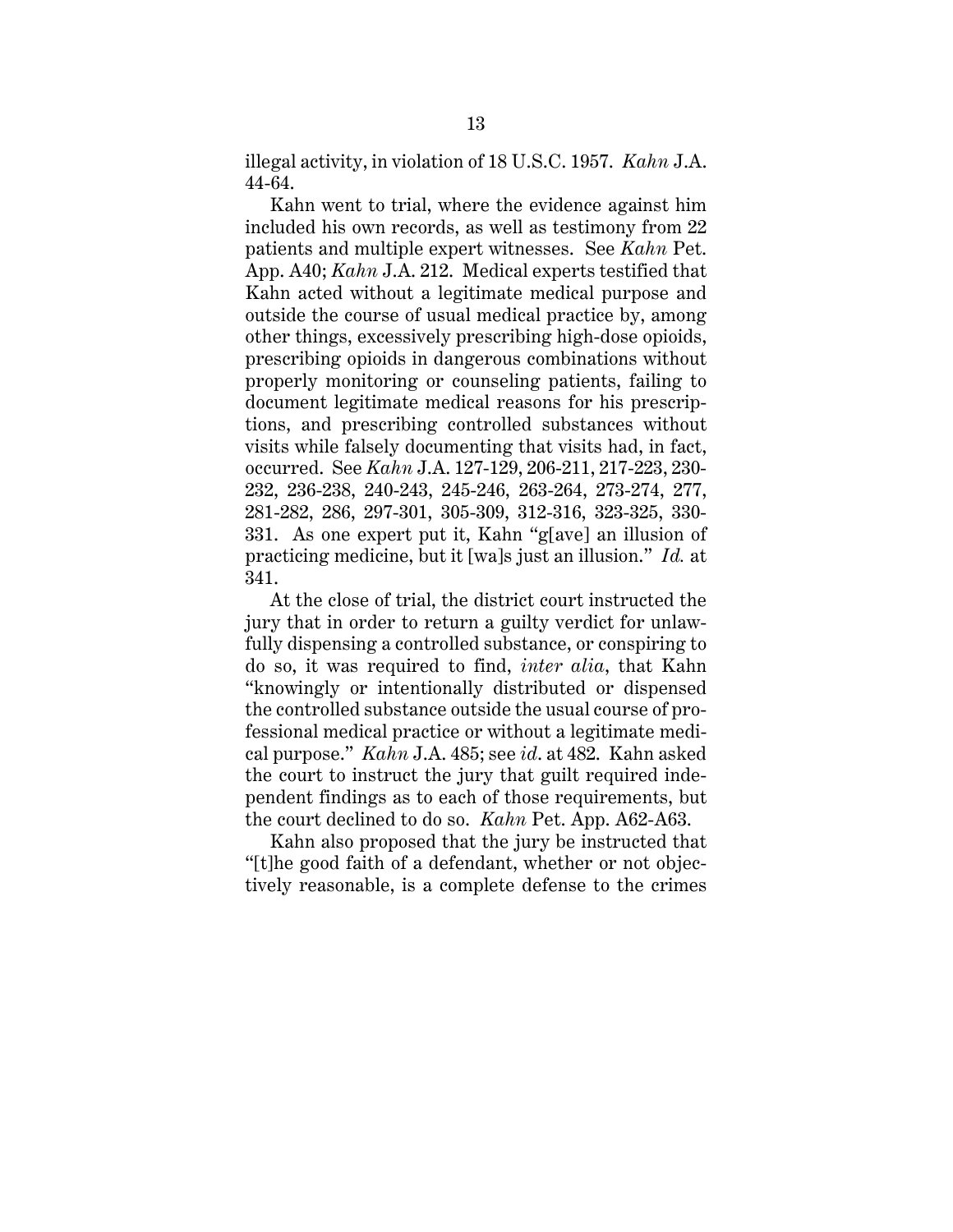charged, because good faith on the part of a defendant is inconsistent with specific intent, which is an essential part of the charges." *Kahn* J.A. 96. The district court declined to issue that particular instruction, but instructed the jury that

[t]he good faith of \* \* \* Kahn is a complete defense to the charges in [the conspiracy count and the eight counts of unlawfully dispensing a controlled substance] because good faith on the part of \* \* \* Kahn would be inconsistent with knowingly and intentionally distributing and/or dispensing controlled substances outside the usual course of professional practice and without a legitimate medical purpose which is an essential part of the charges.

*Id.* at 486. The court further instructed that "[g]ood faith connotes an attempt to act in accordance with what a reasonable physician should believe to be proper medical practice." *Ibid*. The court explained to the jury that "[t]he good faith defense requires the jury to determine whether  $***$  Kahn acted in an honest effort to prescribe for patients' medical conditions in accordance with generally recognized and accepted standards of practice." *Ibid*.

The jury found Kahn guilty on all counts. *Kahn* Pet. App. A41-A42.

c. The court of appeals affirmed. *Kahn* Pet. App. A1-A40.

The court of appeals found no abuse of discretion in the district court's denial of Kahn's proposed good-faith instruction. *Kahn* Pet. App. A30-A34. Relying on circuit precedent and this Court's decision in *Moore*, see *ibid.*, the court of appeals stated that the "relevant inquiry" is "whether a defendant-practitioner objectively acted within" the scope of his professional practice,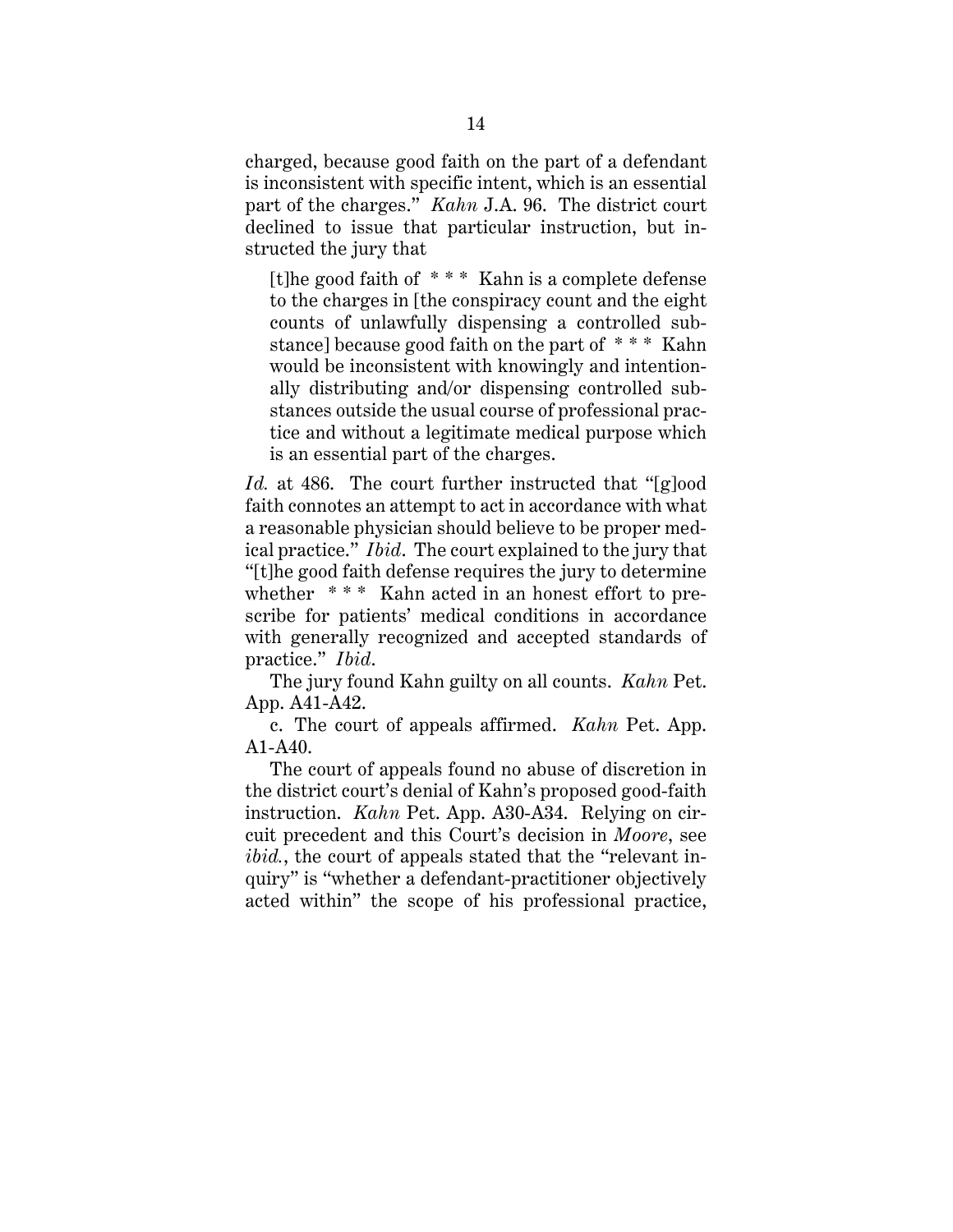"regardless of whether he believed he was doing so," *id*. at A31. The court rejected Kahn's contention that such an inquiry "'negates the mens rea element'" for Section 841(a) offenses, stating that "good faith defines the scope" of the CSA's prescription exception for registered physicians and the scope of "the lawfulness of the actus reus." *Id*. at A33 (citation omitted).

The court of appeals also rejected Kahn's related contention that the jury could have found him guilty for "mere acts of malpractice or negligence." *Kahn* Pet. App. A33. The court observed that because the jury instructions specified that Kahn "need only 'attempt' to act reasonably, and that such an attempt must be made in an 'honest effort[,]'" Kahn could not be convicted "for merely failing to apply the appropriate standard of care." *Id.* at A33-A34 (citations omitted). The court explained that, under the instructions as given, the jury "could only convict \* \* \* Kahn if it found, beyond a reasonable doubt, that [he] failed to even attempt or make some honest effort to apply the appropriate standard of care." *Id*. at A34.

The court of appeals also declined Kahn's request "to revisit [its] prior holding that a licensed physician may be convicted under [Section] 841 for either prescribing 'outside the scope of professional practice' *or* 'for no legitimate medical purpose.'" *Kahn* Pet. App. A25 (citation omitted). Referring back to Section 841(a)(1) and 21 C.F.R. 1306.04(a), the court explained that "a practitioner is authorized to dispense controlled substances" under federal law "only if he acts with a legitimate medical purpose *and* in the usual course of professional practice." *Ibid.* (citation omitted). "Conversely," the court continued, "a practitioner would be unauthorized to dispense a controlled substance if he acts without a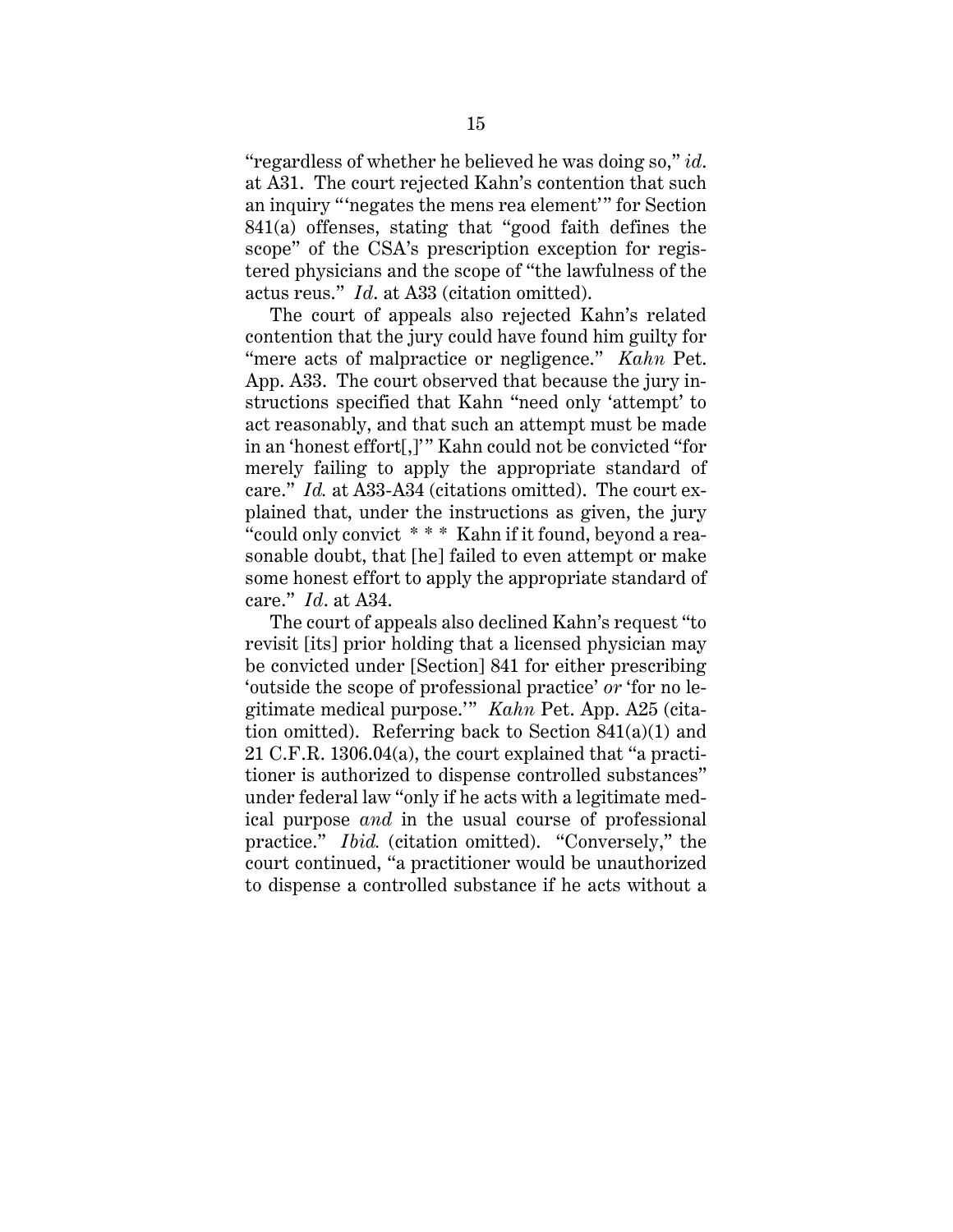legitimate medical purpose *or* outside the usual course of professional practice." *Ibid*. (citation omitted).

#### **SUMMARY OF ARGUMENT**

The Controlled Substances Act does not permit a physician to simply decide for himself that any manner or volume of drug distribution is "medicine." The Act instead provides for a careful registration scheme under which physicians may dispense drugs in accord with accepted medical standards. A doctor who makes a mistake in construing or applying those standards is not criminally liable so long as he has made an objectively reasonable good-faith effort to learn and comply with medical norms. A doctor who fails to take even that modest step, however, has abandoned the medical profession altogether and cannot seek its shelter.

A physician who is federally "authorized" to dispense drugs is "[e]xcept[ed]" from 21 U.S.C. 841(a)'s general prohibition against the knowing or intentional distribution of controlled substances. That exception textually precedes Section 841(a)'s specification of its "knowingly or intentionally" mens rea, which thus modifies only the actions ("manufacture," "distribute," "dispense," and "possess") that follow those adverbs. *Ibid.*; see *United States* v. *Yermian*, 468 U.S. 63, 69-70 (1984). And as Ruan recognizes (Br. 21 n.11), the exception comes into play only when the defendant claims that his activities were, in fact, authorized. See 21 U.S.C. 885(a)(1).

The government may rebut such a claim by a DEAregistered physician by proving beyond a reasonable doubt that he did not even make an objectively reasonable attempt to ascertain and act within the bounds of professional medicine. A DEA registration authorizes a doctor to write controlled-substance prescriptions only "to the extent authorized by [his] registration."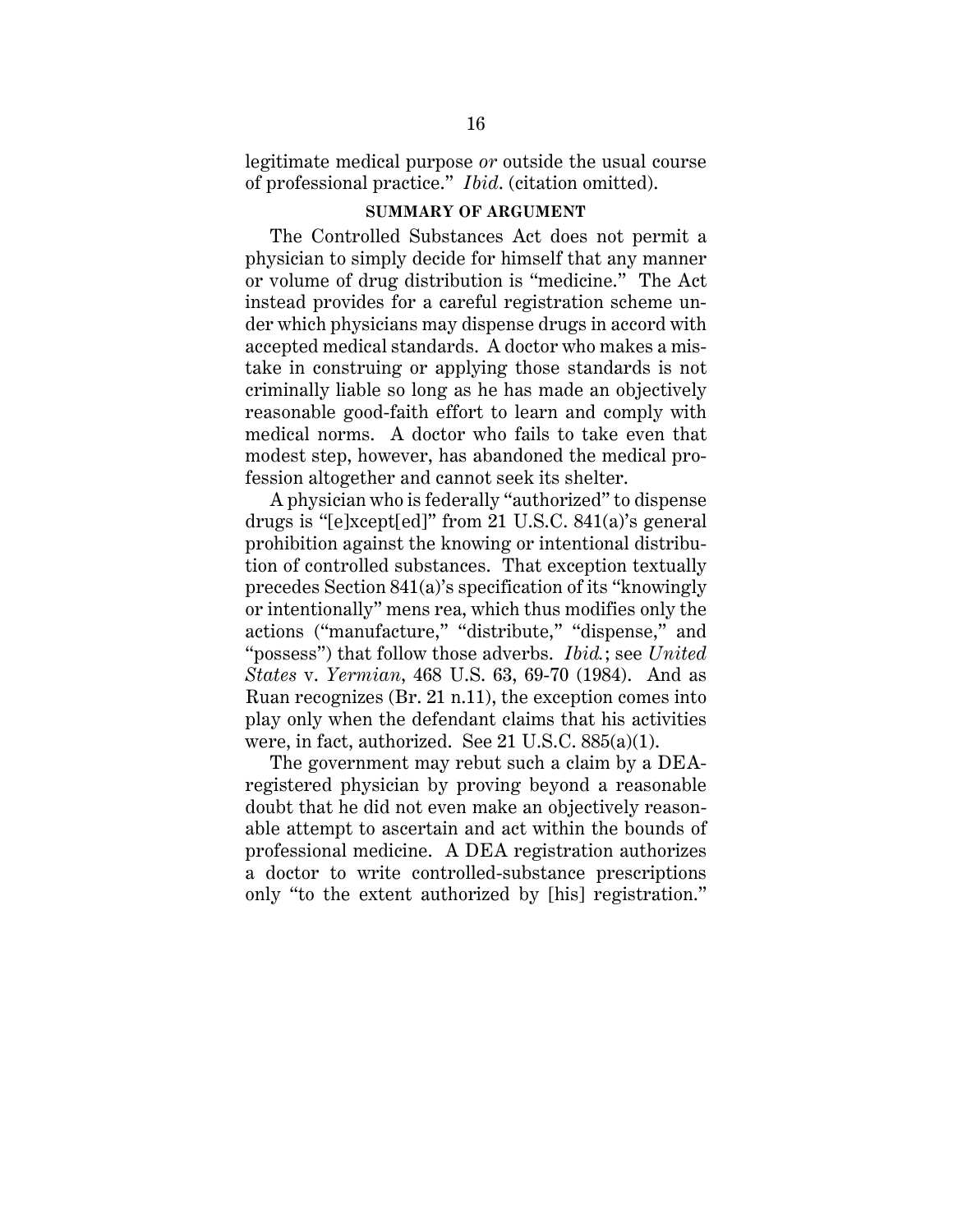21 U.S.C. 822(b). And under the terms of the registration, a prescription "must be issued for a legitimate medical purpose by an individual practitioner acting in the usual course of his professional practice." 21 C.F.R. 1306.04(a). A physician who has failed to make a reasonable effort to familiarize himself with professional standards, or who has made no effort to adhere to them, has not relied on that registration.

This Court's decision in *United States* v. *Moore*, 423 U.S. 122 (1975), directly illustrates that a defendant who has not reasonably tried to conform to medical norms, but has instead chosen to create his own separate norms, violates Section 841(a). The Court in *Moore* affirmed the Section 841(a) conviction of a doctor, notwithstanding his claim that his methadone prescriptions were a new form of medical treatment, where the jury was instructed that it could find guilt if the defendant had not acted in "good faith" with "'an honest effort' to \* \* \* compl[y] with an accepted standard of medical practice." *Id.* at 124, 142 n.20. In so doing, the Court emphasized that the conviction accorded with the history of prosecuting rogue physicians under the CSA's statutory predecessor. *Id.* at 132.

Petitioners' efforts to disrupt accepted law are unsound. The objective honest-effort standard appropriately distinguishes between innocent and guilty minds by protecting even a physician's errors in ascertaining and acting within the bounds of professional practice so long as he undertook the threshold step of reasonably trying to situate himself within the medical community. The standard also comports with the language of the prescription regulation, which mirrors the statutory text and centers on the "usual course" of medical practice. 21 C.F.R. 1306.04(a). That "usual course"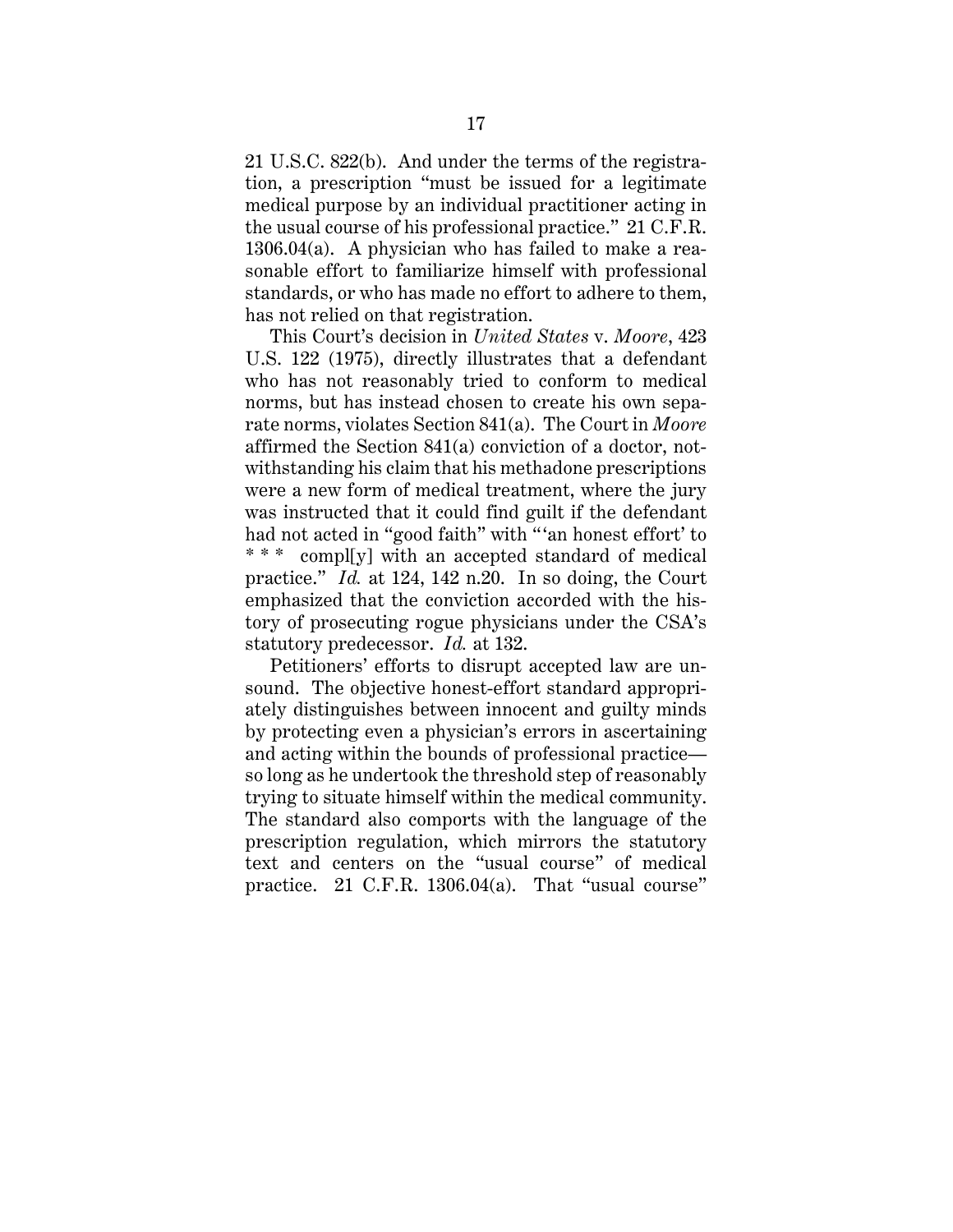benchmark is no more vague here than it was in *Moore*, and juries can capably discern its quite generous parameters through documentary and expert evidence. Because those parameters are State-specific, a Section 841(a) prosecution raises no federalism concerns. Nor are any significant practical concerns raised by adhering to *Moore* and its predecessors, which do not criminalize mere negligent malpractice, do not meaningfully chill experimentation or off-label prescriptions, and do not penalize honest medical disagreements.

The juries in petitioners' cases were sufficiently instructed on Section 841(a)'s requirements, and even if an error occurred, it was harmless. The evidence overwhelmingly demonstrated that petitioners simply cloaked themselves in medical garb while acting as drug dealers, lining their own pockets by dispensing addictive, dangerous, and lethal drugs, aware all the while that their profit-seeking came at the expense of their patients' health.

#### **ARGUMENT**

The Controlled Substances Act provides ample room for genuine medical practice. But it does not go so far as to treat any individual physician's subjective view of "medicine," untethered from any objectively reasonable practice, as controlling. The Act allows physicians to register with the DEA as authorized prescribers of controlled substances, and then "[e]xcept[s]" such "authorized" prescriptions from 21 U.S.C. 841(a)(1)'s general prohibition against knowingly or intentionally distributing or dispensing a controlled substance. But 21 C.F.R. 1306.04(a) limits the scope of a registration to prescriptions "issued for a legitimate medical purpose by an individual practitioner acting in the usual course of his professional practice." Accordingly, as this Court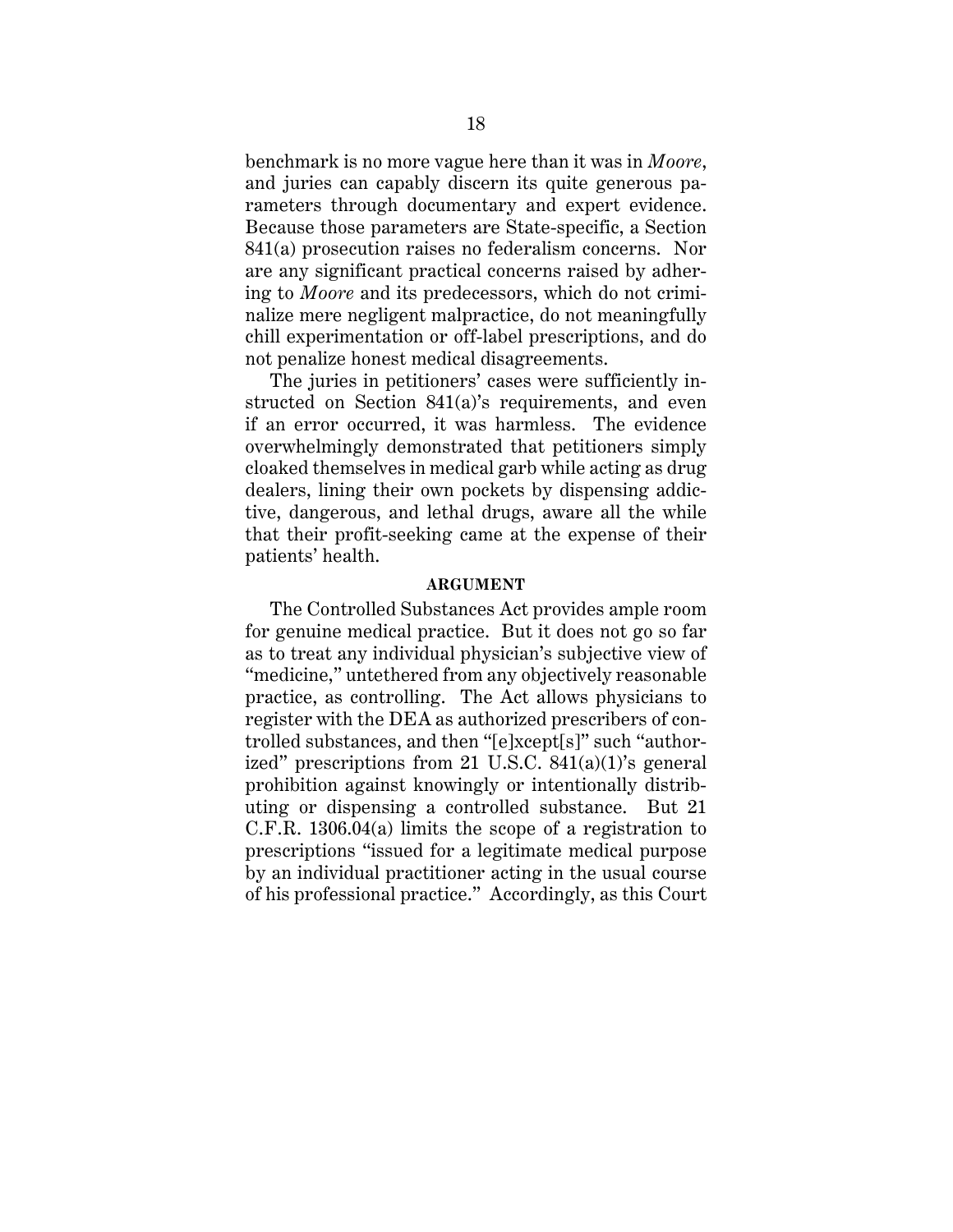recognized in *United States* v. *Moore*, 423 U.S. 122 (1975), a physician who makes no objectively reasonable "honest effort" to conform to that standard is not relying in "good faith" on the registration. *Id.* at 139, 142 n.20 (citation omitted). Petitioners' alternative conception of "good faith"—which would allow any doctor to substitute his own views in place of recognizable medical practice—has no sound foothold in the Act, its history, this Court's decisions, or practical considerations. Petitioners' convictions should be affirmed.

## **I. DISPENSING DRUGS WITHOUT ANY OBJECTIVELY REASONABLE EFFORT TO ACTUALLY PRACTICE MEDICINE VIOLATES 21 U.S.C. 841(a)**

The Court's decision in *Moore*, which has been the law for nearly the entire half-century that the CSA has been in force, explicitly "h[e]ld that registered physicians can be prosecuted under § 841 when their activities fall outside the usual course of professional practice." 423 U.S. at 124. A physician who believes in "good faith" that his activities fall within that standard lacks the requisite mens rea for the crime. *Id.* at 139 (citation omitted). But a physician cannot have such a "good faith" belief unless he makes some objectively reasonable "honest effort" to ascertain and adhere to professional medical boundaries. *Id.* at 142 n.20 (citation omitted). A physician who fails even to take that modest step has chosen to treat his DEA prescription registration not as a limited authorization to prescribe controlled substances, but instead as a blank check for anything he personally believes, irrespective of whether it is recognizable medicine. Such a physician has a culpable mens rea and can be convicted of violating Section 841(a).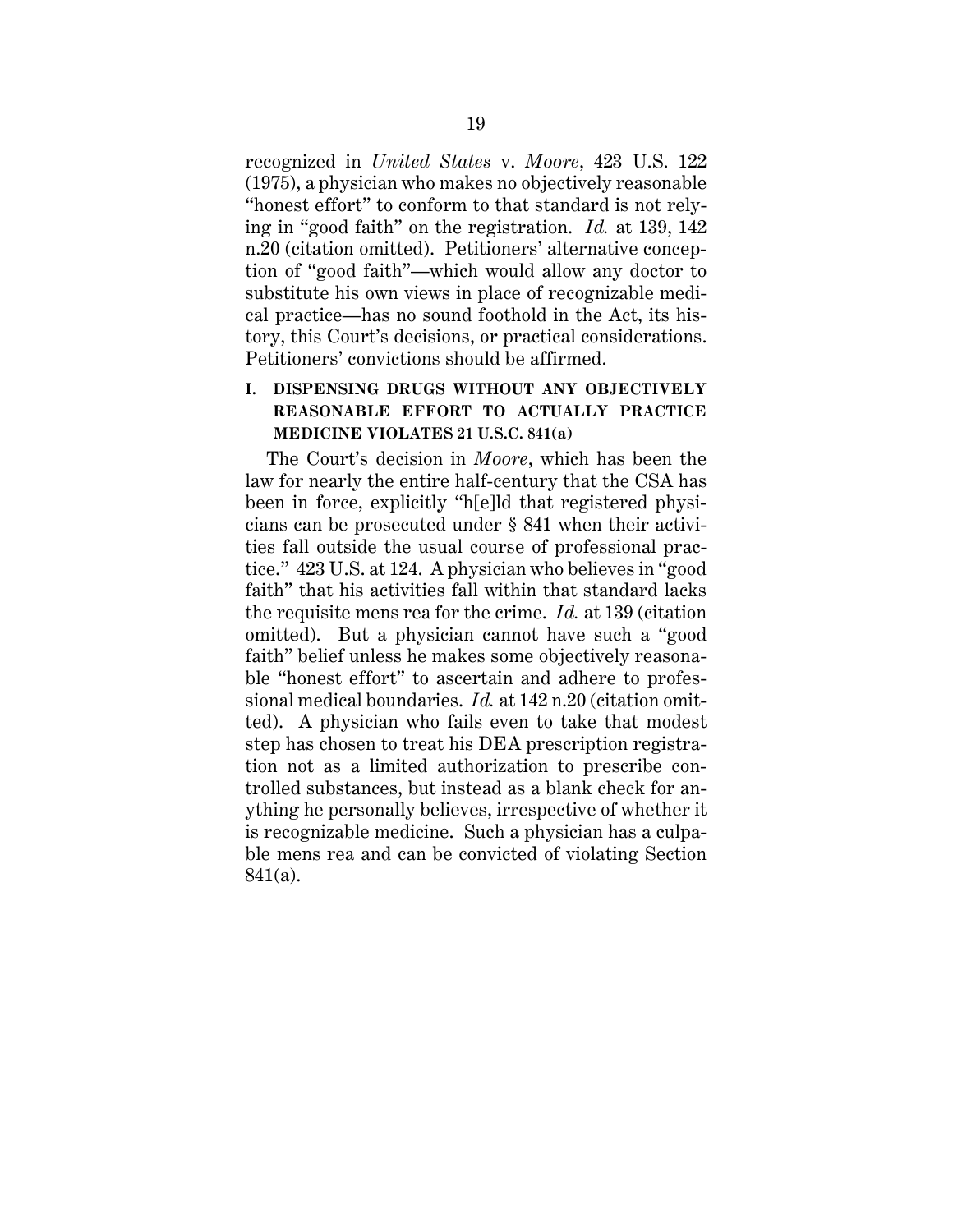## **A. A Registration To Prescribe Drugs Under The CSA Is Limited To Prescriptions For A Legitimate Medical Purpose In The Usual Course Of A Medical Practice**

The CSA "creates a comprehensive, closed regulatory regime criminalizing the unauthorized manufacture, distribution, dispensing, and possession of substances classified in any of the Act's five schedules." *Gonzales* v. *Oregon*, 546 U.S. 243, 250 (2006). The tentpole feature of that regime is Section 841(a), which provides that "[e]xcept as authorized by this subchapter, it shall be unlawful for any person knowingly or intentionally \* \* \* to manufacture, distribute, or dispense, or possess with intent to manufacture, distribute, or dispense, a controlled substance."

The CSA accounts for the bona fide practice of medicine, while still "prevent[ing] diversion of controlled substances" from medical to nonmedical uses, through a physician-registration process in which State-licensed doctors are authorized to write prescriptions in accord with general state medical practice, thereby exempting such practice from the compass of Section 841(a)*. Gonzales*, 546 U.S. at 250; see *id.* at 250-252. The CSA instructs the Attorney General to establish a system that will register physicians for a period of up to three years, during which they will be authorized to dispense controlled substances according to the terms of the registration. See 21 U.S.C. 821, 822. The Attorney General has delegated that authority to the Administrator of the DEA. See 28 C.F.R. 0.100(b).

In keeping with the CSA's general "rel[iance] upon a functioning medical profession regulated under the States' police powers," *Gonzales*, 546 U.S. at 270, the Act presumptively requires the DEA to register a physician who is authorized to dispense controlled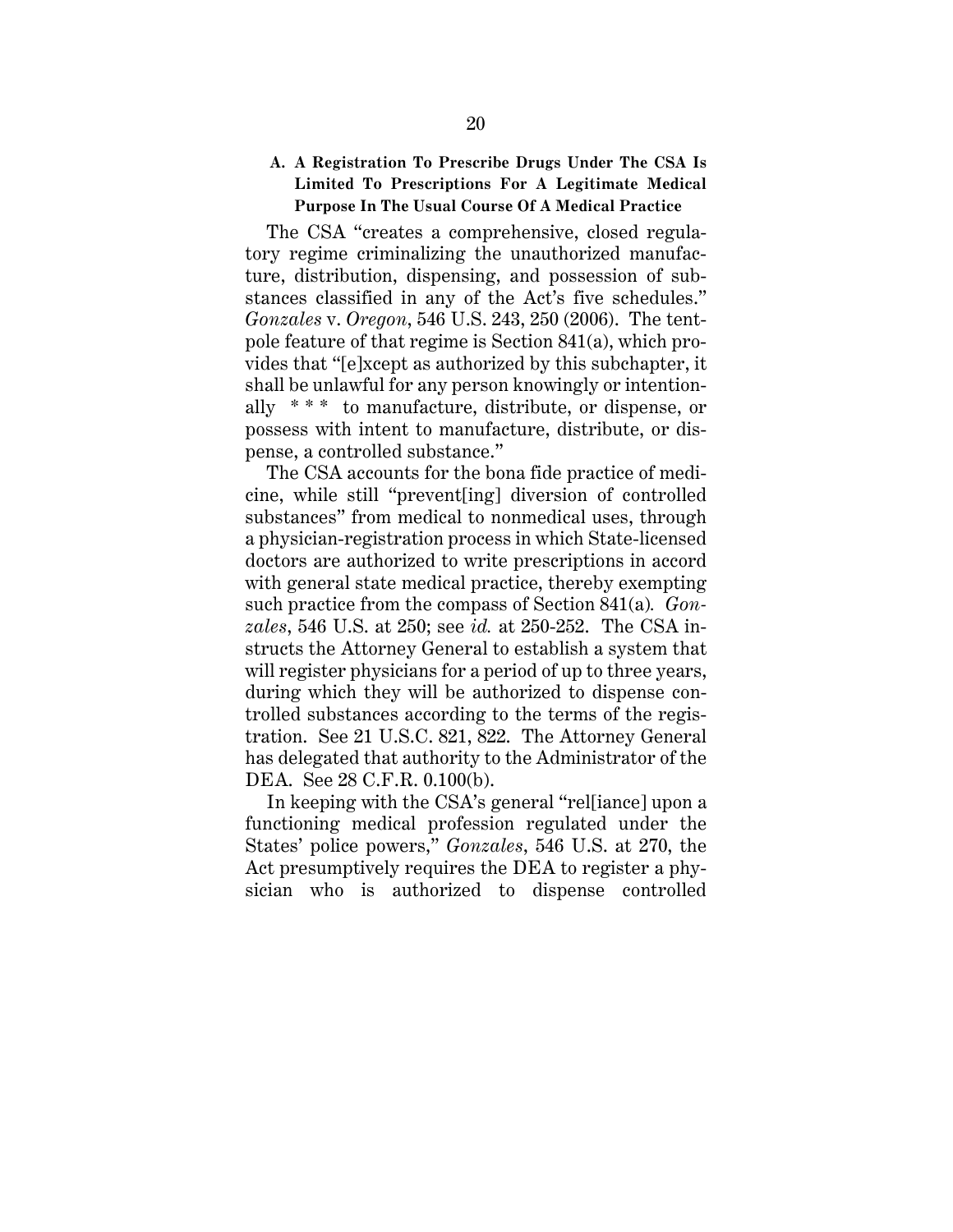substances "under the laws of the State in which he practices," 21 U.S.C. 823(f). The DEA "may," however, "deny, suspend, or revoke [a] registration" when such a registration "would be 'inconsistent with the public interest," as informed by certain statutory considerations. *Gonzales*, 546 U.S. at 251 (quoting 21 U.S.C.  $824(a)(4)$  and citing 21 U.S.C.  $822(a)(2)$ ). And the CSA makes clear that registrants are "authorized to possess, manufacture, distribute, or dispense [controlled] substances or chemicals (including any such activity in the conduct of research)" only "to the extent authorized by their registration and in conformity with the other provisions" of the CSA. 21 U.S.C. 822(b).

Since 1971, the "extent authorized by [a] registration," 21 U.S.C. 822(b), has been delimited by the language currently in 21 C.F.R. 1306.04(a), which specifies that a "prescription for a controlled substance to be effective must be issued for a legitimate medical purpose by an individual practitioner acting in the usual course of his professional practice." See *Gonzales*, 546 U.S. at 250; see also 36 Fed. Reg. 7776, 7799 (Apr. 24, 1971). The terms of that regulation mirror the CSA itself, which repeatedly employs exactly those words. See *Moore*, 423 U.S. at 137 n.13, 140-142. For example, Section 829 generally defines a "'valid prescription'" as "a prescription that is issued for a legitimate medical purpose in the usual course of professional practice by" a qualifying practitioner. 21 U.S.C. 829(e)(2)(A); see, *e.g.*, 21 U.S.C.  $830(b)(3)(A)(ii)$  (similar definition of "valid" prescription" applicable to certain reporting requirements). \*

<sup>\*</sup> See also 21 U.S.C. 802(21) (defining "'practitioner'" to include *"*a physician" who is "registered" to "distribute [or] dispense \* \* \* a controlled substance in the course of professional practice"); 21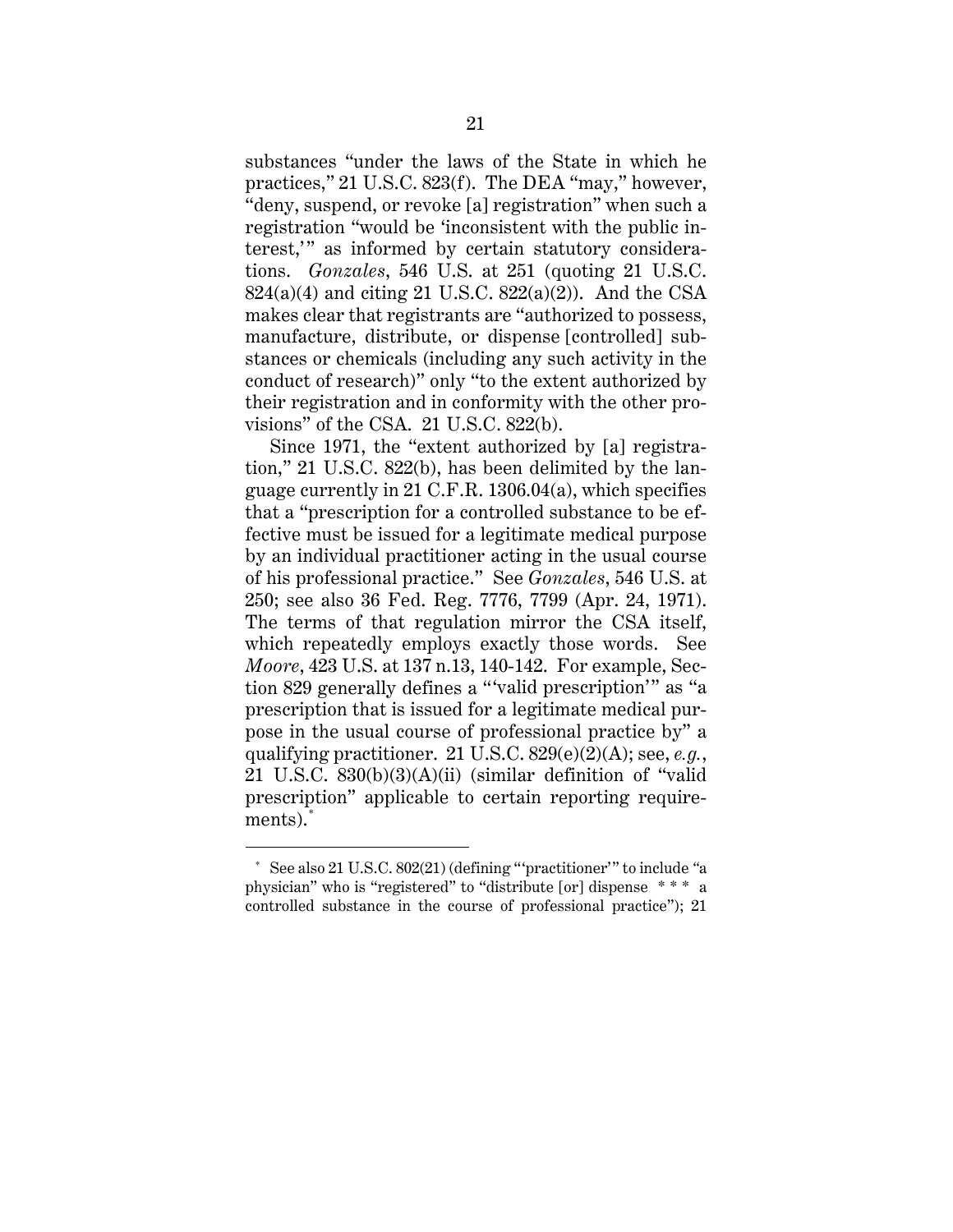Indeed, the CSA only allows such substances to be prescribed in the first place because they have "a currently accepted medical use in treatment in the United States." 21 U.S.C. 812(b)(2)(B), (3)(B), (4)(B), and (5)(B). The regulation accordingly makes clear, through a single unitary standard that comports with the CSA's text, that a DEA-registered physician is authorized to prescribe controlled substances only when he is practicing some recognized form of medicine. Specifically, it permits a doctor to prescribe controlled substances only when he is providing "legitimate medical" care in the course of a "professional practice." 21 C.F.R. 1306.04(a). It thereby effectuates Congress's efforts to "bar[] doctors from using their prescriptionwriting powers as a means to engage in illicit drug dealing and trafficking as conventionally understood." *Gonzales*, 546 U.S. at 270. And it allows the States' medical communities to provide the substantive benchmark for that "conventional[] underst[anding]" of the boundary between actual medicine and drug dealing. *Ibid.*

The word "usual" in this context plainly refers to the customary conduct of professional practitioners. See, *e.g.*, *The American Heritage Dictionary of the English Language* 1410 (1969) (*American Heritage*) ("[s]uch as is commonly or frequently encountered, experienced, observed, or used; ordinary; normal"); *Webster's Third New International Dictionary of the English* 

U.S.C. 802(56)(C) (defining "'filling new prescriptions for controlled substances in schedule III, IV, or V'" as including the requirement that "the practitioner, acting in the usual course of professional practice, determines there is a legitimate medical purpose for the issuance of the new prescription"); 21 U.S.C. 844(a) (forbidding possession of controlled substances except "pursuant to a valid prescription or order, from a practitioner, while acting in the course of his professional practice").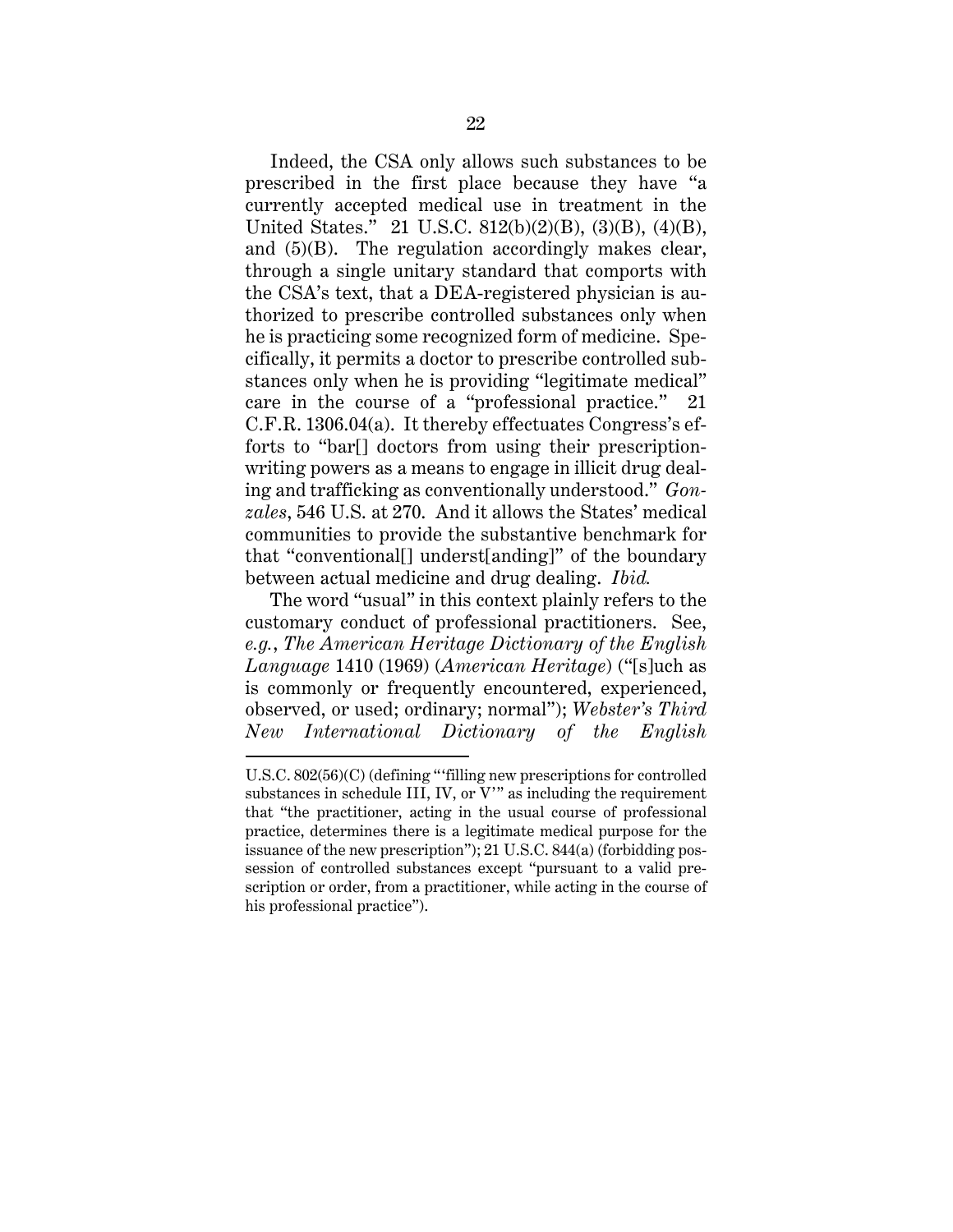*Language* 2524 (1968) (*Webster's*) ("such as accords with usage, custom, or habit"). Likewise, the "use of the word 'legitimate' connotes an *objective* standard of 'medicine.'" *Gonzales*, 546 U.S. at 285 (Scalia, J., dissenting); see, *e.g.*, *American Heritage* 747 ("[i]n compliance with the law," "[i]n accordance with traditional or established patterns and standards"); *Webster's* 1291 ("conforming to recognized principles or accepted rules and standards"). And while federal law generally eschews its own substantive definition of that standard, see *Gonzales*, 546 U.S. at 269-272, it is readily discernible in the "contemporary norms of the medical profession," *United States* v. *Lovern*, 590 F.3d 1095, 1100 (10th Cir. 2009) (Gorsuch, J.).

The medical profession has well-worn, objective standards for controlled-substance prescriptions. See *Gonzales*, 546 U.S. at 270-271. States and state medical boards, supplemented by the federal government, frequently provide extensive guidance as to what those standards are. See, *e.g.*, Ala. Admin. Code r. 540-x-4-.06 to 540-x-4-.09 (Supp. June 30, 2020); Ariz. Rev. Stat. Ann. § 32-1491 (Supp. 2020); Ariz. Rev. Stat. Ann. §§ 32- 3248 *et seq.* (2020); Wyo. Stat. Ann. § 35-7-1030 (2021); see also Ariz. Dep't of Health Servs., *2018 Arizona Opioid Prescribing Guidelines* (updated Dec. 2019); Ala. Bd. of Med. Exam'rs & Med. Licensure Comm'n, *Prescribing Issues* (2022); Deborah Dowell et al., *CDC Guideline for Prescribing Opioids for Chronic Pain — United States, 2016*, 65 Morbidity & Mortality Weekly Report, No. 1 (Mar. 18, 2016). And to ensure that physicians do not run afoul of those standards inadvertently, States and state medical boards routinely mandate that physicians who are authorized to prescribe controlled substances participate in regular continuing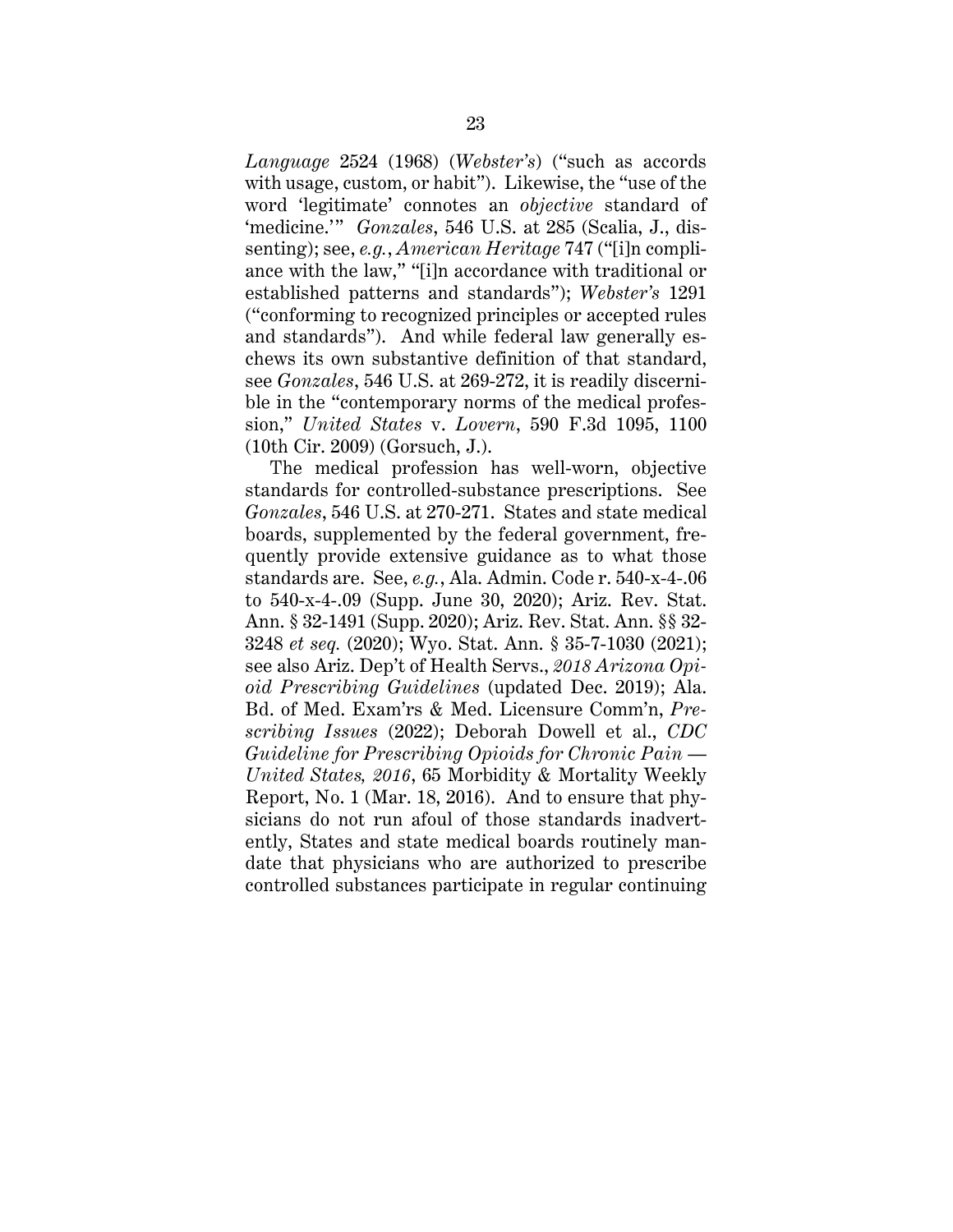education on the responsible prescribing of controlled substances. See, *e.g.*, Ala. Admin. Code r. 540-x-4-.09(8) (Supp. June 30, 2020); Ariz. Rev. Stat. Ann. § 32-3248.02 (2020); Wyo. Stat. Ann. § 33-26-202(b)(xiv) (2021).

**B. The Wholly Subjective Views Of A Physician Who Has Not Reasonably Tried To Practice Medicine As Conventionally Understood Do Not Preclude Conviction Under Section 841(a)**

A DEA-registered physician is authorized to issue a controlled-substance prescription, and is thereby excepted from Section 841(a), only when the prescription is "for a legitimate medical purpose \* \* \* in the usual course of his professional practice." 21 C.F.R. 1306.04(a). A physician who fails to adhere to that standard, after failing to make an objectively reasonable effort to ascertain and conform to it, has satisfied both the actus reus and the mens rea of Section 841(a).

## *1. The CSA prohibits a physician from self-defining the scope of his medical practice*

The text of the CSA does not treat a physician's subjective view of medical practice as automatically dispositive of the legality of his dispensation of drugs. Nothing in the statute or the regulations implementing it invites a physician to invent his own definition of usual medical practice. Instead, a physician can violate Section 841(a) when he makes no objectively reasonable attempt to conform his conduct to something that his fellow doctors would view as medical care.

The "knowingly or intentionally" mens rea in Section 841(a) comes after the "[e]xcept as authorized by this subchapter" clause. As this Court's decision in *United States* v. *Yermian*, 468 U.S. 63 (1984), makes clear, that mens rea requirement thus applies only to the verbs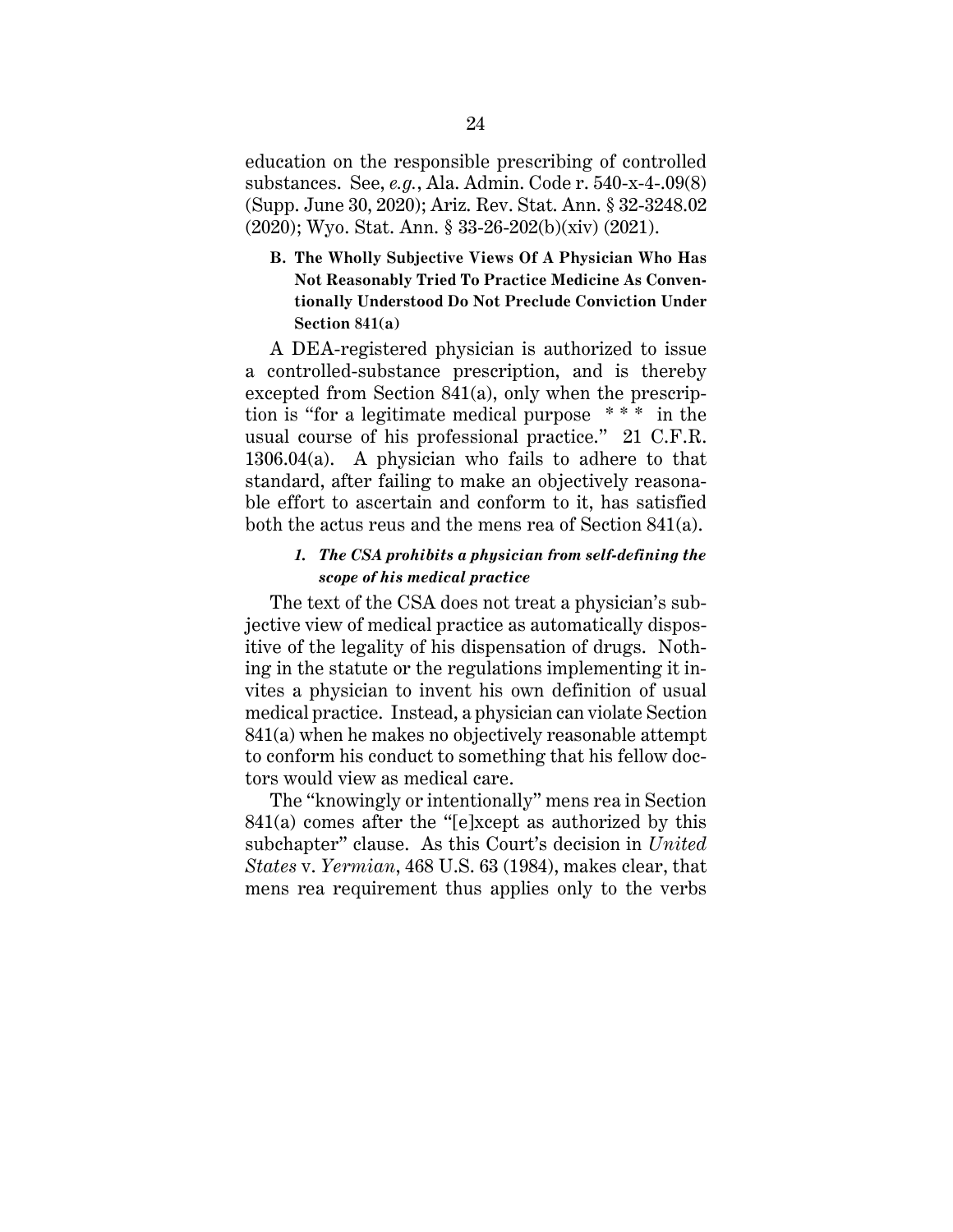that follow it, and not to the exception clause. *Yermian*  construed a similarly structured statute, which criminalized "in any matter within [federal] jurisdiction[,] \* \* \* knowingly and willfully ... mak[ing] any false, fictitious or fraudulent statements or representations." *Id.* at 68 (quoting 18 U.S.C. 1001 (1982)). This Court explained that the statute's structure "unambiguously dispense<sup>[d]</sup> with any requirement \*\*\* that those statements were made with actual knowledge of federal agency jurisdiction." *Id.* at 69-70.

It is likewise unambiguous here that Section 841(a)'s "knowingly or intentionally" mens rea does not reach backward to the provision's prefatory clause. Indeed, that mens rea does not readily fit the "[e]xcept as authorized by this subchapter" proviso. 21 U.S.C. 841(a); see *Bryan* v. *United States*, 524 U.S. 184, 192 (1998) ("[T]he knowledge requisite to knowing violation of a statute is factual knowledge as distinguished from knowledge of the law.") (citation omitted). Requiring proof that a defendant did not know that his conduct was forbidden by the CSA would run afoul of the "general rule that ignorance of the law or a mistake of law is no defense to criminal prosecution." *Cheek* v. *United States,* 498 U.S. 192, 199 (1991). A physician is not entitled to obtain a DEA registration to prescribe drugs and then remain ignorant that the registration is limited to prescriptions "for a legitimate medical purpose \*\*\* in the usual course of his professional practice." 21 C.F.R. 1306.04(a).

Section 841(a)'s prefatory exception clause is also subject to 21 U.S.C.  $885(a)(1)$ , which provides that "[i]t shall not be necessary for the United States to negative any exemption or exception set forth in this subchapter in any complaint, information, indictment, or other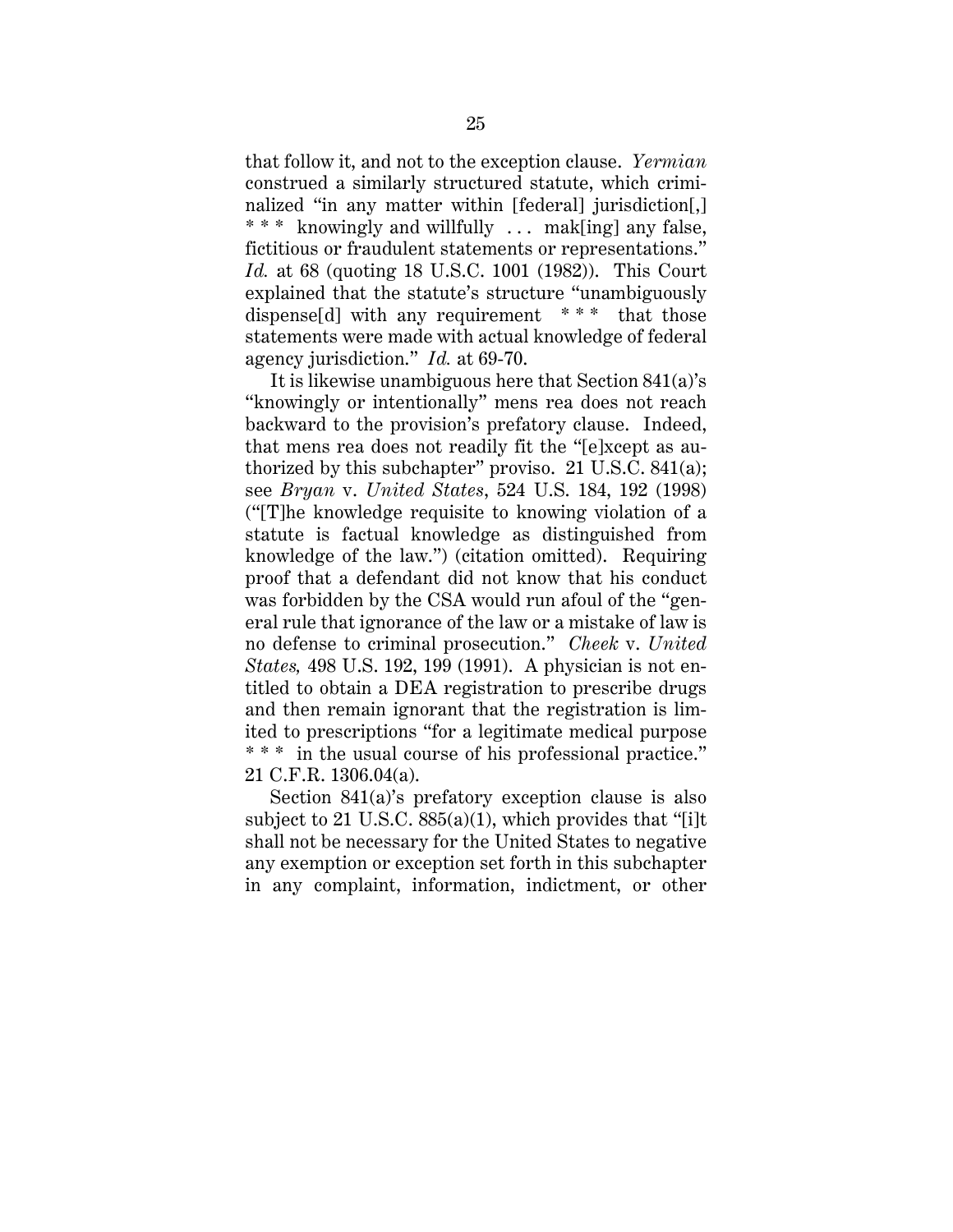pleading or in any trial, hearing, or other proceeding under this subchapter." Instead, "the burden of going forward with the evidence with respect to any such exemption or exception shall be upon the person claiming its benefit." *Ibid.* As Ruan recognizes, Section 885(a)(1) makes Section 841(a)'s exception clause relevant only when "a defendant presents a claim that he falls within" it. Br. 21 n.11 (citation omitted). The government, however, can rebut a physician's claim that he relied on his DEA registration by proving beyond a reasonable doubt that the physician made no objectively reasonable attempt to in fact conform his conduct to the regulation's terms.

A physician who does not even try to issue his prescriptions "for a legitimate medical purpose \* \* \* in the usual course of his professional practice," 21 C.F.R. 1306.04(a), has either decided not to educate himself about current medicine (often in derogation of state requirements, see pp. 23-24, *supra*), or actually knows about it yet has decided that his own idiosyncratic view of "medicine" is all that matters. When his choice to remain ignorant or altogether disregard medical norms leads him to drug distribution that exceeds those boundaries, he is not plausibly practicing medicine—or even looking to do so. He is, instead, a drug dealer, plain and simple.

## *2. This Court has recognized that a physician can violate Section 841(a) when he fails to make an "honest effort" to rely in "good faith" on his DEA registration*

This Court effectively endorsed that very standard in *Moore*, where the standard was described (as it typically is) in the terminology of a physician's " 'good faith'" and "'honest effort' to  $***$  compl[y] with an accepted standard of medical practice." 423 U.S. at 124,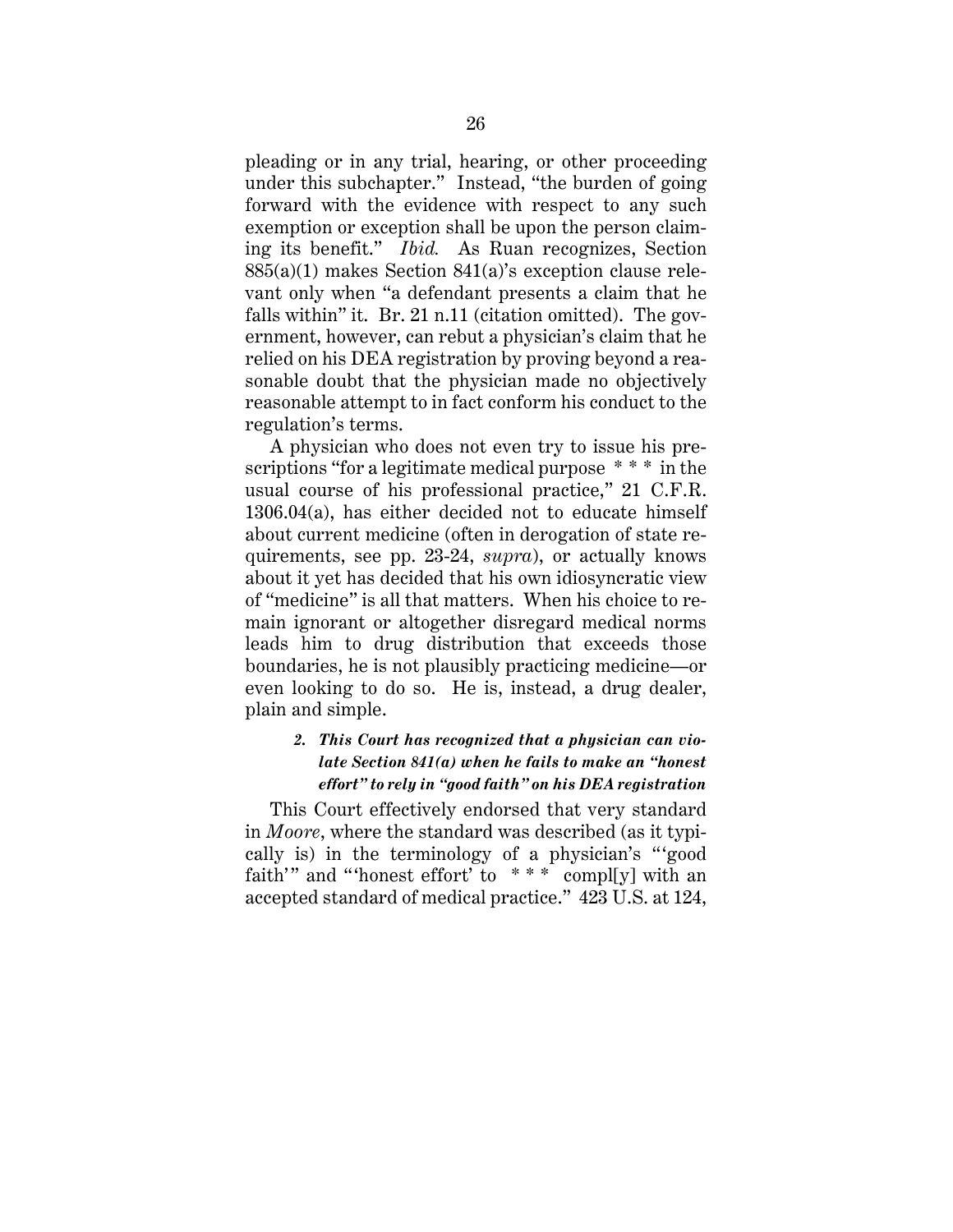142 n.20 (citation omitted). As Ruan acknowledges (Br. 28), in upholding the physician-defendant's Section 841(a) conviction, *Moore* "implicitly approved" jury instructions that described the standard that way.

a. The physician in *Moore* had prescribed large quantities of methadone, an addictive substitute for heroin, to heroin addicts. 423 U.S. at 125-126. Although methadone has legitimate uses in treating such addicts, this doctor had dispensed methadone far in excess of what accepted treatments would require, claiming that "he had devised a new method of detoxification." *Id.* at 126.

The jury instructions in the physician's prosecution for violating Section 841(a) required the jury to find, *inter alia*, that

a physician, who knowingly or intentionally, did dispense or distribute [methadone] by prescription, did so other than in good faith for detoxification in the usual course of a professional practice and in accordance with a standard of medical practice generally recognized and accepted in the United States.

*Moore*, 423 U.S. at 138-139 (citation omitted; brackets in original). The instructions also provided that the defendant "could not be convicted if he merely made 'an honest effort' to prescribe \*\*\* in compliance with an accepted standard of medical practice." *Id.* at 142 n.20 (citation omitted).

Under those instructions, a physician who either did not make an objectively reasonable effort to ascertain the usual course of medical practice, or did not try to act consistently with it, would violate Section 841. And the Court affirmatively relied on the "'honest effort'" instruction in concluding that the trial evidence "was sufficient for the jury to find that [the defendant's] conduct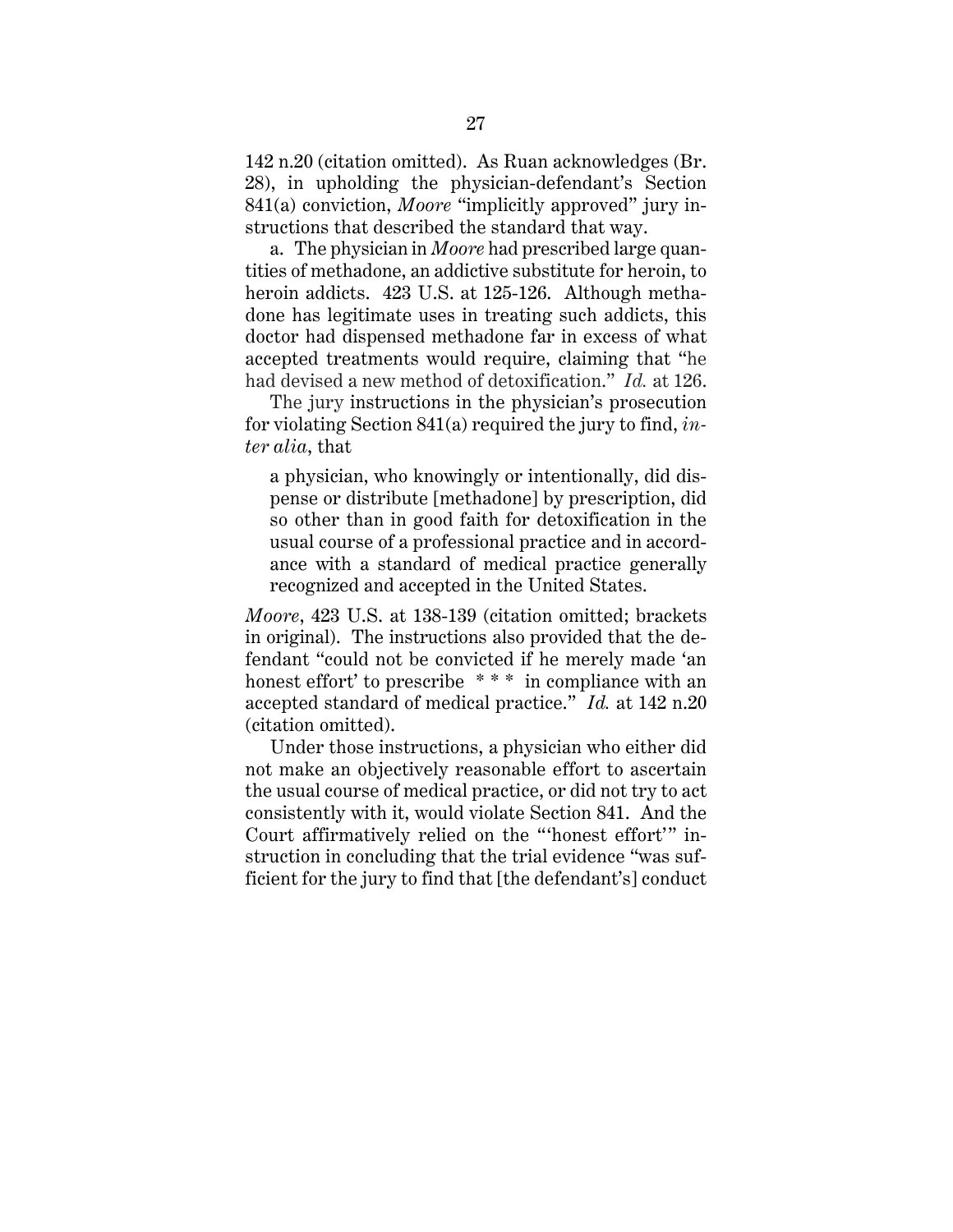exceeded the bounds of 'professional practice.'" Moore, 423 U.S. at 142 & n.20 (citation omitted).

The Court observed that the physician in *Moore* had issued over 11,000 prescriptions during a six-month period, consisting of "some 800,000 methadone tablets"; "wrote over 100 prescriptions a day" for 54 days during that period; "used a 'sliding-fee scale' pegged solely to the quantity prescribed, rather than to the medical services performed"; "g[a]ve[] only the most perfunctory examination" to patients seeking prescriptions; issued prescriptions "for the amount requested by the patient"; did not conduct physical examinations at followup appointments; did not keep accurate records or record the quantity prescribed; and did not "supervis[e]" the drug's administration. 423 U.S. at 126-127. If that conduct was sufficient for conviction, notwithstanding the physician's claim of an idiosyncratic treatment method, then conduct (like petitioners' own) that likewise demonstrates a failure to make an objectively "honest effort" to conform to federal registration requirements would be as well.

b. The Court in *Moore* directly addressed and rejected arguments against applying such an objective standard. In particular, the Court rejected the defendant's arguments that registered physicians categorically cannot be prosecuted under Section 841, see *Moore*, 423 U.S. at 131; that, "in any event, [the defendant] c[ould] [not] be prosecuted under § 841 because his conduct was 'authorized by'" the CSA, *ibid.*; and that he did not engage in criminal conduct because his prescriptions were issued in furtherance of "experimenting with a new \* \* \* theory of detoxification," *id.* 143; see *id.* at 126.

Addressing the first argument, the Court observed that "[i]n enacting the CSA Congress attempted to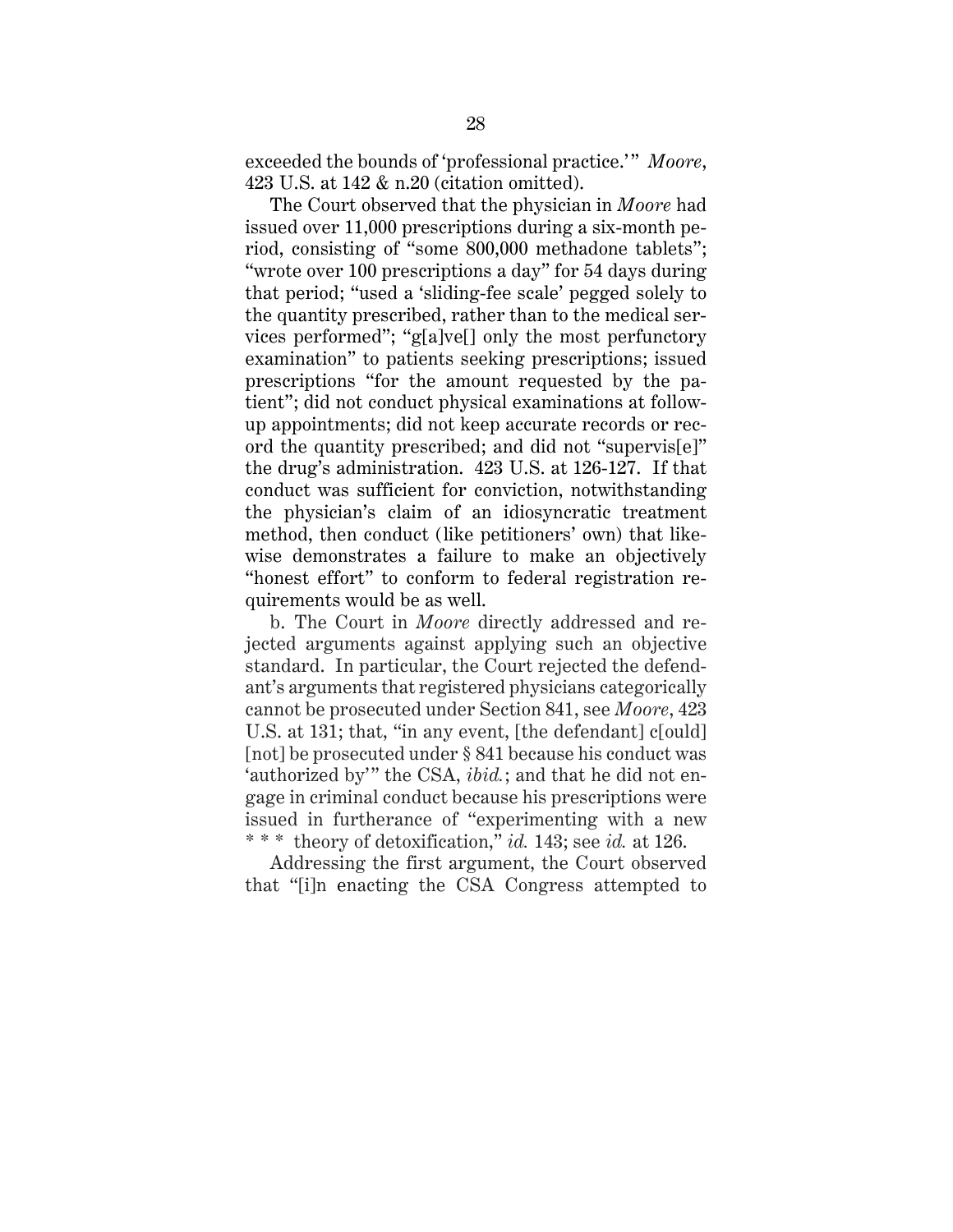devise a more flexible penalty structure than that used in" the CSA's statutory predecessor, the Harrison Act of 1914, ch. 1, 38 Stat. 785. *Moore*, 423 U.S. at 132. The Court found it "unlikely that Congress" sought "to carve out a major new exemption, not found in the Harrison Act, for physicians and other registrants," particularly given that the CSA "was intended to 'strengthen,' rather than to weaken, 'existing law enforcement authority in the field of drug abuse.'" *Id.* at 132-133 (quoting 1970 Act, Pmbl., 84 Stat. 1236). The Court therefore "h[e]ld that only the lawful acts of registrants are exempted." *Id.* at 131. And in the course of doing so, the Court observed that the regulatory language that today is located in 21 C.F.R. 1306.04(a) made "explicit" the "medical purpose requirement" that was both implicit and explicit in other relevant provisions of the CSA. *Id.* at 137 n.13.

The Court accordingly found no merit to the physician's second argument, that his prescriptions were "authorized by" the CSA. See *Moore*, 423 U.S. at 138-143. The Court explained that "[u]nder the Harrison Act physicians who departed from the usual course of medical practice were subject to the same penalties as street pushers with no claim to legitimacy." *Id.* at 139. And the Court found "no indication" in the CSA "that Congress intended to eliminate the existing limitation on the exemption given to doctors" who prescribed controlled substances. *Ibid.* The Court emphasized that the CSA "limit[s] a registered physician's dispensing authority to the course of his 'professional practice,'" noting in particular that the Act's definition of " 'practitioner' \* \* \* describes the type of registration contemplated by the Act" as "limited to the dispensing and use of drugs 'in the course of professional practice or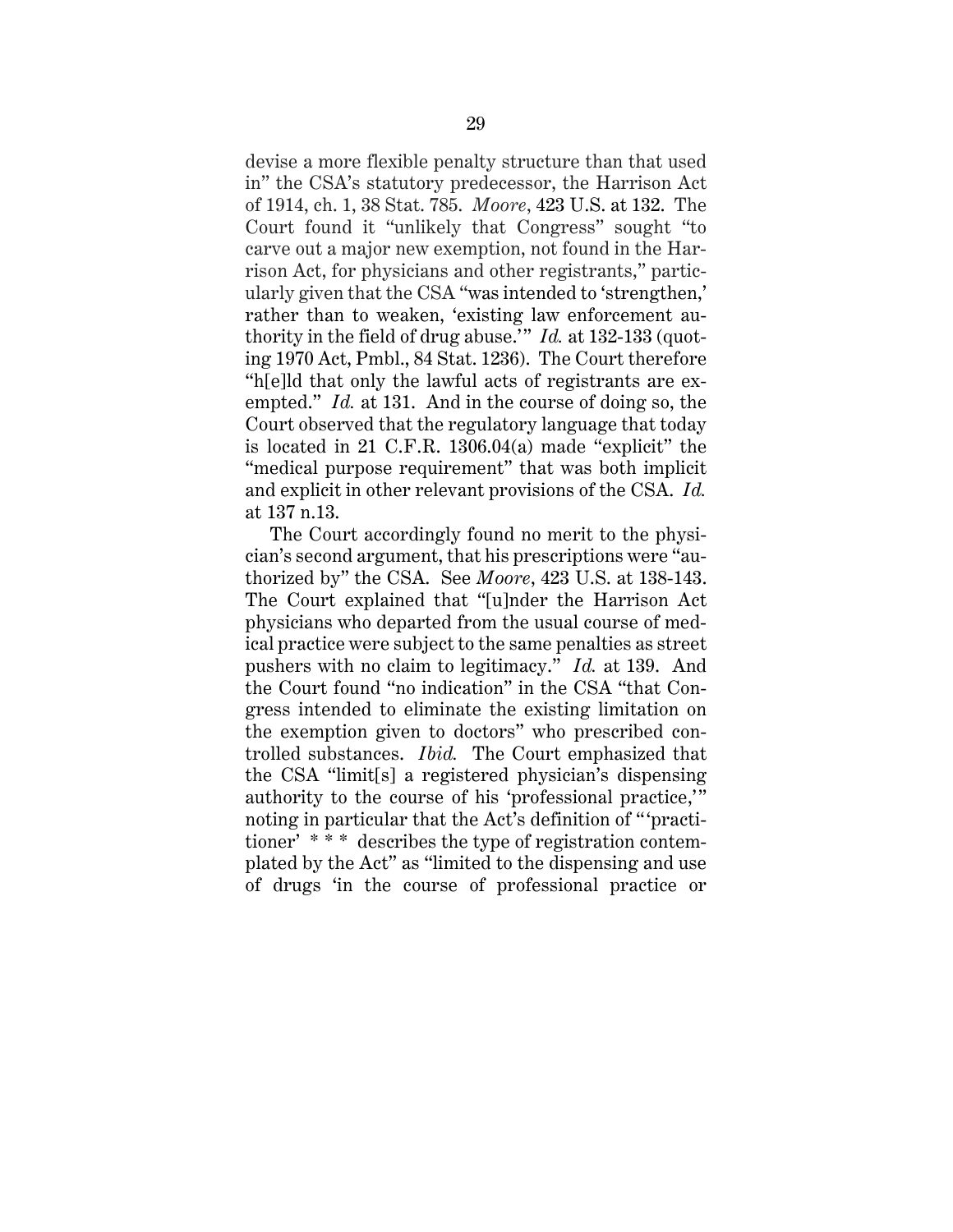research.'" *Id.* at 140-141 (quoting 21 U.S.C. 802(20) (1970), now codified at 21 U.S.C. 802(21)).

The Court then addressed the defendant-physician's assertion "at trial that he was experimenting with a new 'blockade' theory of detoxification" for drug addicts. *Moore*, 423 U.S. at 143. The Court noted that the jury which was instructed as described above—"did not believe" that assertion. *Ibid.* The Court further made clear that the physician's conviction under Section 841 was consistent with Congress's "concern[] that the drug laws not impede legitimate research and that physicians be allowed reasonable discretion in treating patients and testing new theories." *Ibid.* The Court determined that the defendant's practices were not a "legitimate detoxification program," went beyond federally "approved practice," and "exceeded the bounds of 'professional practice.'" *Id.* at 142-144. The Court also observed that the defendant's "interpretation of the Act" as permitting such a putatively novel treatment method "would go far beyond authorizing legitimate research and experimentation by physicians" and "compel exemption from the provisions of [Section] 841 of all 'registrants.'" *Id.* at 143.

That observation, like the rest of *Moore*'s reasoning and its result, show that a physician is not empowered by his DEA registration, or his medical license, simply to do whatever he might subjectively think best, without regard to whether other doctors would recognize it as actual medicine. Instead, the Court's analysis makes clear that a physician has the requisite mens rea to violate Section 841(a) when he arrogates to himself the definition of accepted medical practice, failing to make an objectively honest or good-faith effort to act as a reasonable doctor would.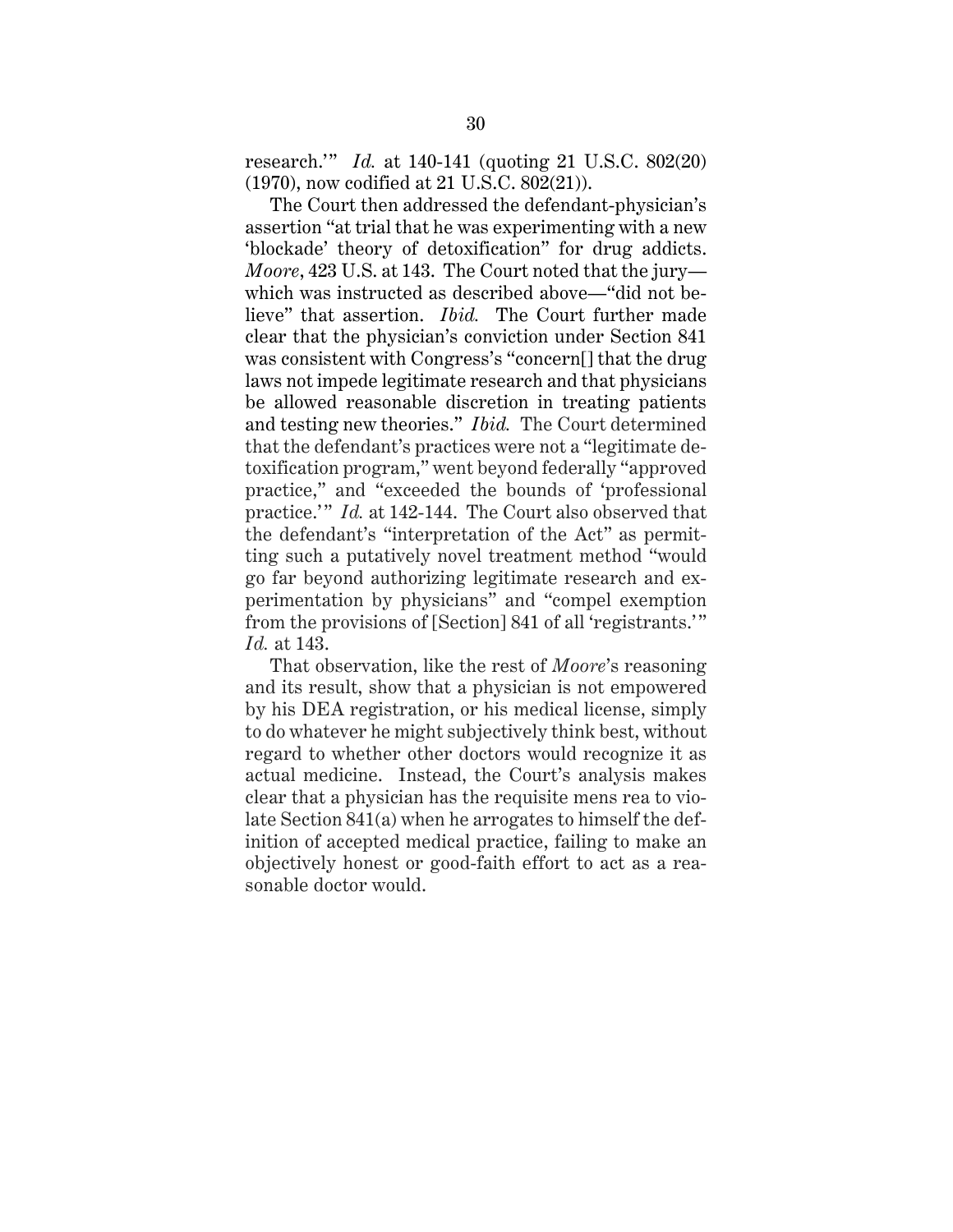## *3. Congress designed the CSA to allow for the prosecution of doctors who elevate their own views of acceptable medicine above the medical community's*

As the Court recognized in *Moore*, the conviction of a physician who has not made an honest effort to comply in good faith with the terms of his DEA registration is consistent with the history of the CSA. The CSA "was intended to 'strengthen'" the prohibitions of its predecessor, the Harrison Act. *Moore*, 423 U.S. at 132 (quoting 1970 Act, Pmbl., 84 Stat. 1236). Enacted in 1914, the Harrison Act "provide[d] for the registration of  $***$ all persons who produce, import, manufacture, compound, deal in, dispense, sell, distribute, or give away opium or coca leaves, their salts, derivatives, or preparations." 38 Stat. 785. Under that Act, the "dispensing or distribution" of opium or coca "to a patient by a physician  $***$  registered under the Act" could lawfully occur "in the course of his professional practice only." § 2(a), 38 Stat. 786.

In *Jin Fuey Moy* v. *United States*, 254 U.S. 189 (1920), overruled in part on other grounds by *Funk* v. *United States*, 290 U.S. 371 (1933), this Court confirmed that a registered physician who dispensed opium pursuant to a prescription could face criminal liability under the Harrison Act. The Court found "no necessary repugnance between prescribing and selling" because "one may take a principal part in a prohibited sale" of a controlled substance "by unlawfully issuing a prescription to the would-be purchaser." *Id.* at 192. The Court emphasized that the Harrison Act "confine[d] the immunity of a registered physician \* \* \* strictly within the appropriate bounds of a physician's professional practice." *Id.* at 194. And the Court upheld the conviction of a physician where the "evidence show[ed] that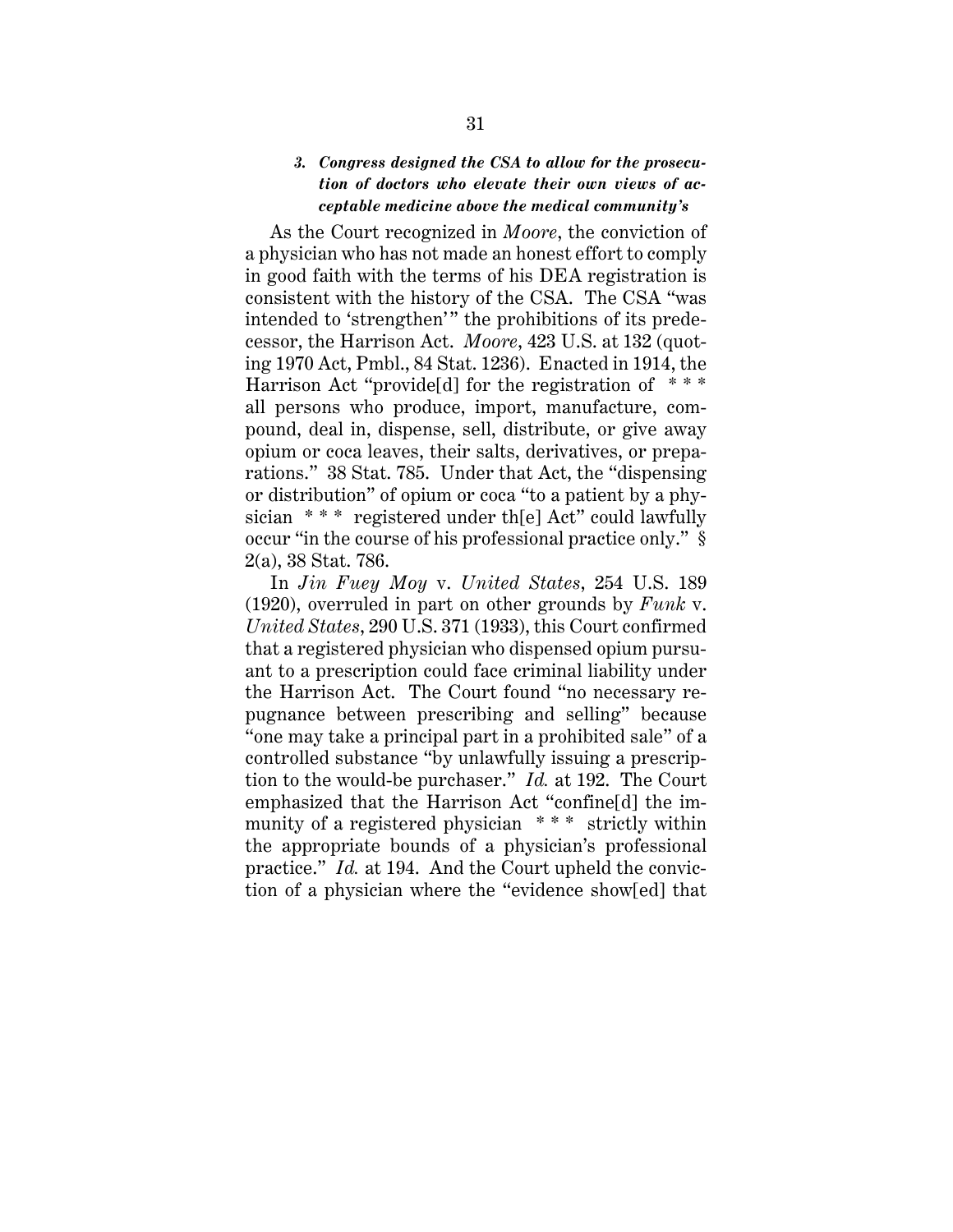defendant" engaged in only "a superficial physical examination" or "none at all" before prescribing morphine; "his prescriptions called for large quantities of morphine"; and "[h]is charges were not according to the usual practice of medical men, but according to the amount of the drug prescribed." *Id.* at 192-193.

This Court's later Harrison Act cases involving rogue doctors are similar in their application of its criminal provisions. In *United States* v. *Behrman*, 258 U.S. 280 (1922), for example, the Court reiterated that "[f]ormer decisions of this court have held that the purpose of the exception is to confine the distribution of these drugs to the regular and lawful course of professional practice." *Id.* at 287. And in upholding the sufficiency of the indictment in that case, the Court relied on "Wood's United States Dispensatory, a standard work in general use," to compare "the ordinary dose[s]" of controlled substances to those prescribed by the defendant and to find that the defendant prescribed an "enormous number of doses." *Id.* at 288-289. The Court also emphasized that "[i]f the offense be a statutory one, and intent or knowledge is not made an element of it, the indictment need not charge such knowledge or intent." *Id.* at 288.

Congress's incorporation (or strengthening) of the Harrison Act's standards for physician prosecutions when it enacted the CSA, see *Moore*, 423 U.S. at 132- 133, demonstrates that physicians may not avoid liability by rejecting or ignoring the norms of the medical profession. While the Court reversed Harrison Act convictions where, for example, the indictment failed to "allege that [a physician] dispensed the drugs otherwise than to a patient in the course of his professional practice or for other than medical purposes," *Linder* v.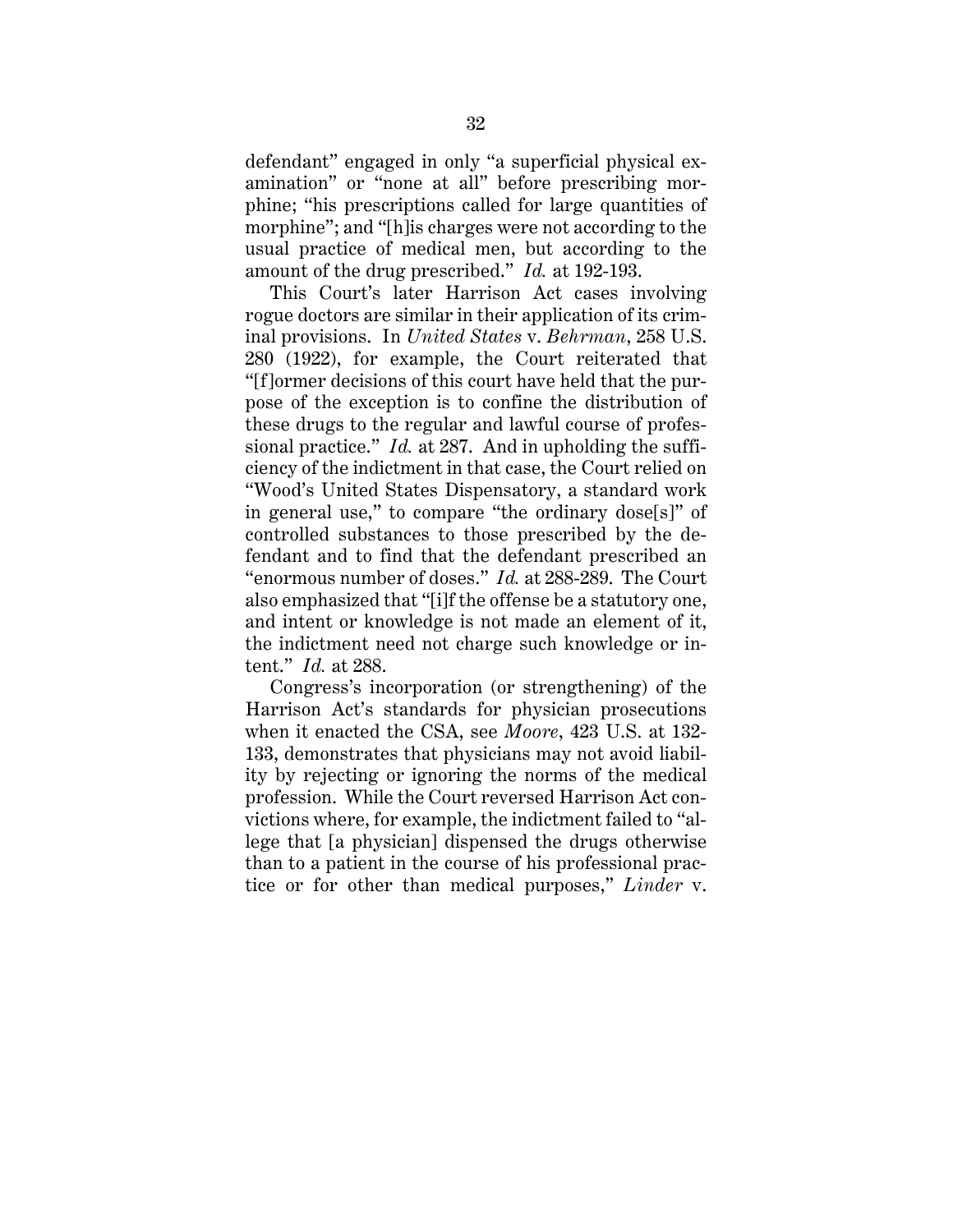*United States*, 268 U.S. 5, 17 (1925), it did not do so on the theory that a physician's subjective view of medical practice was alone dispositive of his criminal liability. And no such standard can be found, or should be grafted onto, the CSA.

## **C. Petitioners' Arguments For A Solely Subjective Definition Of Lawful Prescribing Practices Under Section 841(a) Are Unsound**

Petitioners do not dispute that a doctor's prescription of drugs falls within Section 841's prefatory clause only when it is issued for a "legitimate medical purpose by an individual practitioner acting in the usual course of his professional practice" under 21 C.F.R. 1306.04(a). They nevertheless urge a freewheeling subjective approach to the statute, under which even the most aggressive forms of drug dealing imaginable (*e.g.*, writing opioid prescriptions for anyone and everyone) are excepted from Section 841 liability so long as a doctor has an idiosyncratic theory that they are in patients' best interests (*e.g.*, that opioids are always beneficial)—even if that theory is wildly out of step with what any other doctor would consider legitimate medical practice. See, *e.g.*, Ruan Br. 29 (stating that the jury "must look only to the physician's subjective belief—eschewing both constructive knowledge and reference to general professional norms"). That approach would excuse the conduct of physicians who make no honest effort to conform to the terms of their DEA registrations, expand the notion of good faith beyond plausible limits, and upset existing legal understandings for no practical reason.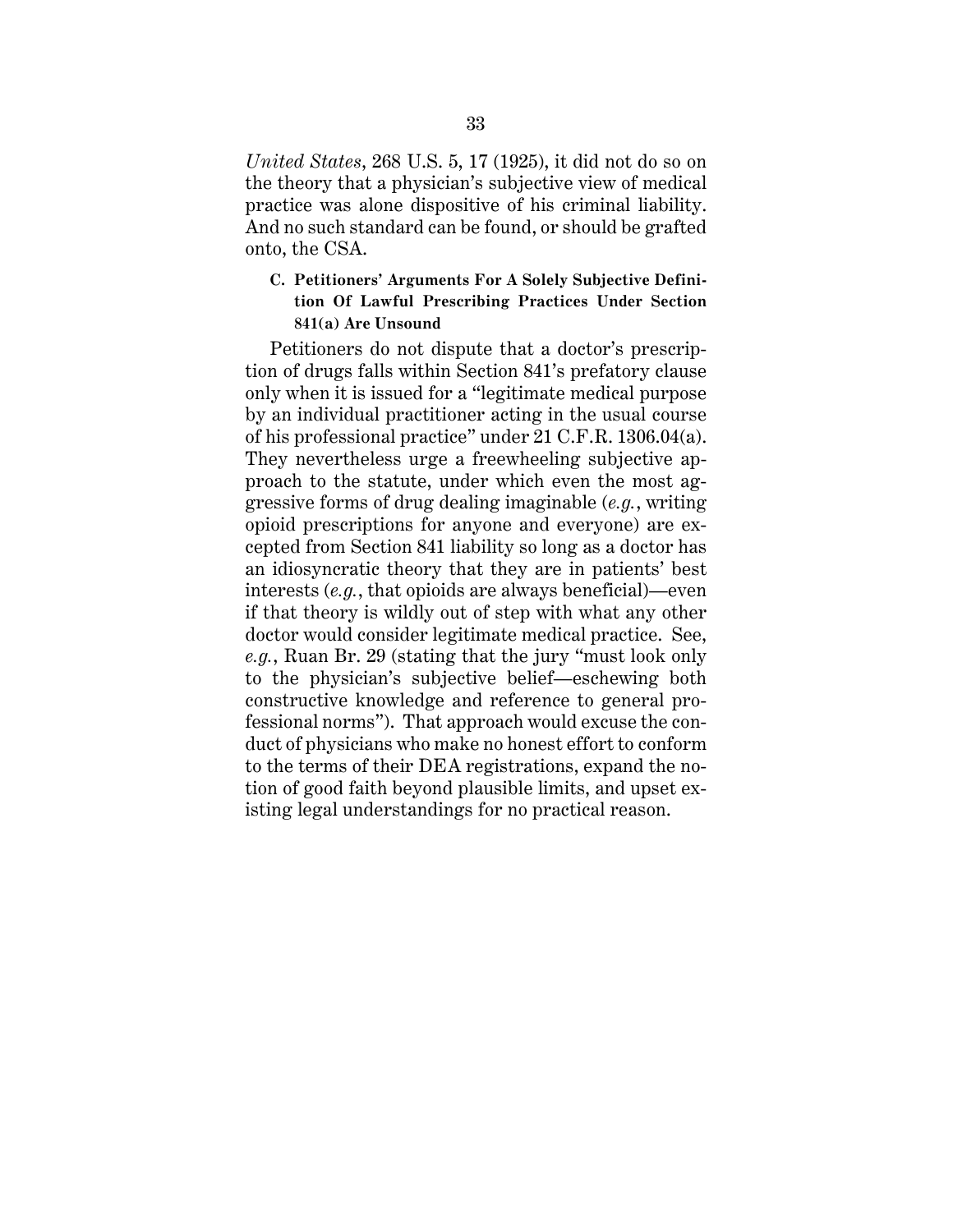## *1. Petitioners' construction of Section 841(a) is textually foreclosed and unnecessary*

Petitioners' principal argument (*e.g.*, Ruan Br. 17- 25) is that the explicit "knowingly" mens rea in the text of Section 841(a) modifies not only the verbs that follow it ("manufacture, distribute, or dispense, or possess with intent to manufacture, distribute, or dispense, a controlled substance"), but also the prefatory exception clause that precedes it ("[e]xcept as authorized by this subchapter"). As explained above, see pp. 24-25, *supra*, however, that antigrammatical argument is directly refuted by *Yermian*, which found that similarly structured "statutory language was unambiguous" in its exclusively forward-looking application of a textual mens rea. *Liparota* v. *United States*, 471 U.S. 419, 432 (1985). The mens rea for any preceding requirements was instead determined by other principles, see *ibid.*, with the jurisdictional nature of the preceding requirement in *Yermian* suggesting that no mens rea was necessarily required, see *Rehaif* v. *United States*, 139 S. Ct. 2191, 2196 (2019).

Furthermore, unless petitioners' proposed standard would actually amount to strict willfulness—in the sense of a "voluntary, intentional violation of a known legal duty," *Cheek,* 498 U.S. at 201 (citation omitted) it is not clear that it would make a difference in many (or any) cases. A defendant generally has a culpable mental state when he "'know[s] the facts that make his conduct fit the definition of the offense,' \* \* \* even if he does not know that those facts give rise to a crime." *Elonis* v. *United States*, 575 U.S. 723, 735 (2015) (citation omitted). Thus, a physician would have a guilty mindset so long as he knew that he lacked a "legitimate medical purpose \* \* \* in the usual course of his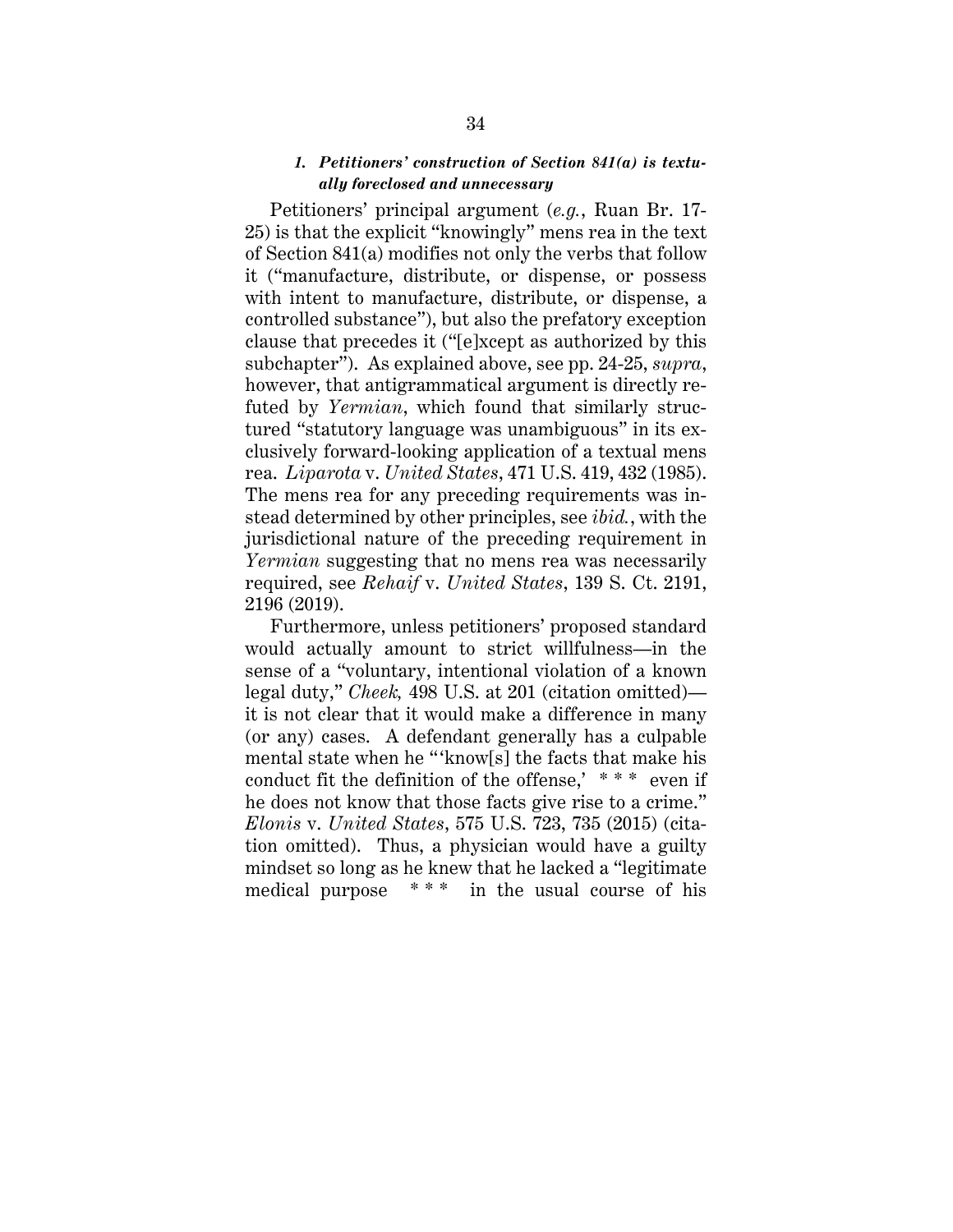professional practice," 21 C.F.R. 1306.04(a), in writing a prescription. A physician who opts to indulge in medical solipsism, rather than respecting the profession, can be deemed to have such knowledge. See *Global-Tech Appliances, Inc*. v. *SEB S. A*., 563 U.S. 754, 766 (2011) (recognizing the "well established" principle under which "defendants cannot escape the reach" of a "criminal statute[] requir[ing] proof that a defendant acted knowingly" simply "by deliberately shielding themselves from clear evidence of critical facts that are strongly suggested by the circumstances").

In effect, the objective aspect of the inquiry simply looks to the broader picture of a physician's decisions, including the point (or points) in time at which he came to the view that he could ignore or disregard the terms of his DEA registration. It thereby ensures that the doctor did not actually rely on the registration, which is limited to the usual course of medical practice, but instead elected to rely on an outsized view of his own ability to define the boundaries of his federally granted authority. So long as the doctor has made an objectively reasonable honest effort to practice medicine as conventionally understood, a mistake about what constitutes a "legitimate medical purpose \* \* \* in the usual course of his professional practice," 21 C.F.R. 1306.04(a), would preclude criminal liability. Isolated errors in the course of an objectively good-faith medical practice are not criminal. But the terms of the CSA, this Court's decision in *Moore*, and the century-long history of prosecuting physician drug dealers illustrates that a doctor cannot claim an innocent mind when he opts to remain ignorant of medical conventions or deems himself above them.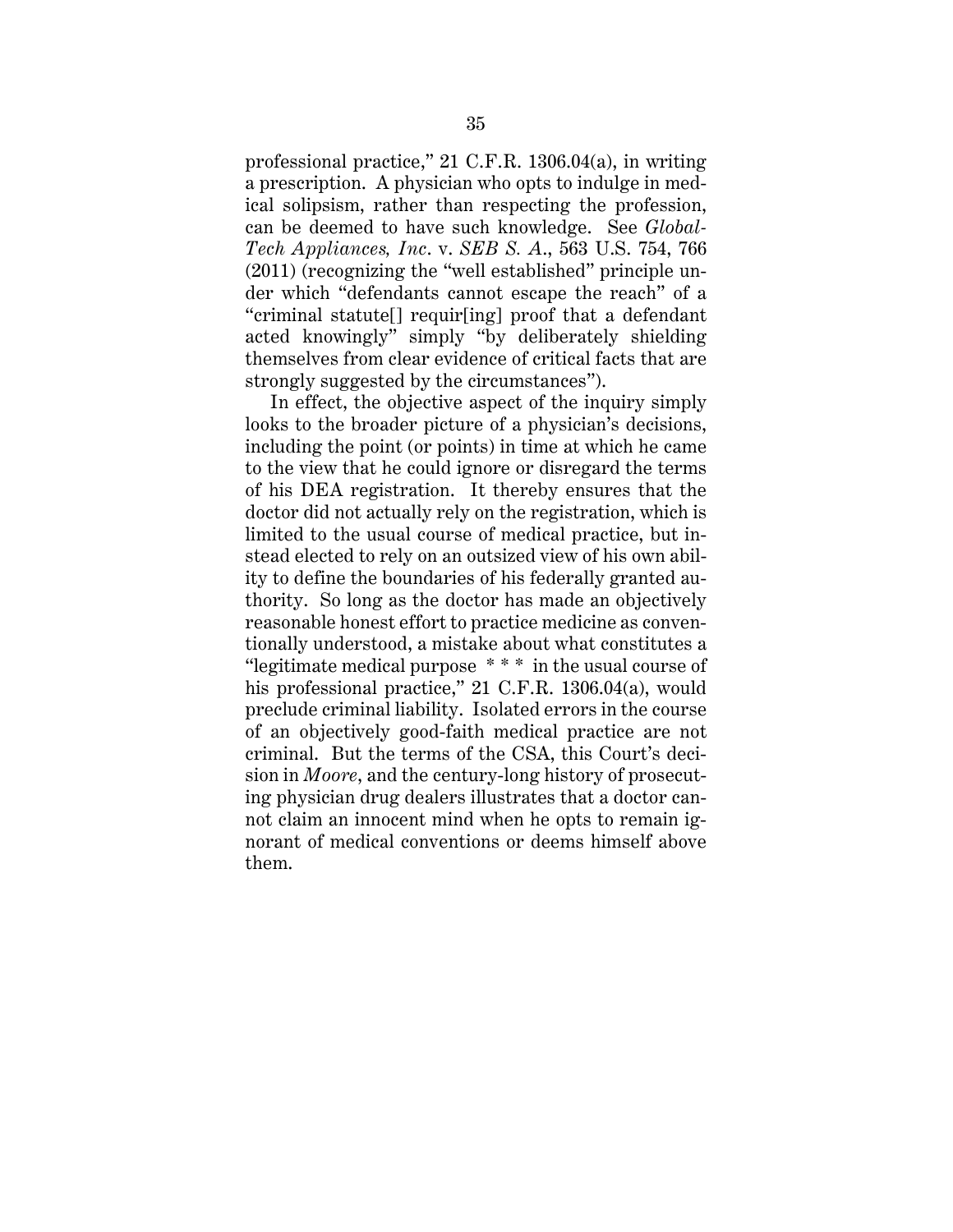Contrary to petitioners' contentions (Ruan Br. 17-23; Kahn Br. 19-21), that standard comports with the mens rea presumption applicable to the construction of criminal statutes, which "requires a court to read into a statute only that *mens rea* which is necessary to separate wrongful conduct from 'otherwise innocent conduct.'" *Carter* v. *United States*, 530 U.S. 255, 268-269 (2000) (citation omitted). Because the statute does not criminalize mistakes—even unreasonable ones—by a doctor who objectively tries to rely on his DEA registration, it does not operate as a trap for the unwary. In contrast, a doctor who obtains a DEA registration, makes no reasonable effort to respect professional norms, and thereby elevates his own notions of medical practice to the point where other doctors would not describe them as such, does not have an innocent mind. And when he violates the terms of his registration by prescribing mass quantities of dangerous opioids to drug addicts, he is just as blameworthy as—if not more blameworthy than—a layperson who does the same thing without hypocritically claiming that he is practicing medicine.

## *2. The terms of the regulatory standard do not invite self-definition of medicine*

Ruan suggests (Br. 34-35) that the phrase "usual course of *his* professional practice," 21 C.F.R. 1306.04(a) (emphasis added), allows a physician to set his own limits (if any). But the phrase "his professional practice" appeared in the governing standard of the Harrison Act, see § 2(a), 38 Stat. 786, which was interpreted by this Court to allow for the prosecution of physicians who acted outside objective medical boundaries, see pp. 31- 33, *supra*. Correspondingly, the CSA uses the phrase interchangeably with language that does not include the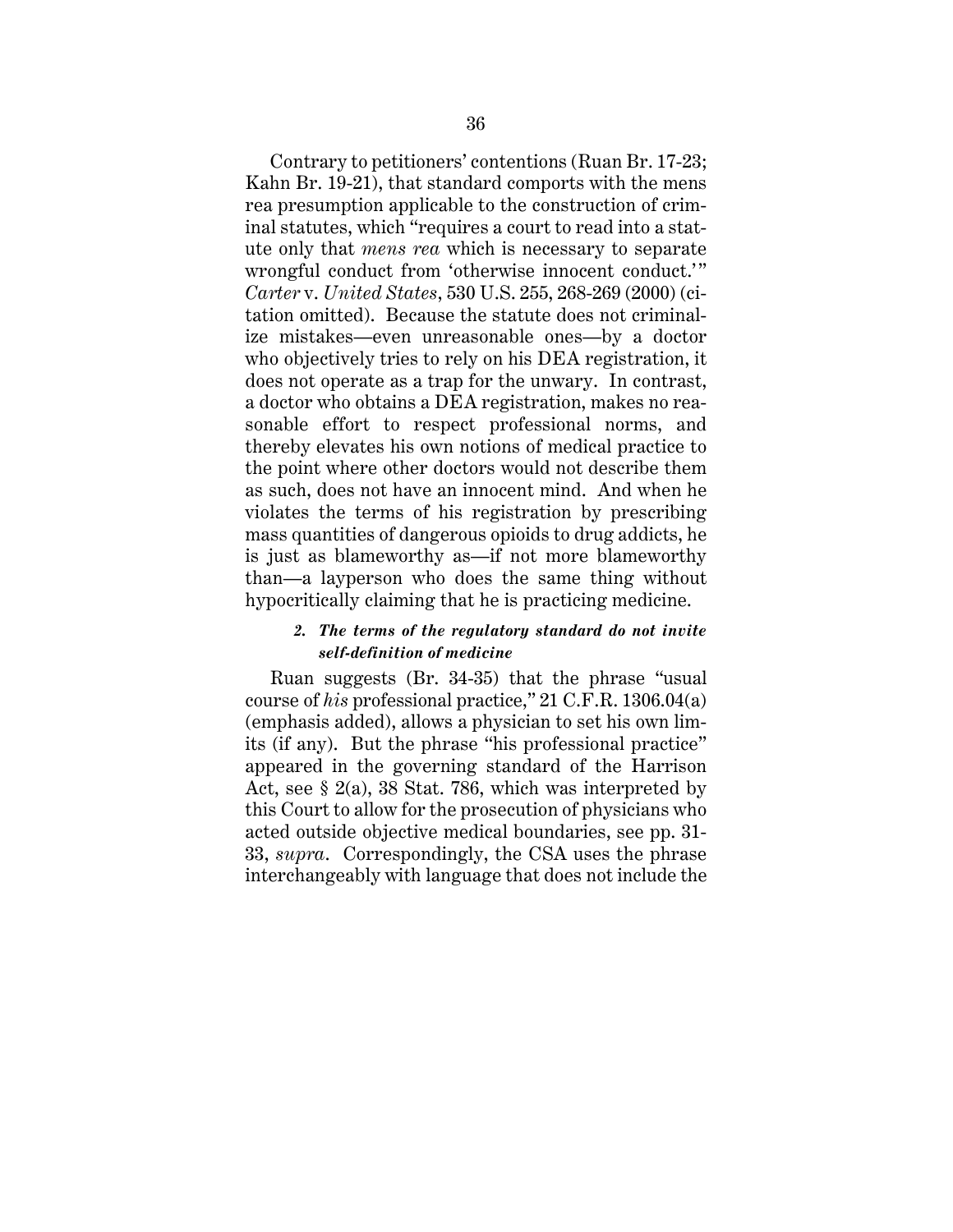possessive pronoun. Compare, *e.g.*, 21 U.S.C. 844(a) (using "his"), with 21 U.S.C. 829(e)(2)(A) (not using "his").

Accordingly, in interpreting the CSA, the Court in *Moore* employed various objective formulations—"the usual course of professional practice," "generally accepted medical practices," "'a standard of medical practice generally recognized and accepted in the United States,'" "the usual course of medical practice," "medical practice within accepted limits," "accepted medical use," "approved practice," and "an accepted standard of medical practice"—as synonyms for "'his professional practice.'" See 423 U.S. at 124, 126, 139, 142 & n.20, 144 (citations omitted). Use of the pronoun simply accounts for the reality that physicians with different specialties have different "course[s]" of "professional practice." The "usual" prescribing practice for one specialty (say, radiology) may differ from what is "usual" for another (say, cardiology).

## *3. The regulatory standard does not contain an independent wholly subjective component*

Kahn argues (Br. 33-42) that the requirement of a "legitimate medical purpose by an individual practitioner acting in the usual course of his professional practice," 21 C.F.R. 1306.04(a), is divisible into two independent components, with a wholly subjective "legitimate medical purpose" component. But nothing in the text of the regulation—or the CSA provisions that it mirrors—allows for an untethered subjective approach to legitimacy.

The regulatory text sets forth a unitary requirement that a prescription be issued "for a legitimate medical purpose by an individual practitioner *acting in* the usual course of his professional practice." 21 C.F.R. 1306.04(a) (emphasis added). Even if it were not the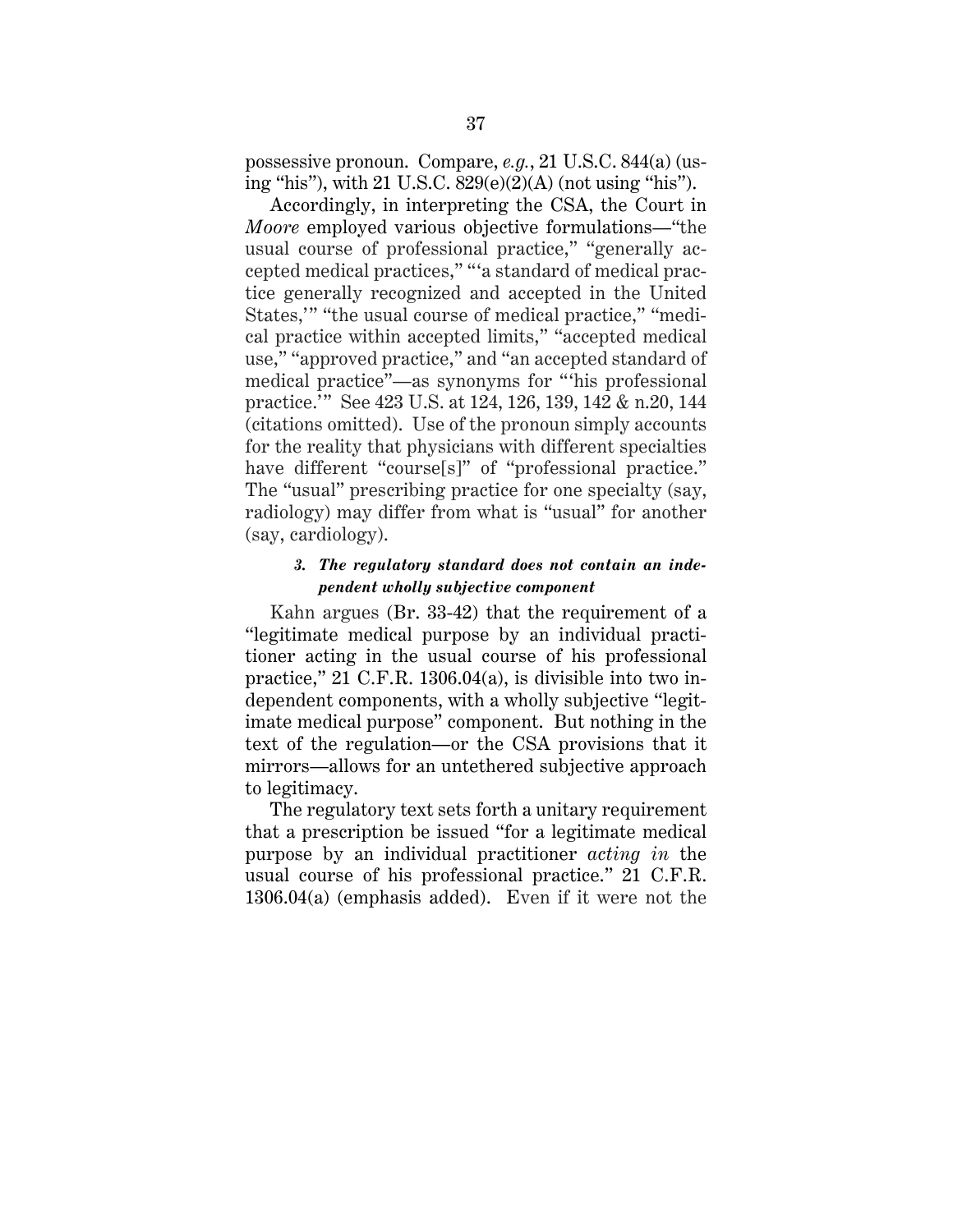case that "use of the word 'legitimate' connotes an *objective* standard of 'medicine,'" *Gonzales*, 546 U.S. at 285 (Scalia, J., dissenting), "[i]t is difficult to imagine \* \* \* circumstances in which a practitioner could have prescribed controlled substances with a legitimate medical purpose and yet be outside the usual course of medical practice," *United States* v. *Nelson*, 383 F.3d 1227, 1231 (10th Cir. 2004), or at least where the latter would not serve as compelling evidence of the former.

Presented with identical regulatory language in *Moore*, see 423 U.S. at 136 n.12, the Court consistently referred only to "professional practice" in describing criminal liability under Section 841, *id.* at 140-142. And the Court upheld a conviction where the jury instructions did not require a separate finding that the defendant lacked a "legitimate medical purpose." See *id.* at 138-139. "Under [this Court's] reasoning in *Moore*," therefore, "writing prescriptions that are illegitimate \* \* \* is certainly not 'in the [usual] course of professional practice.'" *Gonzales*, 546 U.S. at 285 (Scalia, J., dissenting) (second set of brackets in original).

Moreover, even assuming that the regulatory standard were grammatically or substantively divisible, it still would not authorize petitioners' physician-defined subjective approach. At a minimum, the regulatory text would require a physician to prescribe drugs *both* with a "legitimate medical purpose" and "in the usual course of his professional practice." 21 C.F.R. 1306.04(a). His conduct would therefore be unauthorized so long as he failed to do one or the other.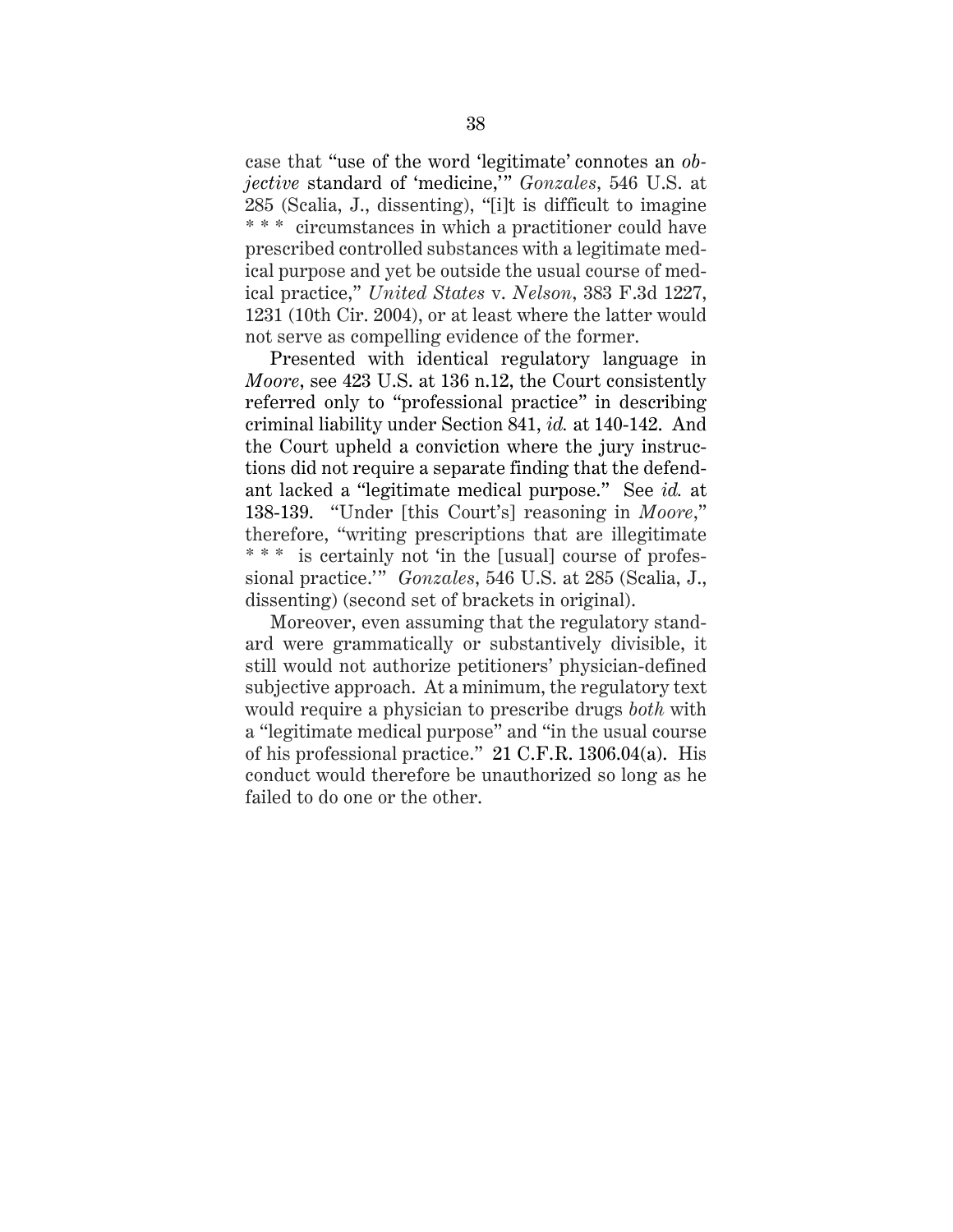#### *4. The legal standard for physician prosecutions under Section 841(a) is not unconstitutionally vague*

In service of his argument that the regulatory standard should be dichotomized, Kahn asserts (Br. 42-52) that an objective "usual course of professional practice" component is unconstitutionally vague. But a criminallaw standard is not void for vagueness simply because "[c]lose cases can be imagined," or because "it will sometimes be difficult to determine whether the incriminating fact it establishes has been proved." *United States* v. *Williams*, 553 U.S. 285, 306 (2008). Instead, it is unconstitutionally vague only if it requires proof of an "incriminating fact" so "indetermina[te]" as to be incapable of discernment. *Ibid.*

Here, however, juries are entirely capable of determining the "usual course of professional practice the old-fashioned way: through witnesses and documentary proof at trial focused on the contemporary norms of the medical profession." *Lovern*, 590 F.3d at 1100; see, *e.g.*, *Williams*, 553 U.S. at 306-307 (discussing juries' competence); see also *United States* v. *Davis*, 139 S. Ct. 2319, 2327 (2019) (similar). Physicians themselves have resources for keeping abreast of medical practices and often have an affirmative obligation to do so. See pp. 23-24, *supra*. A physician who makes an "honest effort" to act within the bounds of legitimate medical practice is not subject to criminal liability, no matter how unreasonable his good-faith mistake.

Kahn moreover does not appear to claim that an objective component would be "impermissibly vague in all of its applications." *Village of Hoffman Estates* v. *The Flipside, Hoffman Estates, Inc.*, 455 U.S. 489, 497 (1982); see, *e.g.*, Br. 51. His vagueness concern is therefore best construed not as a facial claim, but an as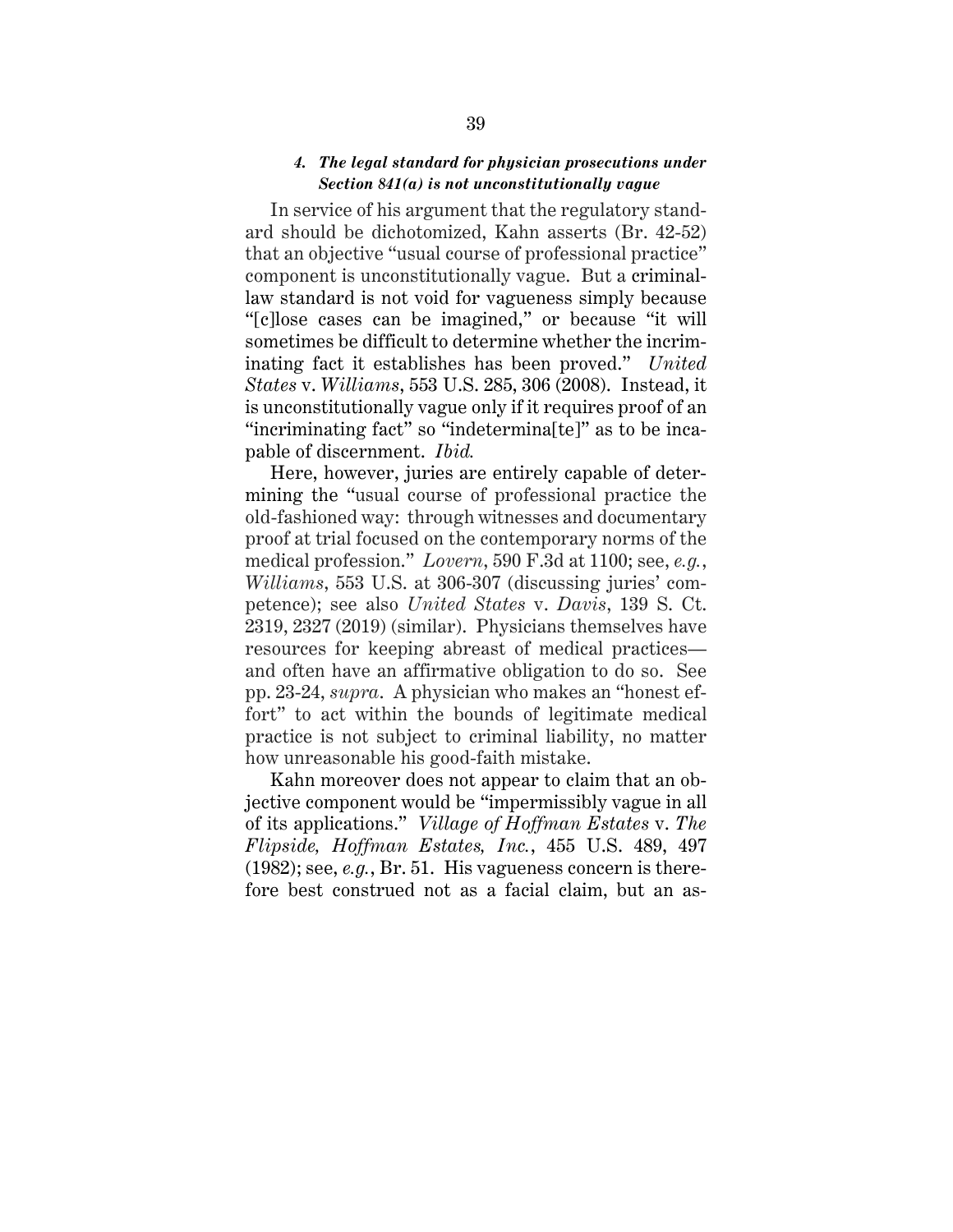applied challenge that can succeed only if he demonstrates he did not receive clear warning that his own conduct was proscribed. See *Village of Hoffman Estates*, 455 U.S. at 495. But he cannot establish that he lacked fair notice that his conduct—which closely mirrors the culpable conduct of the physician in *Moore*, see p. 28, *supra*—was prohibited.

### *5. Reference to the usual course of professional practice respects the tradition of state medical regulation*

Ruan asserts (Br. 38) that rejecting his proposed mens rea standard would "present serious federalism concerns" by "vastly expand[ing] federal regulation of medicine." As an initial matter, however, the CSA validly bars physicians from writing prescriptions for controlled substances unless they have a federal registration and act within the scope of that registration. See *Gonzales*, 546 U.S. at 269-270. The federal government has a distinct sovereign interest in ensuring that physicians adhere to the limits of their federal registrations.

In any event, as described above, see pp. 23-24, *supra*, those limits look to *state* practices for their definition. In the absence of any direct federal regulation, when practices differ from State to State, the question of whether a physician acted outside the course of his professional practice, and therefore outside the scope of his DEA registration, is determined by reference to the relevant standards governing the practice of medicine set by the State and the state medical board. In many cases (including these) a defendant's conduct (here, pursuing profit by signing off on dangerous and excessive opioid prescriptions for unexamined drug addicts) would unambiguously fail *any* state standard. But so long as a registered physician makes an honest effort to comply with the standards of his State, he does not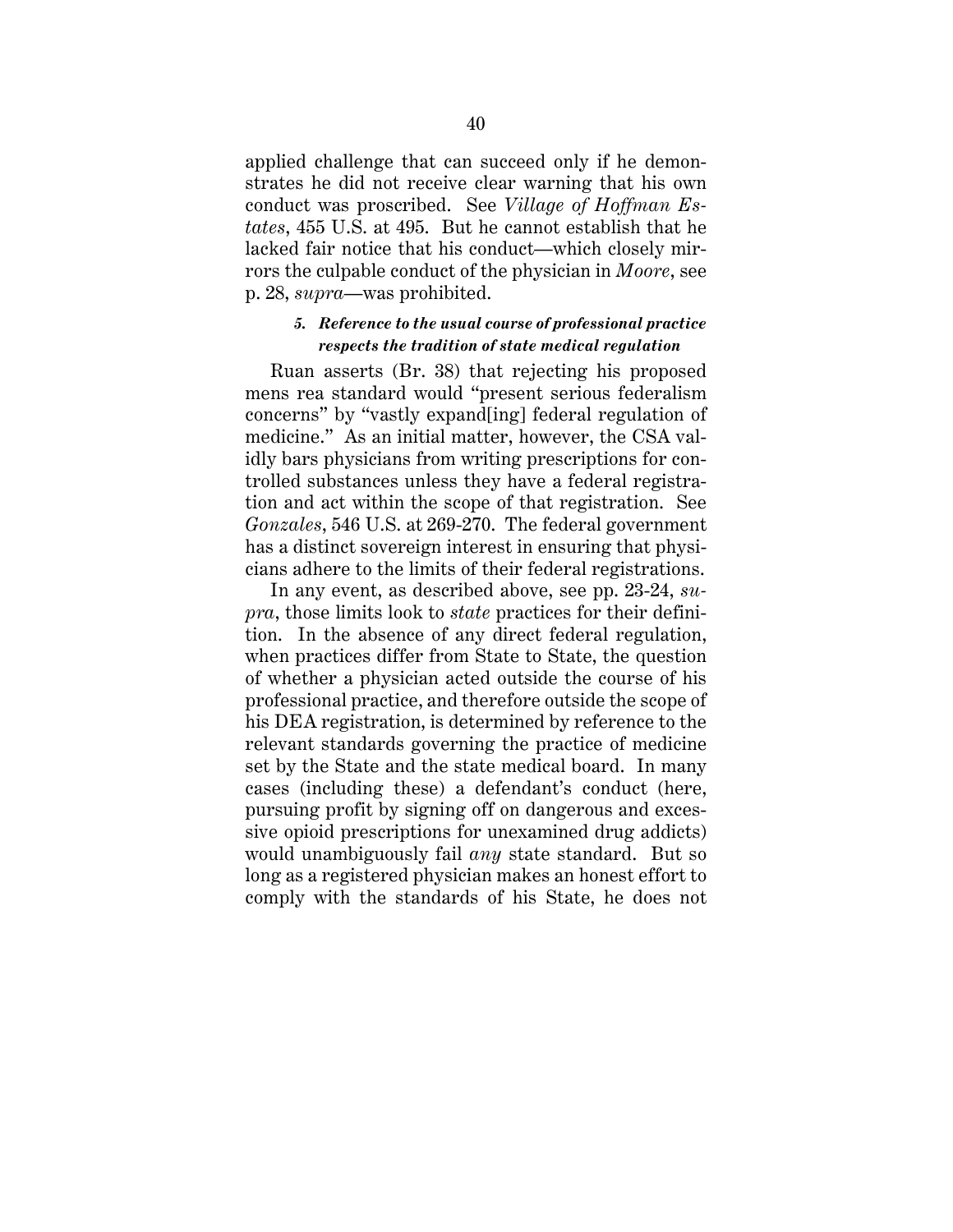violate Section 841(a). An unnaturally heightened mens rea is thus neither necessary for, nor even germane to, preserving an "area[] traditionally supervised by the States' police power." *Gonzales*, 546 U.S. at 274.

## *6. Petitioners' practical concerns are unsupported*

Petitioners lack any meaningful foundation for their dire predictions (Ruan Br. 40-45; Kahn Br. 47-52) about the consequences of reaffirming that conduct like theirs is drug dealing. *Moore* has provided the governing law for nearly half a century, and neither petitioners nor any of their amici have identified any actual instances in which physicians have been convicted for true goodfaith conduct.

 a. Respondents err in suggesting (*e.g.*, Ruan Br. 35- 37) that an examination of whether a physician made an objectively honest effort to conform to recognized medical practice would transform physician malpractice from a civil violation to a criminal one. See *Kahn* Pet. App. A33-A34 (rejecting similar suggestion). Section 841(a)'s honest-effort standard, which is applied through the reasonable-doubt standard of proof, does not put physicians at risk of criminal conviction for the sorts of mistakes that can give rise to civil liability. The isolated mistakes of a physician who reasonably tries to learn and comply with prevailing medical norms may amount to medical malpractice, but they do not violate Section 841(a).

In Ruan's home state of Alabama, a claim for medicalmalpractice consists of three elements: "1) the appropriate standard of care, 2) that the defendant healthcare provider breached that standard of care, and 3) a proximate causal connection between the health-care provider's alleged breach and the identified injury." *Bain* v. *Colbert Cnty. Nw. Ala. Health Care Auth.*, 233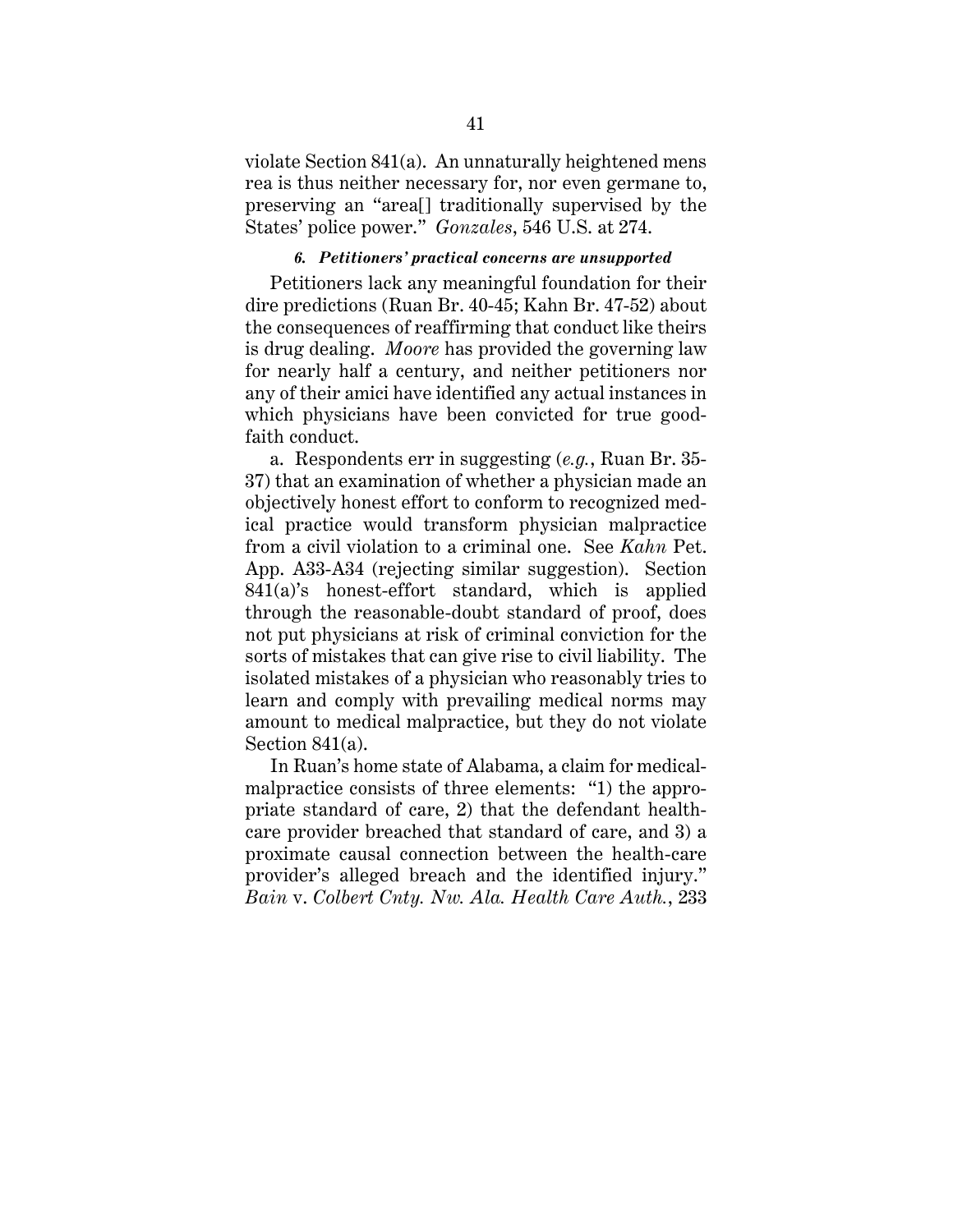So. 3d 945, 953 (Ala. 2017) (per curiam) (citation omitted). Malpractice claims in Wyoming and Arizona, where Kahn practiced, are evaluated under a substantively similar rubric. See *Seisinger* v. *Siebel*, 203 P.3d 483, 492 (Ariz. 2009) (en banc); *Garnett* v. *Coyle*, 33 P.3d 114, 121 (Wyo. 2001). That standard would impose civil liability on a physician who is fully aware and informed of medical standards, tries to conform with them, but falls short—*e.g.*, a surgeon who slips up during an operation.

The honest-effort criminal standard, in contrast, is vastly more accommodating. It allows for criminal conviction only where a doctor's lack of reasonable steps to accord with accepted medical practice show that he has decided no longer to act recognizably as a doctor. Accordingly, in both of petitioners' cases, defense counsel were able to make clear to the jury that a defendant who merely fell short of a standard of care through negligence is not criminally liable under Section 841. See p. 45, *infra* (excerpting such arguments from Ruan's case); 5/21/2019 *Kahn* Tr. 111 (defense counsel arguing to the jury that "[i]t is not enough to prove negligence, malpractice, carelessness or sloppiness").

b. To the extent that petitioners assert (Ruan Br. 40- 45; Kahn Br. 47-52) a chilling effect on medical experimentation or research, the relevant provisions have not materially changed since *Moore*, which directly addressed that issue. See 423 U.S. at 143-145. In rejecting the defendant-physician's claim of experimentation there, *Moore* explained that the CSA's line-drawing already accounts for "concern[] that the drug laws not impede legitimate research and that physicians be allowed reasonable discretion in treating patients and testing new theories," with the defendant's conduct there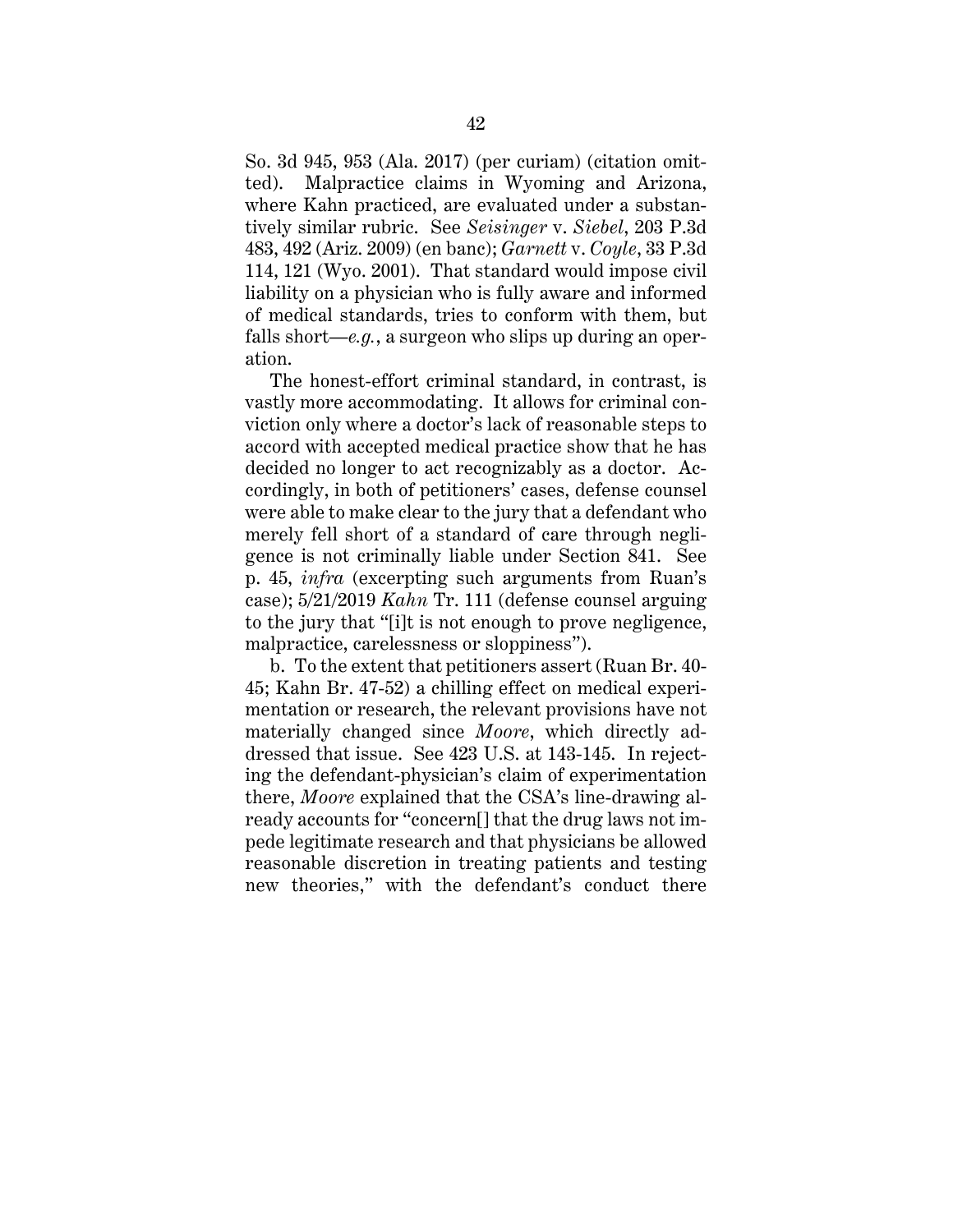implicating a "particularly clear" example of congressional line-drawing. *Id.* at 143-144.

The Section 841(a) standard that *Moore* endorses reflects the balance that Congress struck between that concern and its "particular[] concern[] with the diversion of drugs from legitimate channels to illegitimate channels." 423 U.S. at 135; see 21 U.S.C. 823(f) and  $(g)$ (specialized provisions addressing physician research and narcotics treatments). Contrary to Ruan's suggestion (Br. 40-41), that standard would not unwarrantedly chill physicians from medically appropriate prescriptions of controlled substances for off-label uses. Offlabel prescriptions, like on-label prescriptions, do not violate Section 841(a) unless the physician has abandoned a recognizable form of medicine. If the physician has taken reasonable steps to respect the limits of his federal registration, an off-label prescription does not violate Section 841(a).

c. Petitioners' asserted concern (Ruan Br. 42; Kahn Br. 47-48) with criminalizing medical practices adopted by a subgroup of physicians, but not the majority of them, is unfounded. The practice of medicine, like any professional practice, is not uniform, and some practitioners do things differently from others. Such goodfaith disagreements are not the subject of criminal liability.

The question is not one of nose-counting, but instead of whether a defendant's activities are recognizable to the state medical community as the activities of a doctor. The facts of these cases, like *Moore*, involve such plainly out-of-bounds practices—such as failing to examine patients, signing blank prescription forms, prescribing for personal profit, and regularly issuing dangerous prescriptions to patients who were (or would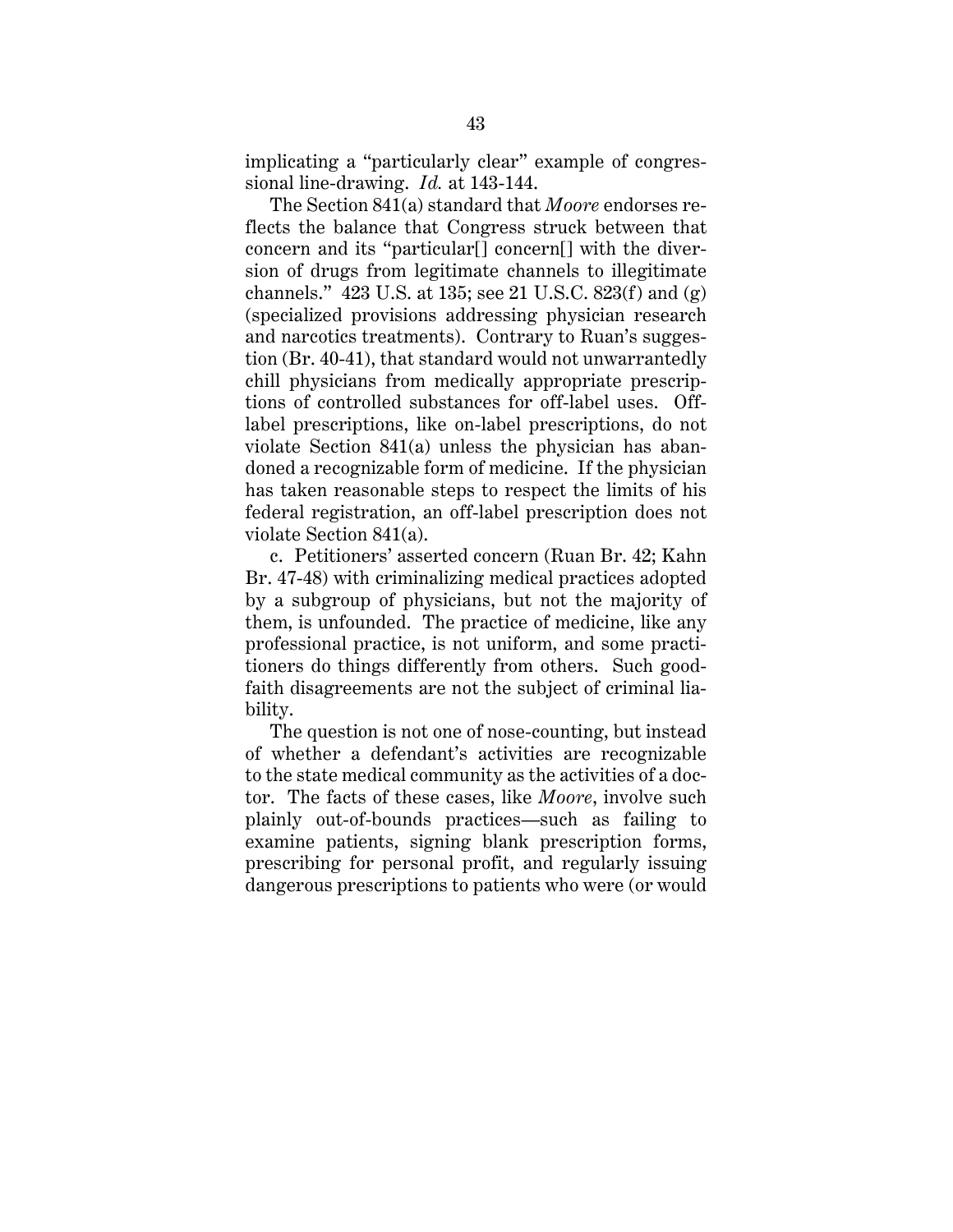thereby become) drug addicts—that they clearly cross the line.

#### **II. PETITIONERS' CONVICTIONS SHOULD BE AFFIRMED**

The juries in petitioners' cases rejected their claims that they were treating patients as doctors and found that they were simply dealing drugs in the name of medicine. Those verdicts were based on instructions that sufficiently conveyed the mens rea of petitioners' Section 841(a) (and related) offenses. And even if the instructions were deficient, the error was harmless. Petitioners' convictions should be affirmed.

## **A. The Juries In Petitioners' Cases Were Sufficiently Instructed On The Requirements Of Section 841(a)**

1. In Ruan's case, the district court instructed the jury that, "[f]or a controlled substance to be lawfully dispensed," it must have been prescribed "both within the usual course of professional practice and for a legitimate medical purpose," while making clear that a physician who prescribes a substance "in good faith as part of his medical treatment of a patient in accordance with the standard of medical practice" satisfies that standard. *Ruan* Pet. App. 139a. The court further instructed that "[t]he defendants in this case maintain at all times they acted in good faith and in accordance" with "generally recognized" standards of medical practice. *Ibid.* Those instructions, particularly in light of the arguments made at trial, accord with the correct legal standard. See *Victor* v. *Nebraska*, 511 U.S. 1, 5 (1994) (jury instructions sufficient when "taken as a whole," they "correctly conve[y]" the relevant "concept") (citation omitted) (brackets in original).

To the extent that the district court's instructions might be parsed after the fact in such a way as to allow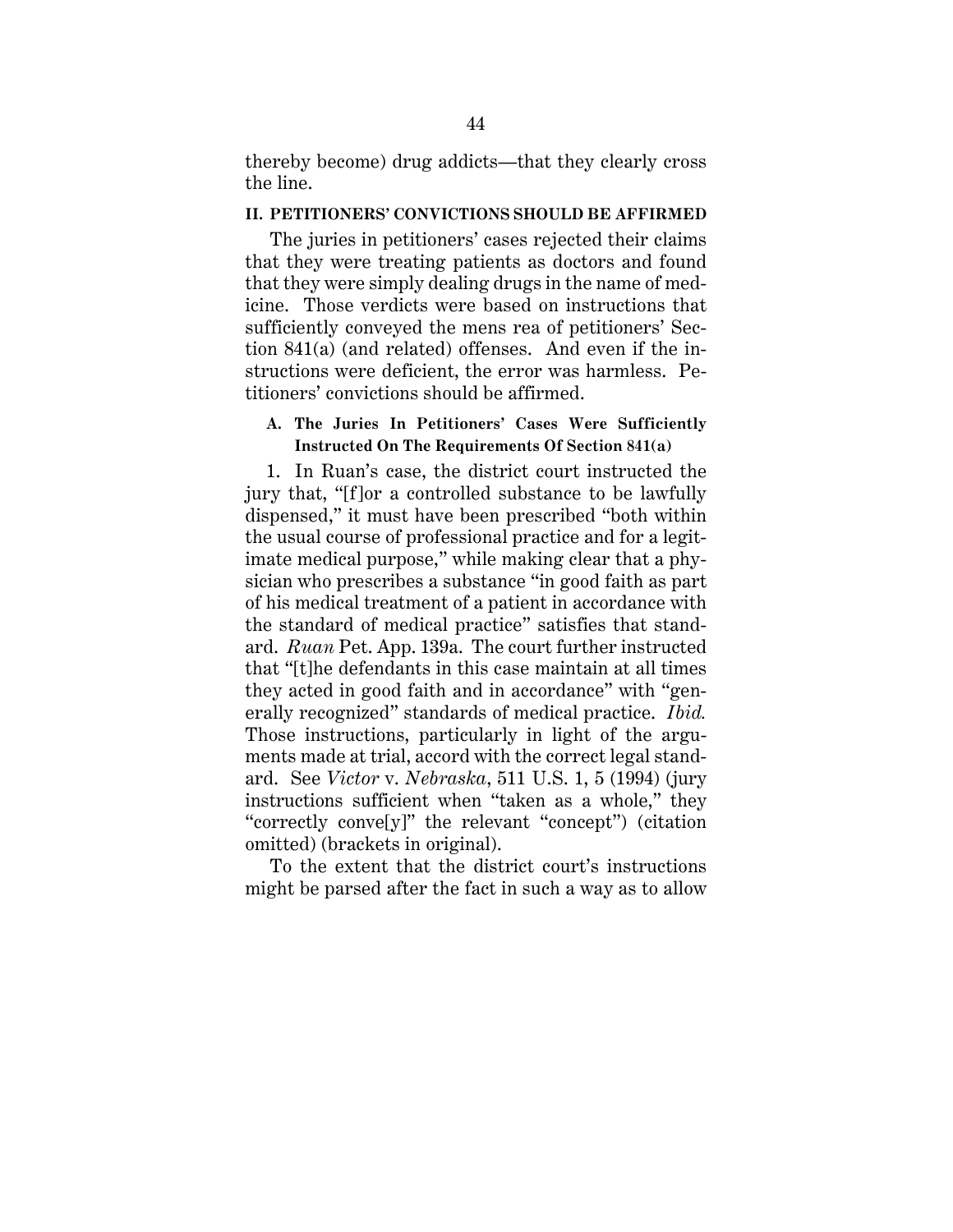for conviction even if Ruan attempted to practice medicine as conventionally defined, that is not the way that the jury would have understood them. The court twice mentioned "good faith," *Ruan* J.A. 139a, which the jury would naturally understand as encompassing a sincere belief at which Ruan had reasonably arrived. The jury would likewise have naturally understood that a "medical" practice by a "professional" will inherently allow for considerable individualized physician judgment. A jury brings its own common experience to bear, see, *e.g.*, *Warger* v. *Shauers*, 574 U.S. 40, 51 (2014), and conflicting first and second opinions from two doctors is just such a common experience.

Consistent with that understanding of the jury instructions, counsel for Ruan's co-defendant was permitted to argue to the jury that the question in the case was not whether he had "committed malpractice" but whether he had in fact been "practicing medicine." *Ruan* J.A. 234. As counsel explained, "poor care," "neglect[ful] care" and "even malpractice" are "within the usual course of medicine. It's only when you step outside the practice of medicine or you're outside the usual course of professional practice, that's where the government has to get you." *Ibid.* The government did not object to that line of argument, and it observed on appeal that a "jury that believed defendants committed only negligent misprescribing and not intentional drug distribution would have acquitted." *Ruan* Gov't C.A. Br. 97. The court of appeals agreed. See *Ruan* Pet. App. 111a-113a.

Finally, the district court did not abuse its discretion in declining to provide Ruan's proposed instructions. It is unclear how his proposed definition of good faith as "good intentions," "honest exercise of professional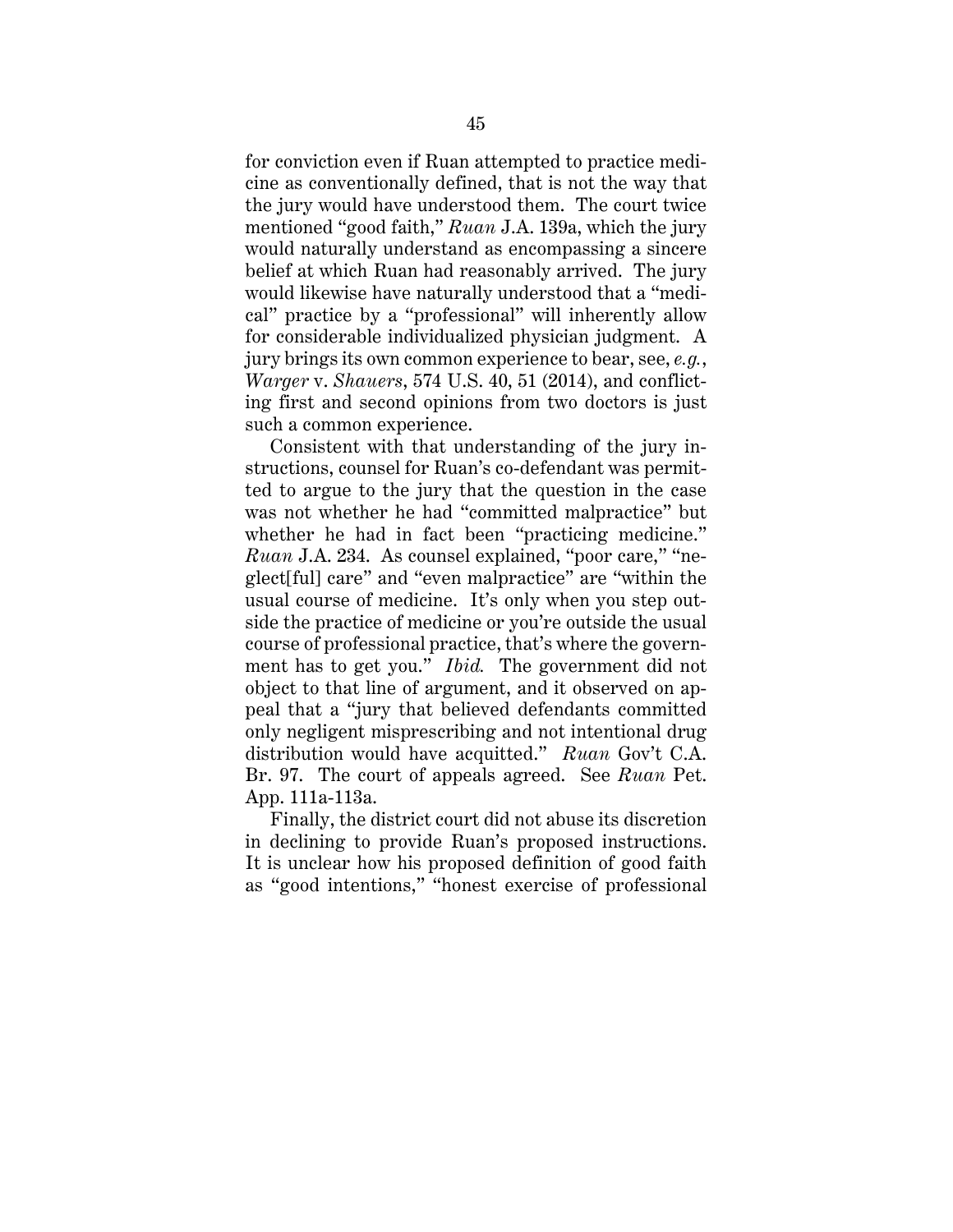judgment as to the patient's needs," and "act[ing] in accordance with what [the defendant] reasonably believed to be proper medical practice," *Ruan* J.A. 102, meaningfully differed from the instruction that the district court provided. To the extent that Ruan's proposed instruction was more permissive, it was unnecessary or improper. And Ruan's proposal to instruct the jury that his guilt turned on whether he was a "drug pusher," *id.* at 103, was an overreading of *Moore*. Although the Court in *Moore* remarked that, "[i]n practical effect," the defendant "acted as a large-scale 'pusher'—not as a physician," 423 U.S. at 143, the jury instructions that the Court implicitly approved did not frame the requisite finding in those terms. Ruan's proposed instruction would have confused the issue by introducing an amorphous colloquialism potentially in tension with the proper legal standard.

 2. The district court in Kahn's case instructed the jury, *inter alia*, that a finding that Kahn acted in "good faith" would be "a complete defense" to the relevant charges; that "[g]ood faith connotes an attempt to act in accordance with what a reasonable physician should believe to be proper medical practice"; and that the "good faith defense require[d] the jury to determine whether" Kahn "acted in an honest effort to prescribe for patients' medical conditions in accordance with generally recognized and accepted standards of practice." *Kahn*  J.A. 486. That instruction both substantively and terminologically tracked the "honest effort" standard that this Court approved in *Moore*. See 423 U.S. at 124, 142 n.20 (citation omitted).

 And as in Ruan's case, the district court in Kahn's case did not abuse its discretion in declining to adopt defense counsel's proposed instructions. Kahn's proposed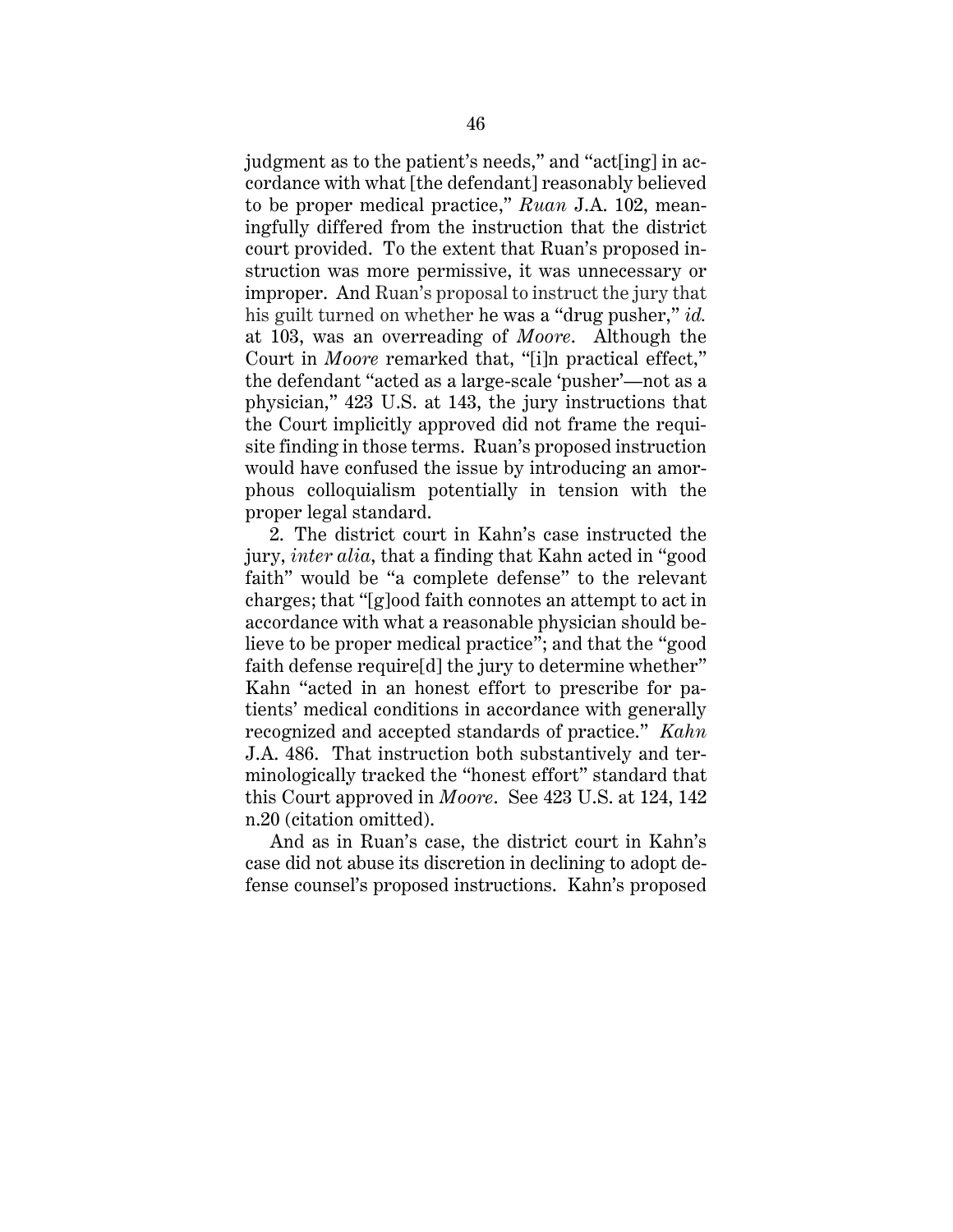instructions would have misstated the requirements of 21 C.F.R. 1306.04(a) by incorrectly requiring the government to prove both that Kahn acted without a legitimate purpose *and* outside the usual course of professional practice. To the extent that Kahn's instructions would have embodied a solely self-defining approach to the authorized prescription of drugs, they were improper.

#### **B. Any Instructional Defect Was Harmless**

At all events, any instructional defect in these cases was harmless. See Fed. R. Crim. P. 52(a). The evidence overwhelmingly demonstrated that petitioners acted as drug dealers disguised as medical professionals, dispensing addictive drugs that endangered their patients simply to line their own pockets. See, *e.g.*, *United States* v. *Lane*, 474 U.S. 438, 450 (1986) ("In the face of overwhelming evidence of guilt shown here, we are satisfied that the claimed error was harmless."). Even if the district courts had adopted petitioners' self-defining approach to the scope of their DEA registrations, their juries would not have concluded that petitioners' prescriptions were issued in good faith.

1. Ruan, with his partner Couch, repeatedly prescribed powerful and dangerous drugs in order to profit from their sale, heedless whether the drugs would harm or benefit his patients. He routinely overprescribed controlled substances; issued prescriptions without examining patients; ignored obvious warning signs of drug abuse; left blank, pre-signed prescriptions at the office; and had unregistered nurse practitioners themselves determine the amount of drugs to prescribe. Experts provided extensive testimony confirming that his practices sharply departed from the professional standards of Alabama doctors. See, *e.g.*, 1/24/17 *Ruan* Tr.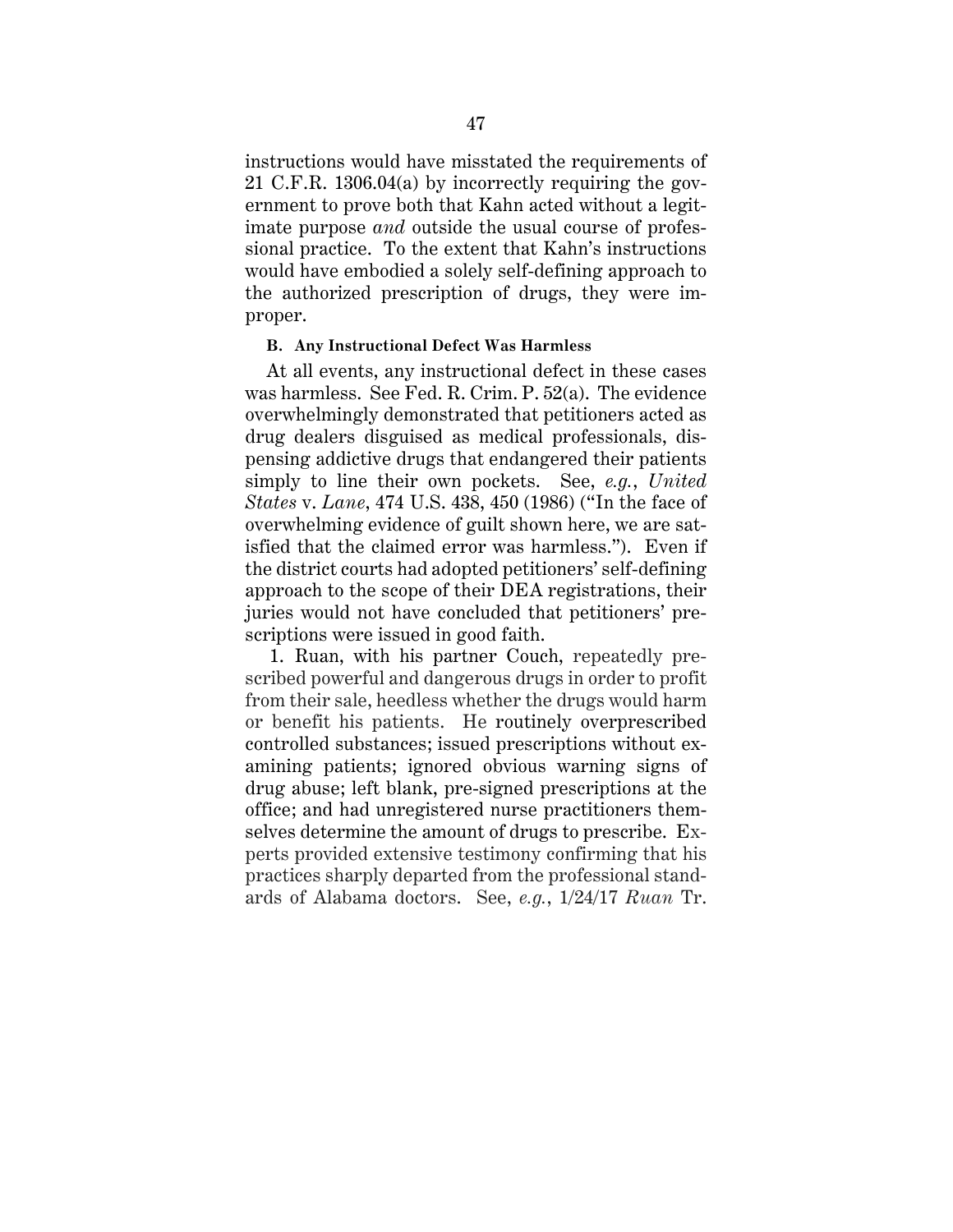144-150, 203-204; 2/8/17 *Ruan* Tr. 77-84; 2/10/17 *Ruan*  Tr. 94-97; 2/15/17 *Ruan* Tr. 162-168.

Ruan complains (Br. 9 n.3, 50) that the district court did not permit him to introduce evidence that he may have treated some patients in good faith. But he has not presented that evidentiary claim, which the court of appeals considered separately from his jury-instruction claim, see *Ruan* Pet. App. 77a-89a, as a separate question for this Court. And the court of appeals did not err in finding no abuse of discretion in excluding the contested evidence. Even if Ruan acted as a doctor with respect to some patients, the evidence convincingly demonstrated that he discarded that role with many of them. Section 841(a) does not require the government to prove that *all* of a physician's prescriptions fell outside the scope of his DEA registration, and lawful prescribing in one instance does not negate unlawful prescribing in another.

2. Kahn, with the help of co-conspirators, acted exactly the way that a drug dealer would, all the way down to cash purchases by customers who met his representative in a parking lot. His prices were based on the street prices of the pills he prescribed, rather than any medical treatment that he purported to provide. And he accepted payments only in cash, or in objects like firearms.

Although Kahn held himself out as a doctor, he prescribed dangerous controlled substances in high doses with little or no examination of patients; falsified medical records for exams, tests, and referrals that never occurred; and, when pharmacies in Arizona stopped filling his prescriptions, shifted operations to Wyoming and invited patients to travel long distances to feed their addictive habits. Experts extensively testified that Kahn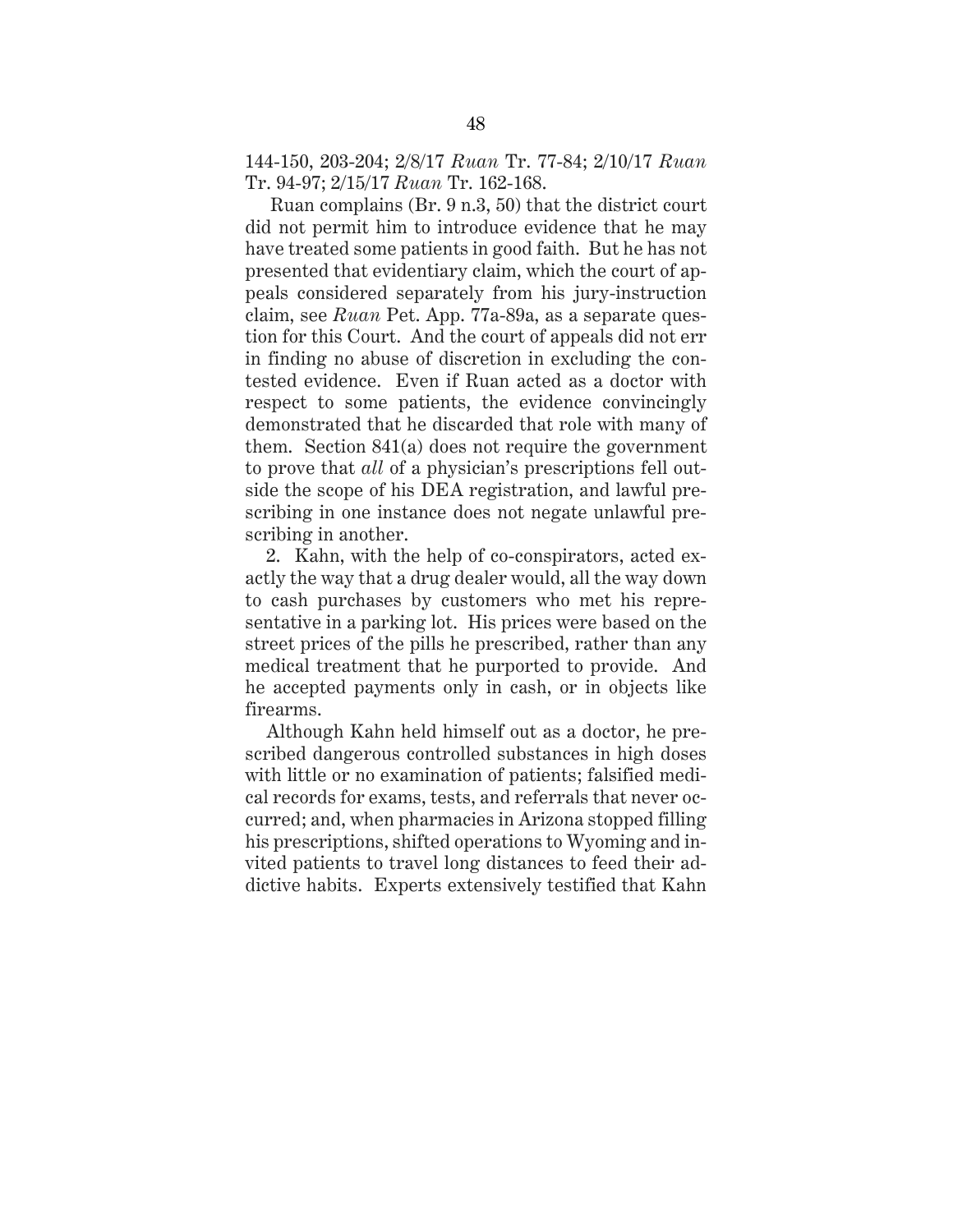defied both general and Wyoming professional norms. See, *e.g.*, *Kahn* J.A. 117, 123-128, 158-161, 168-170, 207- 212. And Kahn's novel insistence that patients sign a "drug addiction statement" affirming that he was not a "drug dealer" and accepting liability in the event Kahn faced civil or criminal action for his prescribing decisions, *Kahn* Pet. App. A4, illustrates beyond peradventure that he knew he *was* a drug dealer.

Like Ruan, he could not plausibly have believed otherwise. His conviction, like Ruan's, should accordingly be affirmed.

#### **CONCLUSION**

The judgments of the courts of appeals should be affirmed.

Respectfully submitted.

ELIZABETH B. PRELOGAR *Solicitor General* KENNETH A. POLITE, JR. *Assistant Attorney General* ERIC J. FEIGIN *Deputy Solicitor General* NICOLE FRAZER REAVES *Assistant to the Solicitor General* JOSHUA K. HANDELL DAVID M. LIEBERMAN *Attorneys*

JANUARY 2022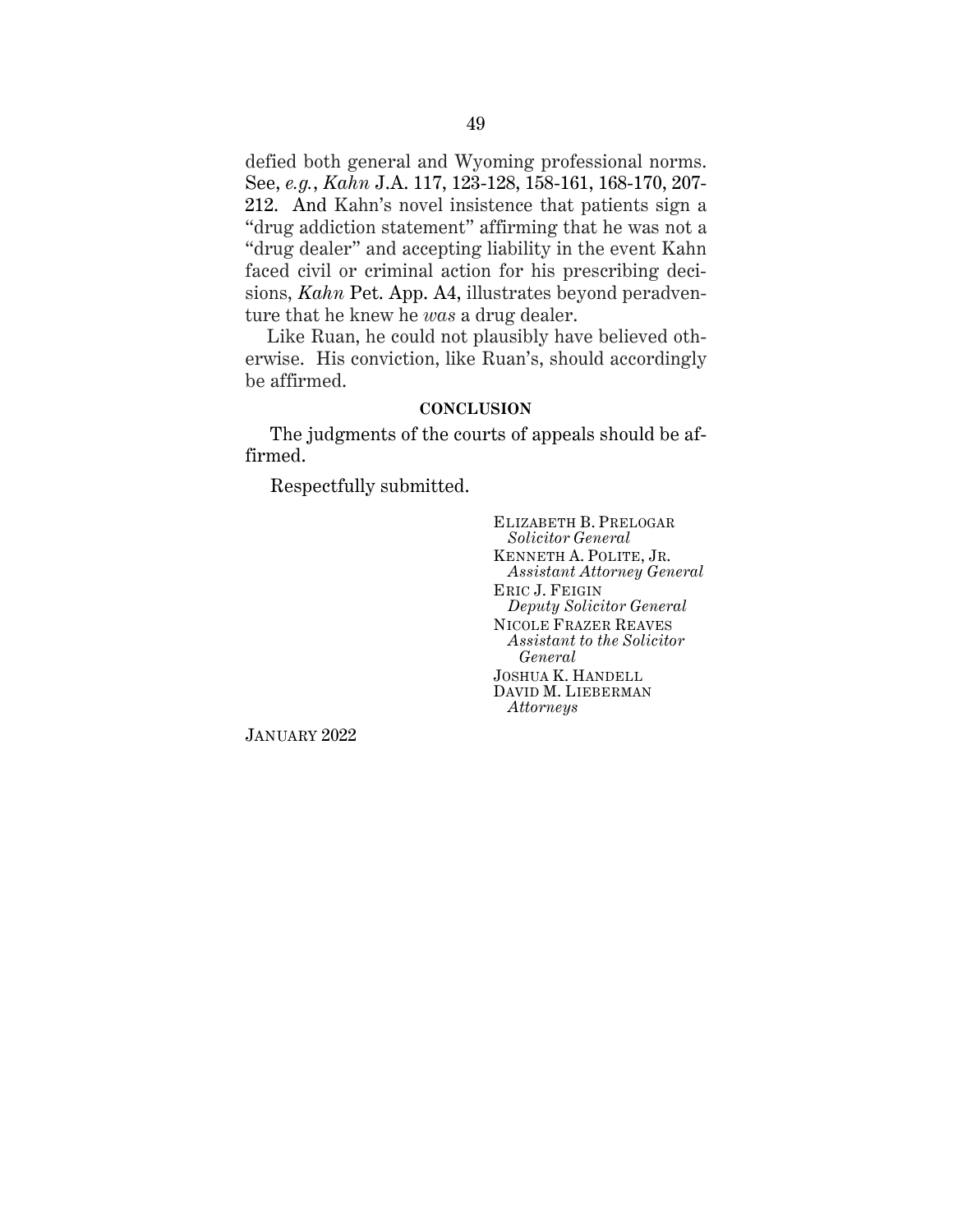## **APPENDIX**

#### 1. 21 U.S.C. 802(21) provides:

#### **Definitions**

As used in this subchapter:

(21) The term "practitioner" means a physician, dentist, veterinarian, scientific investigator, pharmacy, hospital, or other person licensed, registered, or otherwise permitted, by the United States or the jurisdiction in which he practices or does research, to distribute, dispense, conduct research with respect to, administer, or use in teaching or chemical analysis, a controlled substance in the course of professional practice or research.

### 2. 21 U.S.C. 821 provides:

#### **Rules and regulations**

The Attorney General is authorized to promulgate rules and regulations and to charge reasonable fees relating to the registration and control of the manufacture, distribution, and dispensing of controlled substances and to listed chemicals.

3. 21 U.S.C. 822 provides in pertinent part:

#### **Persons required to register**

**(a) Period of registration**

\* \* \* \* \*

(2) Every person who dispenses, or who proposes to dispense, any controlled substance, shall obtain from the

## (1a)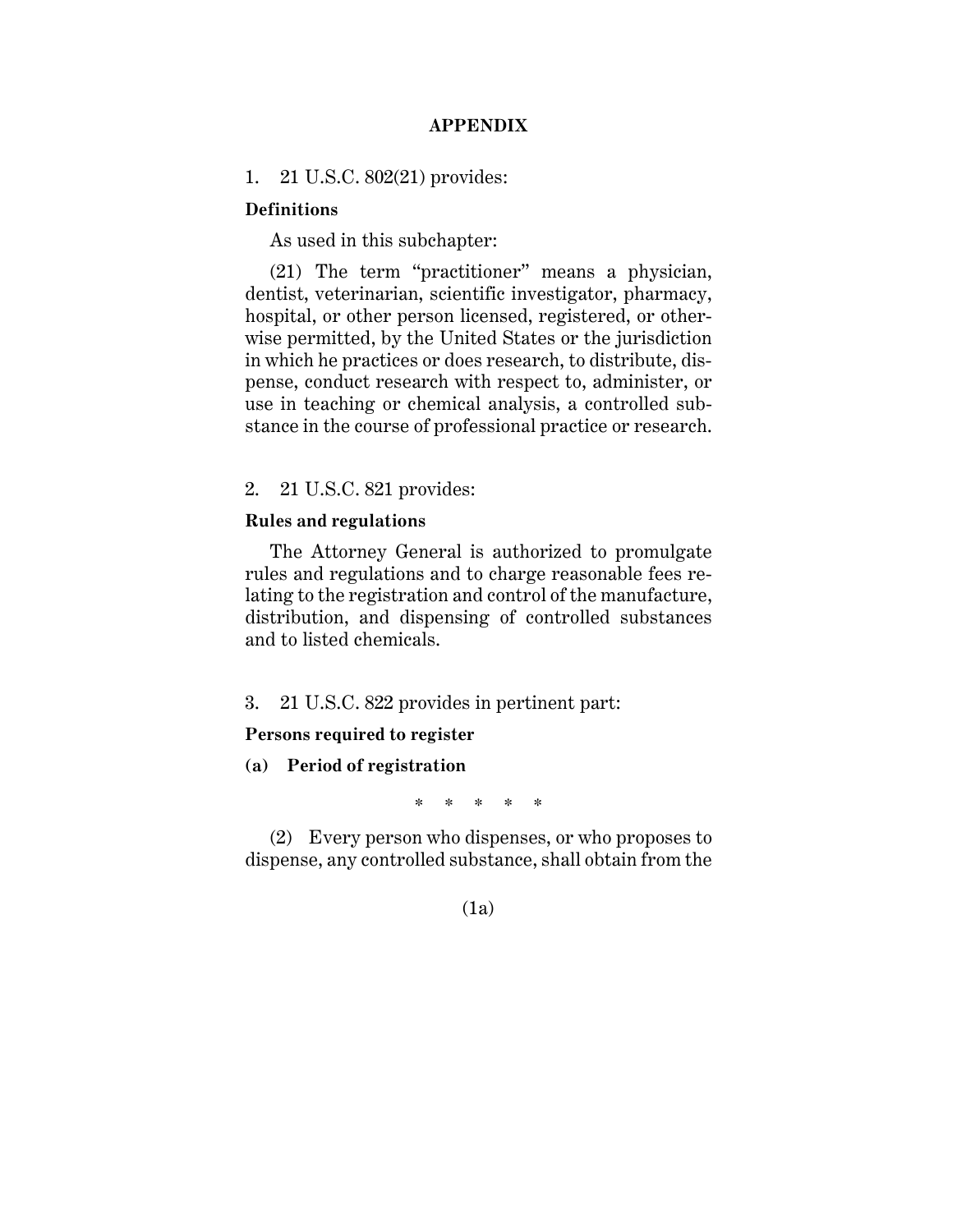Attorney General a registration issued in accordance with the rules and regulations promulgated by him. The Attorney General shall, by regulation, determine the period of such registrations. In no event, however, shall such registrations be issued for less than one year nor for more than three years.

#### **(b) Authorized activities**

Persons registered by the Attorney General under this subchapter to manufacture, distribute, or dispense controlled substances or list I chemicals are authorized to possess, manufacture, distribute, or dispense such substances or chemicals (including any such activity in the conduct of research) to the extent authorized by their registration and in conformity with the other provisions of this subchapter.

\* \* \* \* \*

#### **(f) Inspection**

The Attorney General is authorized to inspect the establishment of a registrant or applicant for registration in accordance with the rules and regulations promulgated by him.

\* \* \* \* \*

#### 4. 21 U.S.C. 823(f) provides:

#### **Registration requirements**

**(f) Research by practitioners; pharmacies; research applications; construction of Article 7 of the Convention on Psychotropic Substances**

The Attorney General shall register practitioners (including pharmacies, as distinguished from pharmacists)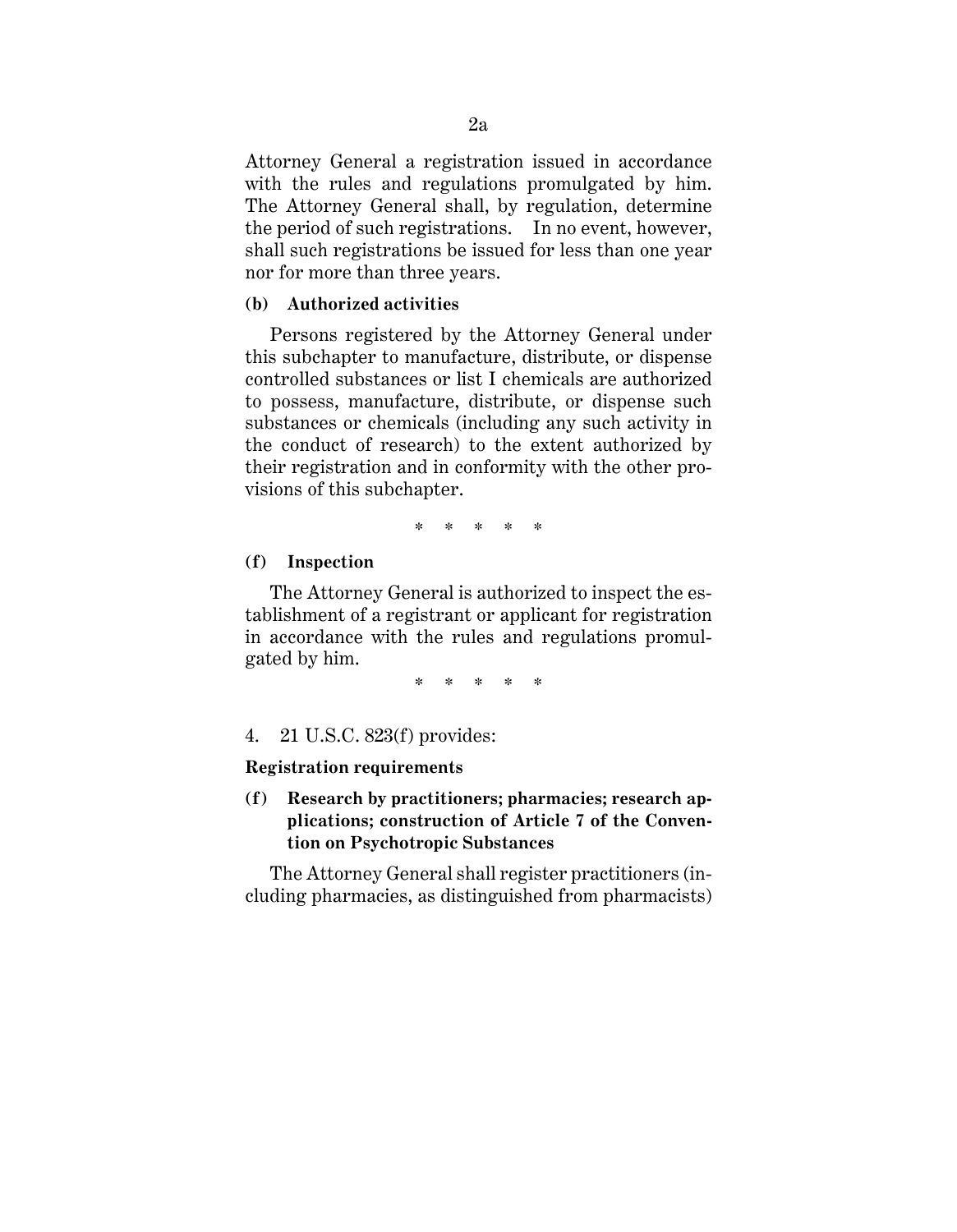to dispense, or conduct research with, controlled substances in schedule II, III, IV, or V and shall modify the registrations of pharmacies so registered to authorize them to dispense controlled substances by means of the Internet, if the applicant is authorized to dispense, or conduct research with respect to, controlled substances under the laws of the State in which he practices. The Attorney General may deny an application for such registration or such modification of registration if the Attorney General determines that the issuance of such registration or modification would be inconsistent with the public interest. In determining the public interest, the following factors shall be considered:

(1) The recommendation of the appropriate State licensing board or professional disciplinary authority.

(2) The applicant's experience in dispensing, or conducting research with respect to controlled substances.

(3) The applicant's conviction record under Federal or State laws relating to the manufacture, distribution, or dispensing of controlled substances.

(4) Compliance with applicable State, Federal, or local laws relating to controlled substances.

 (5) Such other conduct which may threaten the public health and safety.

Separate registration under this part for practitioners engaging in research with controlled substances in schedule II, III, IV, or V, who are already registered under this part in another capacity, shall not be re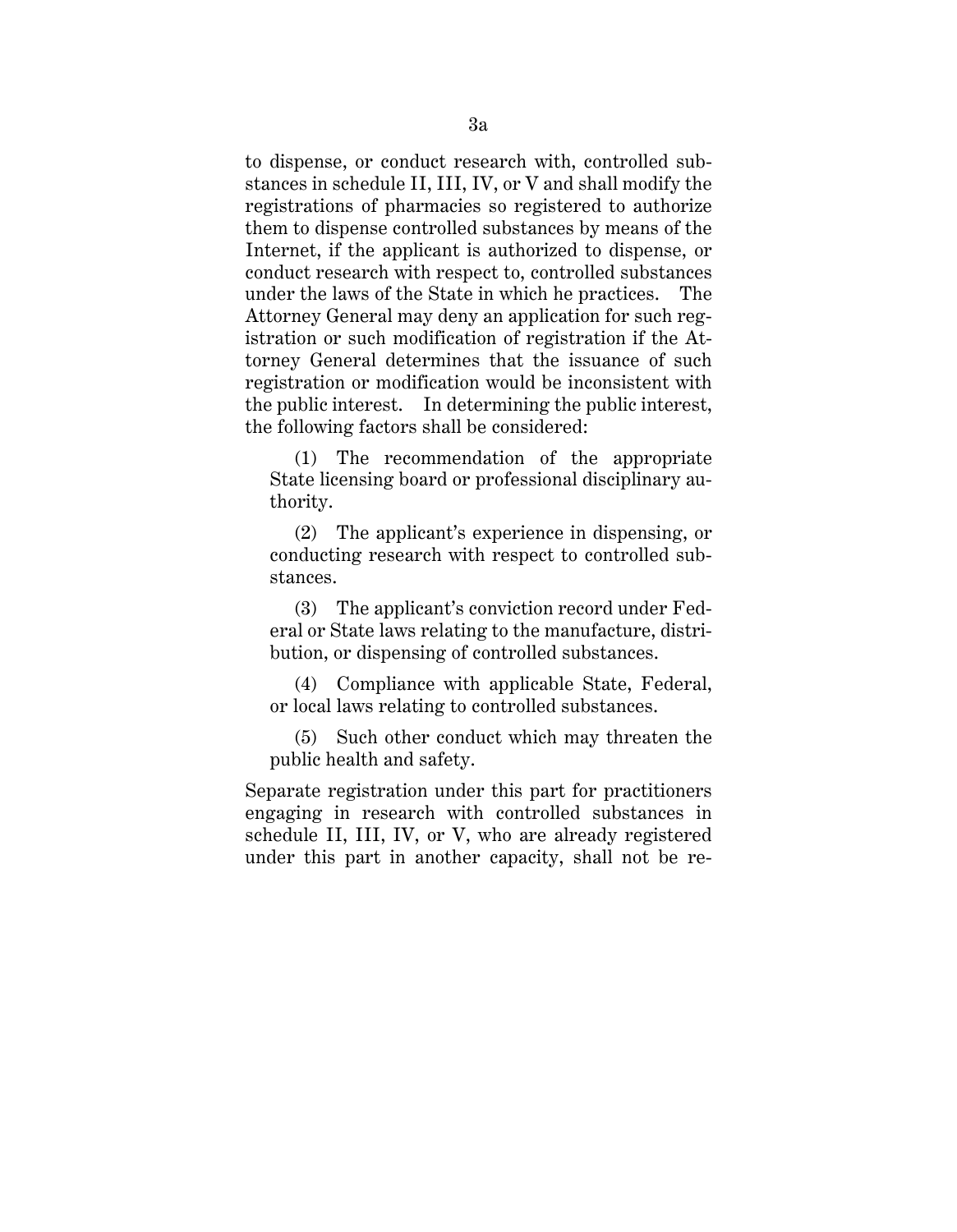quired. Registration applications by practitioners wishing to conduct research with controlled substances in schedule I shall be referred to the Secretary, who shall determine the qualifications and competency of each practitioner requesting registration, as well as the merits of the research protocol. The Secretary, in determining the merits of each research protocol, shall consult with the Attorney General as to effective procedures to adequately safeguard against diversion of such controlled substances from legitimate medical or scientific use. Registration for the purpose of bona fide research with controlled substances in schedule I by a practitioner deemed qualified by the Secretary may be denied by the Attorney General only on a ground specified in section 824(a) of this title. Article 7 of the Convention on Psychotropic Substances shall not be construed to prohibit, or impose additional restrictions upon, research involving drugs or other substances scheduled under the convention which is conducted in conformity with this subsection and other applicable provisions of this subchapter.

#### 5. 21 U.S.C. 829 provides in pertinent part:

#### **Prescriptions**

#### **(a) Schedule II substances**

Except when dispensed directly by a practitioner, other than a pharmacist, to an ultimate user, no controlled substance in schedule II, which is a prescription drug as determined under the Federal Food, Drug, and Cosmetic Act [21 U.S.C. 301 et seq.], may be dispensed without the written prescription of a practitioner, except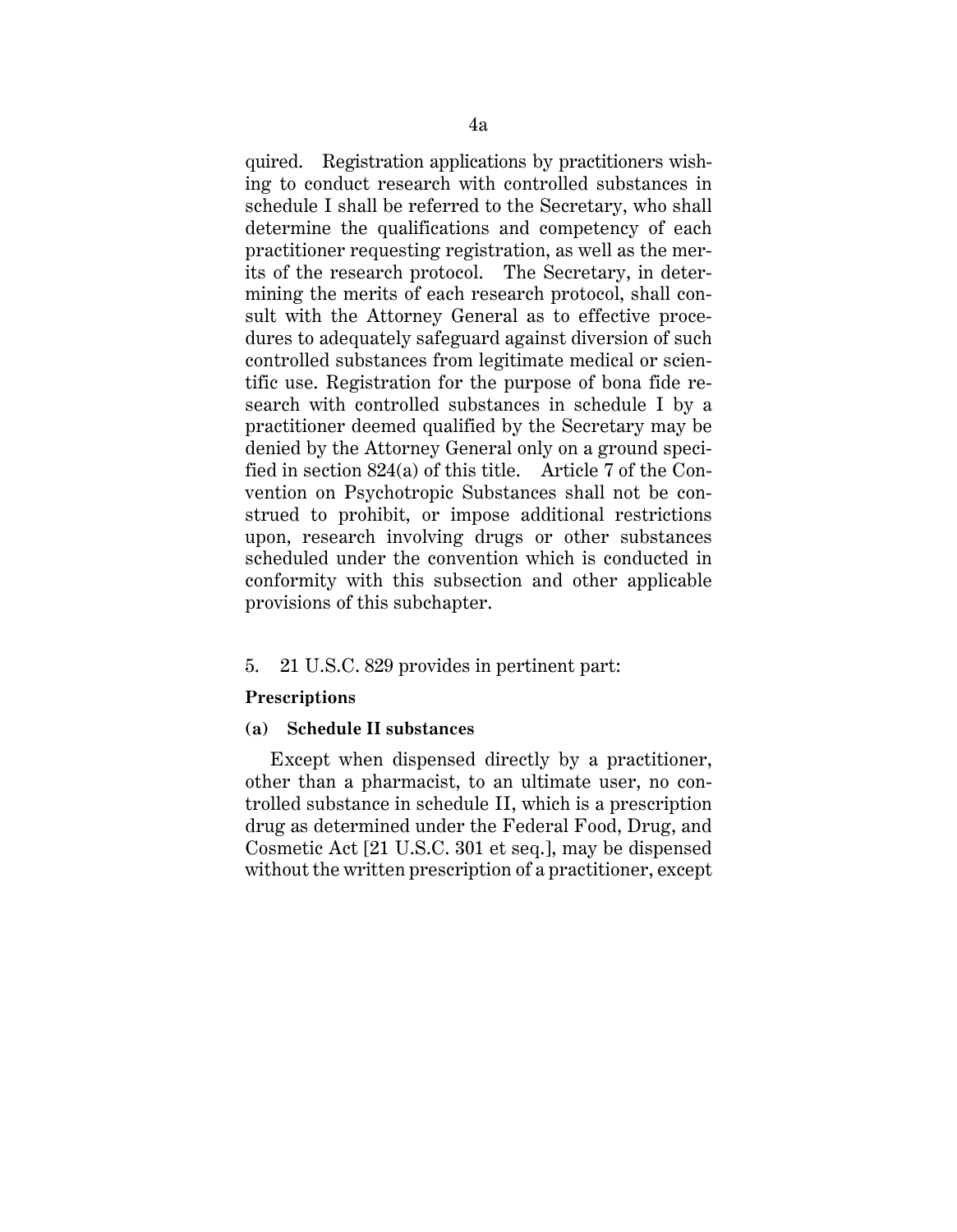that in emergency situations, as prescribed by the Secretary by regulation after consultation with the Attorney General, such drug may be dispensed upon oral prescription in accordance with section 503(b) of that Act [21 U.S.C. 353(b)]. Prescriptions shall be retained in conformity with the requirements of section 827 of this title. No prescription for a controlled substance in schedule II may be refilled.

## **(b) Schedule III and IV substances**

Except when dispensed directly by a practitioner, other than a pharmacist, to an ultimate user, no controlled substance in schedule III or IV, which is a prescription drug as determined under the Federal Food, Drug, and Cosmetic Act [21 U.S.C. 301 et seq.], may be dispensed without a written or oral prescription in conformity with section 503(b) of that Act [21 U.S.C. 353(b)]. Such prescriptions may not be filled or refilled more than six months after the date thereof or be refilled more than five times after the date of the prescription unless renewed by the practitioner.

\* \* \* \* \*

## **(e) Controlled substances dispensed by means of the Internet**

(1) No controlled substance that is a prescription drug as determined under the Federal Food, Drug, and Cosmetic Act [21 U.S.C. 301 et seq.] may be delivered, distributed, or dispensed by means of the Internet without a valid prescription.

(2) As used in this subsection: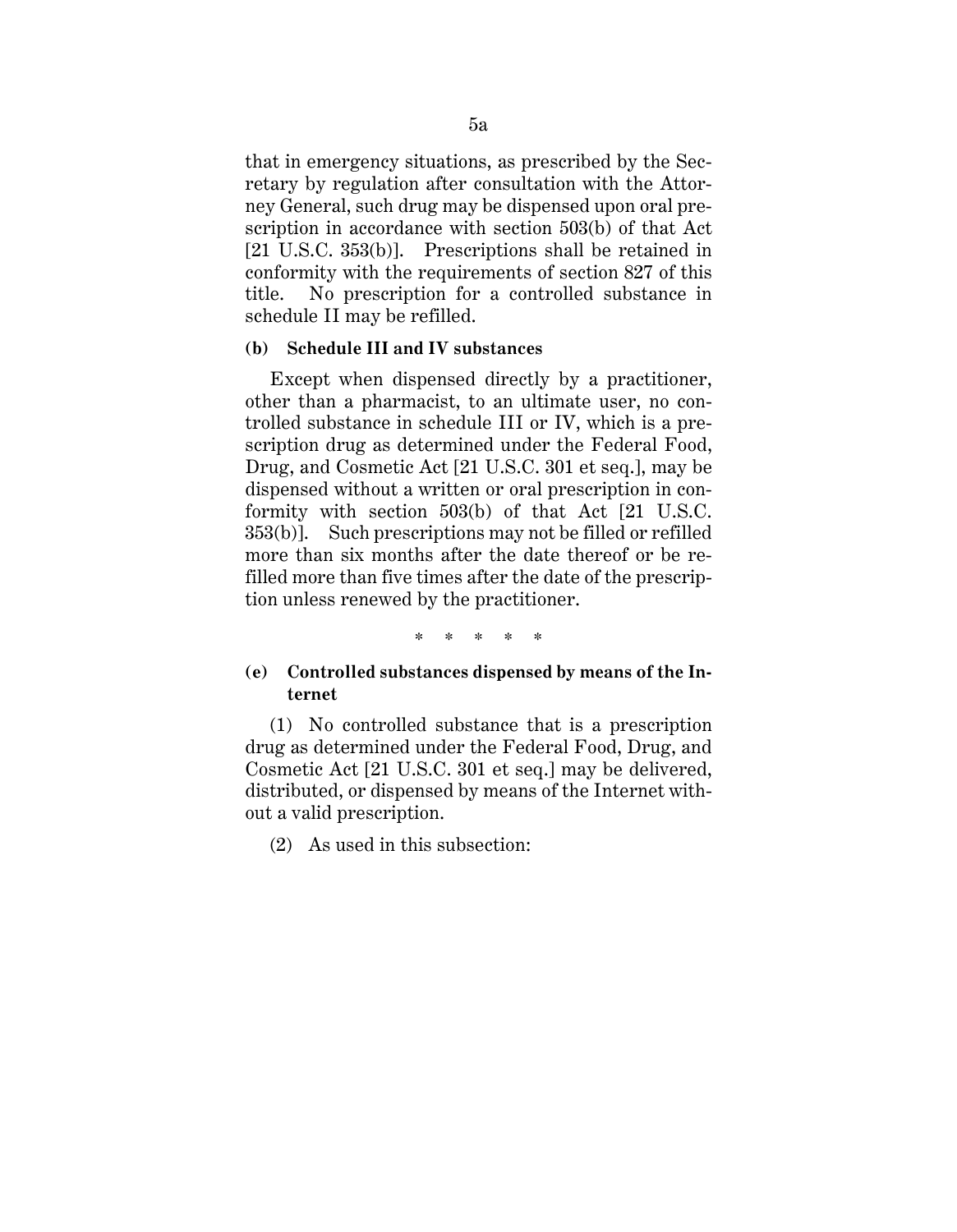(A) The term "valid prescription" means a prescription that is issued for a legitimate medical purpose in the usual course of professional practice by—

(i) a practitioner who has conducted at least 1 in-person medical evaluation of the patient; or

(ii) a covering practitioner.

(B)(i) The term "in-person medical evaluation" means a medical evaluation that is conducted with the patient in the physical presence of the practitioner, without regard to whether portions of the evaluation are conducted by other health professionals.

(ii) Nothing in clause (i) shall be construed to imply that 1 in-person medical evaluation demonstrates that a prescription has been issued for a legitimate medical purpose within the usual course of professional practice.

(C) The term "covering practitioner" means, with respect to a patient, a practitioner who conducts a medical evaluation (other than an in-person medical evaluation) at the request of a practitioner who—

(i) has conducted at least 1 in-person medical evaluation of the patient or an evaluation of the patient through the practice of telemedicine, within the previous 24 months; and

(ii) is temporarily unavailable to conduct the evaluation of the patient.

(3) Nothing in this subsection shall apply to—

(A) the delivery, distribution, or dispensing of a controlled substance by a practitioner engaged in the practice of telemedicine; or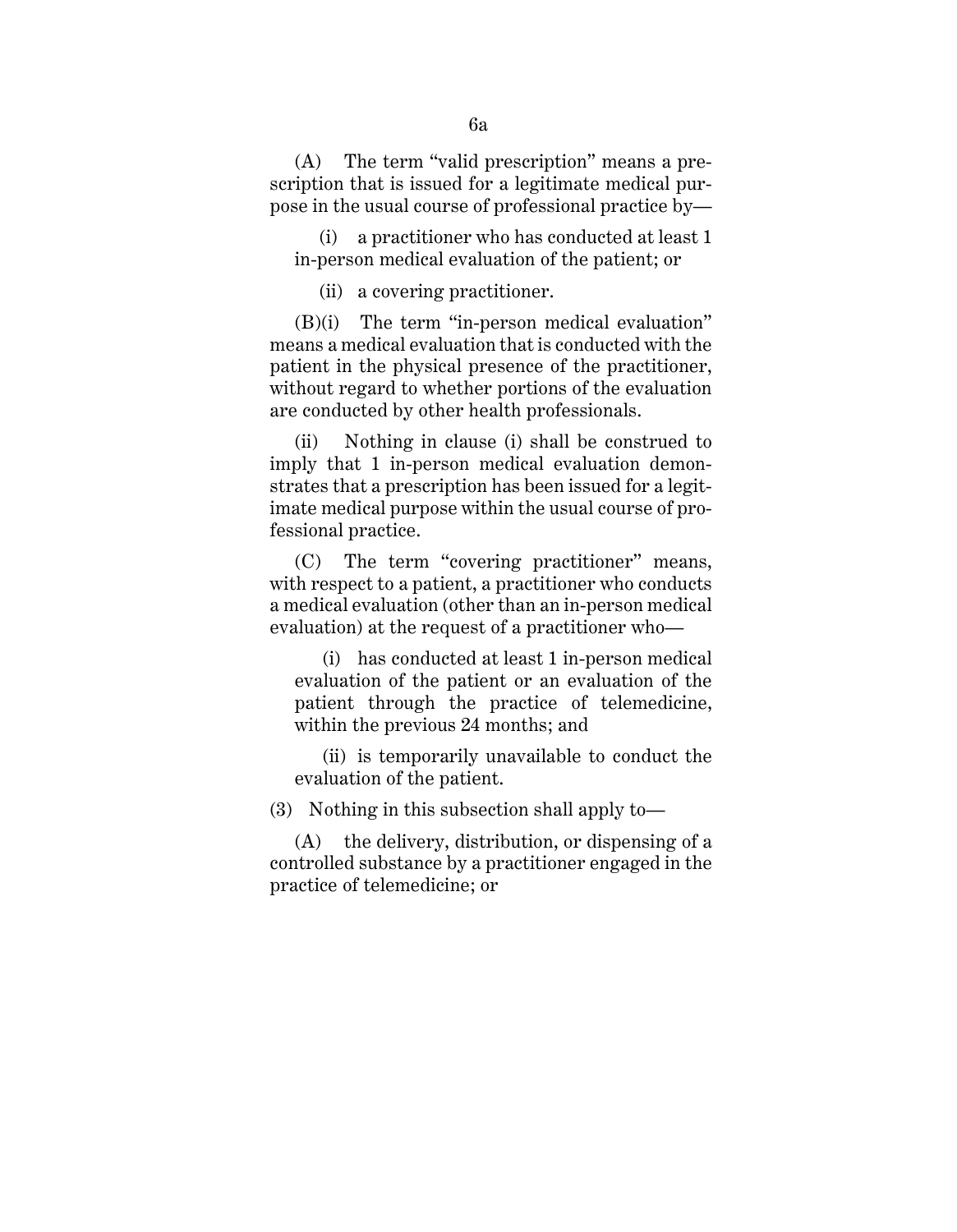(B) the dispensing or selling of a controlled substance pursuant to practices as determined by the Attorney General by regulation, which shall be consistent with effective controls against diversion.

\* \* \* \* \*

## 6. 21 U.S.C. 841(a) provides:

#### **Prohibited acts A**

#### **(a) Unlawful acts**

Except as authorized by this subchapter, it shall be unlawful for any person knowingly or intentionally—

(1) to manufacture, distribute, or dispense, or possess with intent to manufacture, distribute, or dispense, a controlled substance; or

(2) to create, distribute, or dispense, or possess with intent to distribute or dispense, a counterfeit substance.

#### 7. 21 U.S.C. 885 provides in pertinent part:

## **Burden of proof; liabilities**

## **(a) Exemptions and exceptions; presumption in simple possession offenses**

(1) It shall not be necessary for the United States to negative any exemption or exception set forth in this subchapter in any complaint, information, indictment, or other pleading or in any trial, hearing, or other proceeding under this subchapter, and the burden of going for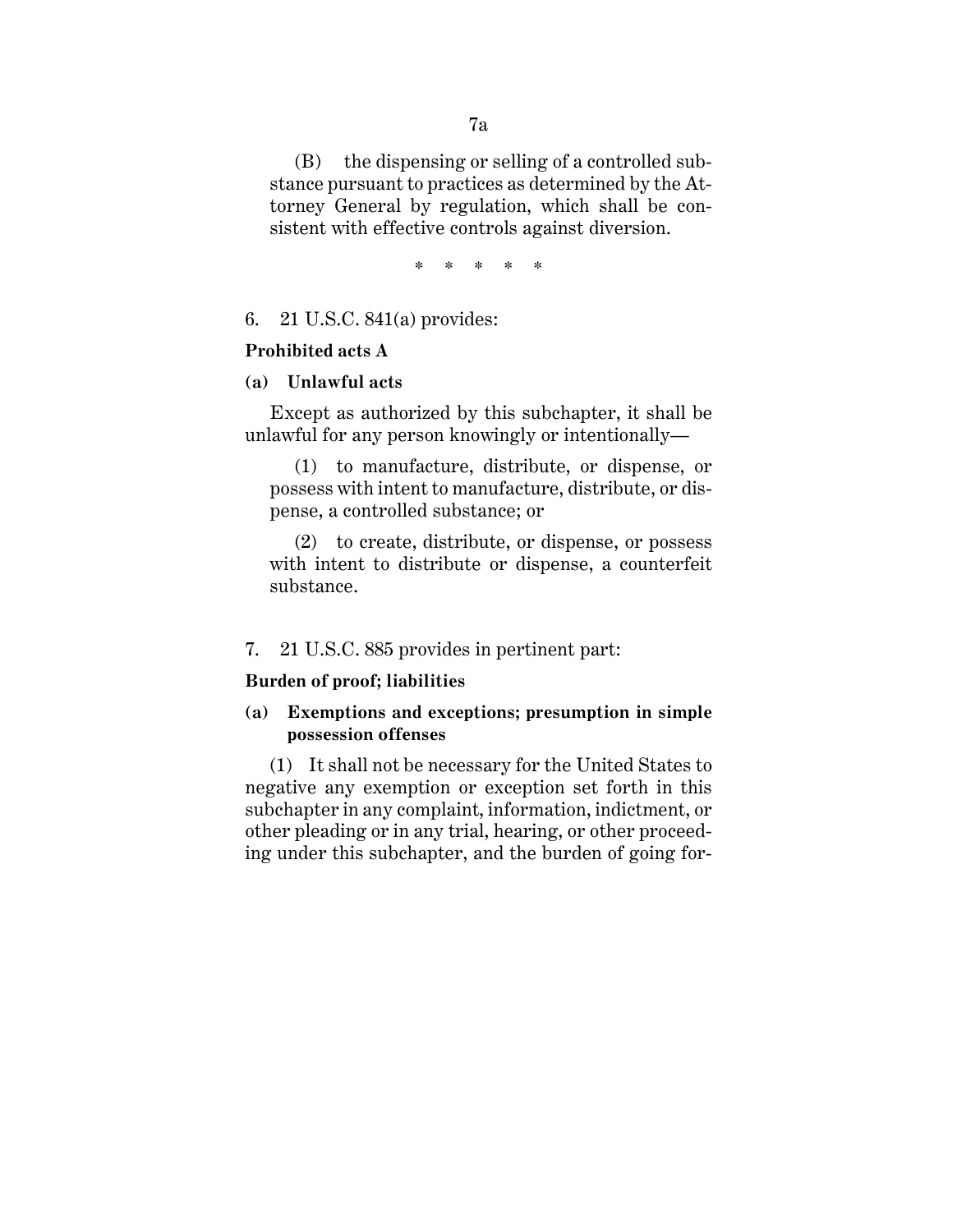ward with the evidence with respect to any such exemption or exception shall be upon the person claiming its benefit.

\* \* \* \* \*

#### **(b) Registration and order forms**

In the absence of proof that a person is the duly authorized holder of an appropriate registration or order form issued under this subchapter, he shall be presumed not to be the holder of such registration or form, and the burden of going forward with the evidence with respect to such registration or form shall be upon him.

\* \* \* \* \*

#### 8. 21 C.F.R. 1306.04 provides:

#### **Purpose of issue of prescription.**

(a) A prescription for a controlled substance to be effective must be issued for a legitimate medical purpose by an individual practitioner acting in the usual course of his professional practice. The responsibility for the proper prescribing and dispensing of controlled substances is upon the prescribing practitioner, but a corresponding responsibility rests with the pharmacist who fills the prescription. An order purporting to be a prescription issued not in the usual course of professional treatment or in legitimate and authorized research is not a prescription within the meaning and intent of section 309 of the Act (21 U.S.C. 829) and the person knowingly filling such a purported prescription, as well as the person issuing it, shall be subject to the penalties provided for violations of the provisions of law relating to controlled substances.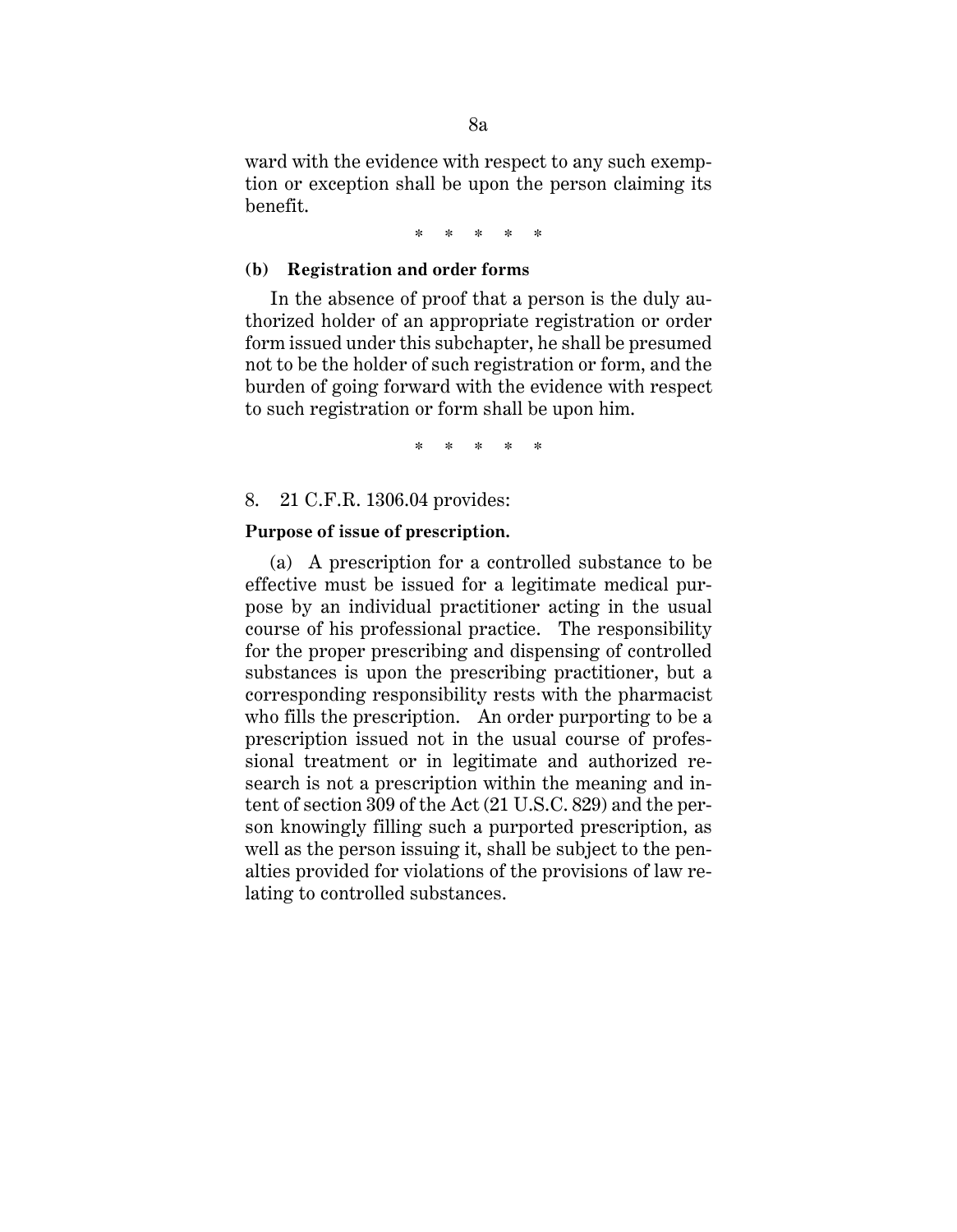(b) A prescription may not be issued in order for an individual practitioner to obtain controlled substances for supplying the individual practitioner for the purpose of general dispensing to patients.

(c) A prescription may not be issued for "detoxification treatment" or "maintenance treatment," unless the prescription is for a Schedule III, IV, or V narcotic drug approved by the Food and Drug Administration specifically for use in maintenance or detoxification treatment and the practitioner is in compliance with requirements in § 1301.28 of this chapter.

(d) A prescription may be issued by a qualifying practitioner, as defined in section  $303(g)(2)(G)(iii)$  of the Act (21 U.S.C.  $823(g)(2)(G)(iii)$ , in accordance with § 1306.05 for a Schedule III, IV, or V controlled substance for the purpose of maintenance or detoxification treatment for the purposes of administration in accordance with section 309A of the Act (21 U.S.C. 829a) and § 1306.07(f). Such prescription issued by a qualifying practitioner shall not be used to supply any practitioner with a stock of controlled substances for the purpose of general dispensing to patients.

9. 36 Fed. Reg. 7799 (Apr. 24, 1971) provides in pertinent part:

\* \* \* \* \*

#### **306.04 Purpose of issue of prescription.**

(a) A prescription for a controlled substance to be effective must be issued for a legitimate medical purpose by an individual practitioner acting in the usual course of his professional practice. The responsibility